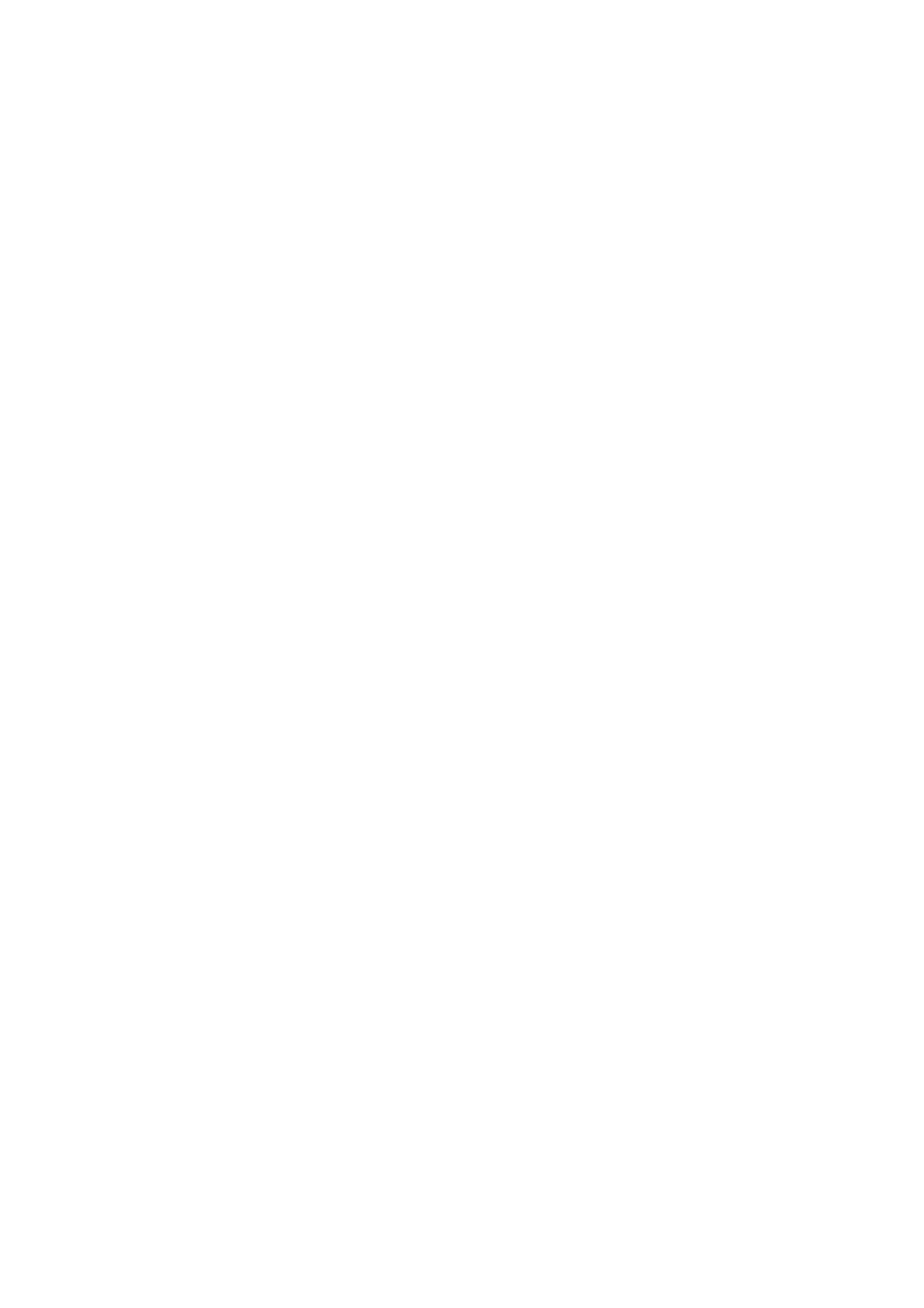# الف. حفظ هم بستگي زن و شوهر

# منتخباتی از آثار حضرت بهاءالله

- فلمَّا اراد نظم العالم و اظهار الجود و الكرم على الامم شرع الشَّرايع و اظهر المناهج و فيها سنَّ سنَّة النَّكاح و  $-1$ جعله حصناً للنَّجاح و الفلاح و امرنا به فيما نزّل من ملكوت المقدّس في كتابه الاقدس.
	- تزوَّجوا يا قوم ليظهر منكم من يذكرني بين عبادي هذا من امرى عليكم اتَّخذوه لانفسكم معيناً.  $-\gamma$
	- جميع بدانند و در اين فقره به انوار آفتاب يقين فائز و منوّر باشند اناث و ذكور عندالله واحد بوده و هست و  $-\mathbf{y}$ مطلع نور رحمن به يک تجلَّى برکل مجلَّى قد خلقهنّ لهم و خلقهم لهنّ احبّ الخلق عند الحقّ ارسخهم و اسبقهم في حبّ الله جلّ جلاله....
		- رأس الهمَّة هي انفاق المرء على نفسه و على اهله و الفقراء من اخوته في دينه.  $-\epsilon$

#### منتخباتبي از آثار و بيانات حضرت عبدالبهاء

عقد بھائی ارتباط بین طرفین است و تعلّق خاطر بین جهتین ولی باید نهایت دقّت بنمایند و بر اخلاق  $-\Delta$ هم ديگر واقف شوند و عهد وثيق ارتباط ابدي حاصل شود و مقصد الفت و رفاقت و وحدت و حيات سرمدى باشد....

عقد حقيقي بهائيان اينست كه بايد بين طرفين روحاً جسماً التيام تام حاصل گردد تا در جميع عوالم الهي اتّحاد ابدي داشته باشند و حيات روحاني يکديگر را ترقّي دهند اينست عقد بهائي.

در میان خلق ازدواج عبارت از ارتباط جسمانیست و این اتّحاد و اتّفاق موقّت است زیرا فرقت جسمانبی  $-\epsilon$ عاقبت مقرّر و محتوم است ولکن ازدواج اهل بها باید ارتباط جسمانی و روحانی هر دو باشد زیرا هر دو سرمست یک جامند و منجذب به یک طلعت بی مثال زنده به یک روح|ند و روشن از یک انوار این روابط روحانیّه است و اتّحاد ابدیست و همچنین در عالم جسمانی نیز ارتباط محکم متین دارند. ارتباط و اتّحاد و اتّفاق چون از حیثیّت روح و جسم هر دو باشد آن وحدت حقیقی است لهذا ابدیست امّا اگر اتّحاد مجرّد از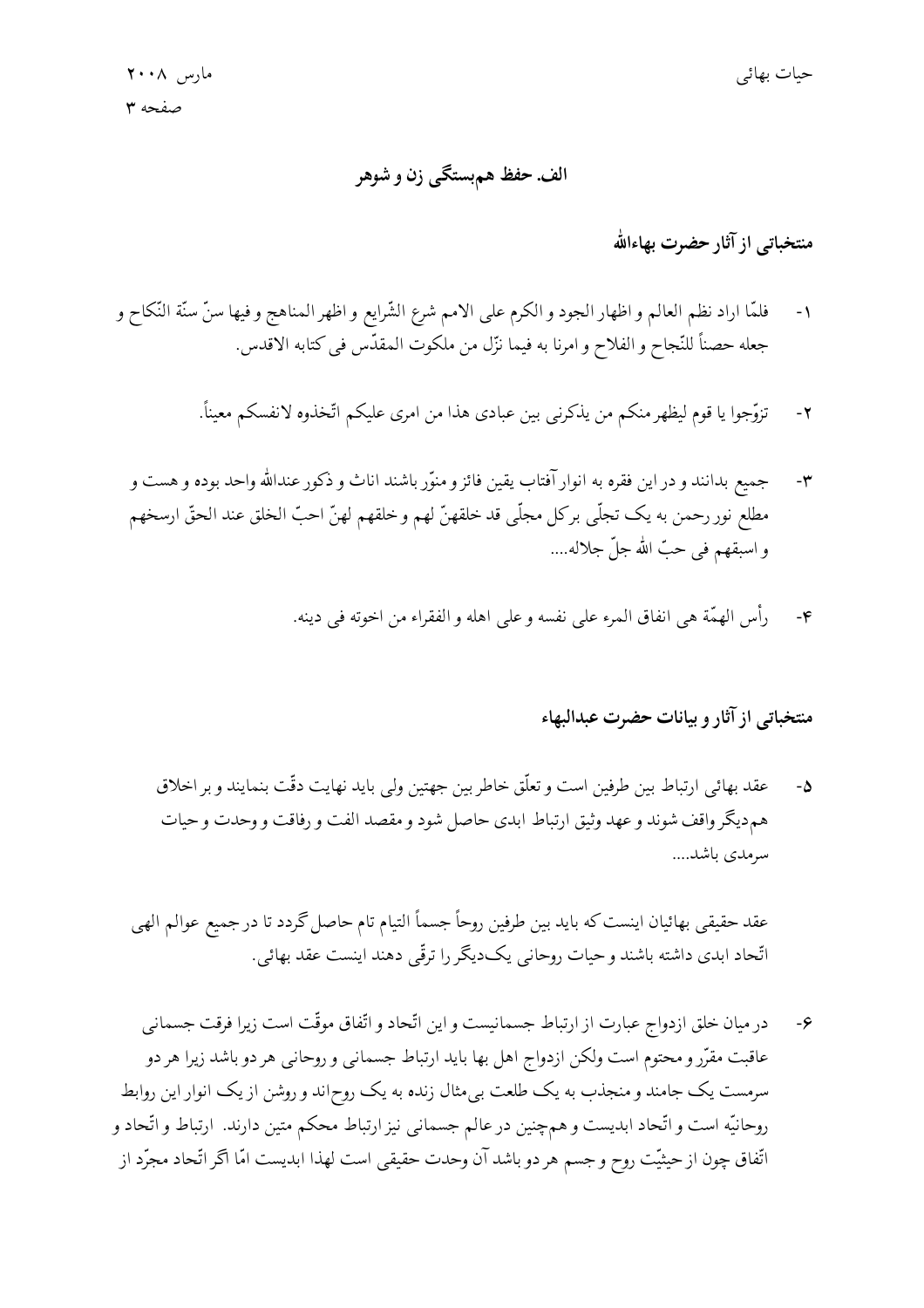حيثيَّت جسم باشد البتَّه موقَّت است و عاقبت مفارقت محقَّق. يس بايد اهل بها چون رابطهٔ ازدواج در ميان آيد اتّحاد حقيقي و ارتباط معنوي و اجتماع روحاني و جسماني باشد تا در جميع مراتب وجود و در جميع عوالم الهي اين وحدت ابدي گردد زيرا اين وحدت حقيقي جلوهاي از نور محبّت الله است.

- ای دو مؤمن بالله حداوند بی مانند زن و مرد را آفریده که با یک دیگر در نهایت الفت آمیزش نمایند و  $-\mathsf{V}$ زندگانی کنند و حکم یک جان داشته باشند. زن و مرد دو رفیق و انیس هستند که باید در غم یک دیگر باشند. چون چنین باشند در نهایت خوشی و شادمانی و آسایش دل و جان در این جهان زندگانی کنند و در ملكوت آسماني مظهر الطاف الهي گردند والّا در غايت تلخي عمر بسر برند و هر دم آرزوي مردن نمايند و در جهان آسمانی نیز شرمسار باشند. پس بکوشید که با یکدیگر مانند دوکبوتر در آشیان آمیزش دل و جان نماييد اينست خوشيختي در دو جهان.
- باری اساس ملکوت الهی الفتست و محبّتست و وحدتست اتّصال است نه انفصال اتّحاد است نه اختلاف  $-\Lambda$ علىالخصوص بين زوج و زوجه اگر سبب طلاق يكي ازين دو باشد البتّه در مشقّات عظيمه افتد و به وبال عظیم گرفتارگردد و بی نهایت نادم و پشیمان شود.
- تأسیس عائله خیلیی مهم است تا انسان جوانست از غرور جوانی ملتفت نمی شود ولی چون پیر شد خیلی  $-9$ افسوس ميخورد … در اين امر حيات عائله بايد مثل حيات ملائك سماء باشد روحانيّت و سرور باشد اتّحاد و اتّفاق باشد مرافقت جسمانبي وعقلانبي باشد خانه منظّم و مرتّب باشد افكارشان مانند اشعّههاي شمس حقیقت و ستارههای روشن سماء باشد چون دو مرغ بر شاخسارهای شجر وحدت و یگانگی بسرایند همیشه پر فرح و سرور باشند و سبب سرور قلوب دیگران شوند برای دیگران سرمشق باشند برای یکدیگر محبّت صميمي حقيقي داشته باشند اطفال خود را خوب تربيت نمايند تا سبب افتخار و اشتهار آن عائله گردد.
- ۱۰- در اقتران هرچه دورتر موافق تر زیرا بعد نسبت و خویشی بین زوج و زوجه مدار صحّت بنیهٔ بشر و اسباب الفت بين نوع انسانيست.
	- ١١- در ازدواج حكمت الهيّه چنان اقتضا مي نمايد كه از جنس بعيد باشد يعني بين زوجين هرچه بعد بيشتر سلاله قويّ ترو خوش سيماترو صحّت و عافت بهتر گردد.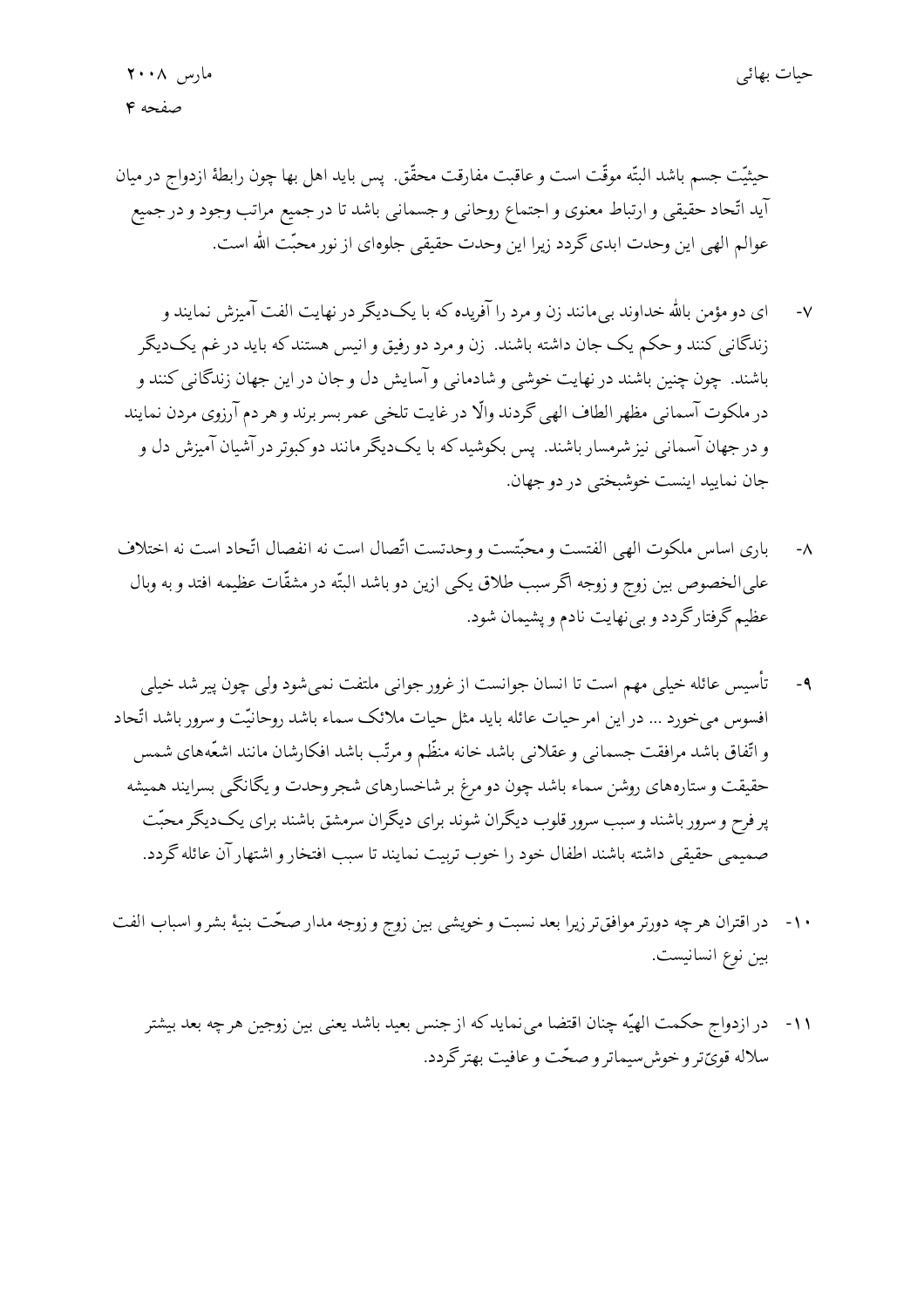- ۱۲- البتّه باید امروز کل را به محبّت و یگانگی و الفت و مهربانی و درستی و آشتی و دوستی و حقّ پرستی خواند. امیدوارم که تو و شوهر عزیزت به نهایت روح و ریحان به خدمت پردازید و در این جهان دو شمع روشن هدایت گردید و در افق ابدی مانند دو نجم ساطع بدرخشید.
	- ١٣- امَّا قرينك الكريم يقتضي ان تعامليه احسن معاملة و تواظبي على رضائه و المداراة معه في كلِّ الاحوال حتَّمي يرى بانَّک بتوجَّهک الى ملکوت الله زادت رأفتک معه و محبّتک له و مراعاتک لرضائه في کلّ حال و انّي اتضرّع الى الله ان يجعلك مستقيمة على حبّ الله و ناشرة لنفحات القدس في تلك البقاع.
	- ۱۴- نامه رسید قرین عزیزت را مقصد تکمیل علومست و تو تعجیل در رفتن به افریقا داری حالا با یکدیگر مشورت نمایید و به کمال محبّت مذاکره کنید و با یکدیگر قرار درستی بدهید و متّحد و متّفق باشید زیرا قرین و قرینه باید شخص واحد باشند تا در هر امری موفّق گردند.
	- ١٥- وامّا ما سألت هل الرّجل يمنع القرينة الدّخول في النّور ام القرينة تمنع الرّجل عن الدّخول في ملكوت الله فالحقيقة انَّ كلاهما لا يمنع احدهما الآخر عن الدَّخول في ملكوت الله الَّا بكثرة تعلَّق القرين للقرينة ام القرينة للقرين كلِّ واحد منهما اذا اخذ الآخر معبوداً من دون الله فيمنعه عن الدَّخول في ملكوت الله.

### ترجمهٔ منتخباتی از توقیعات صادره از طرف حضرت ولیّ امرالله

۱۶- جای تأسّف و نگرانی است که در … زنان و شوهران همیشه هم۵دل و همفکر نیستند.

به نظر این عبد در چنین مواردی حضرت عبدالبهاء همیشه توصیه میفرمودند که احبّایی که شوهرانشان نظر موافقی در مورد خدمات آنان ندارند باید نهایت ملاحظه و رعایت را [نسبت به ایشان] مجری دارند. آن حضرت معتقد بودندکه این افراد را باید بیشتر با محبّت و نه با بحث وگفتگو جلب نمود. امّا جای تأسّف خواهد بود اگر بعد از همهٔ کارهایی که برای خانوادهاش انجام میدهد، شوهرش با خدمات امری او مخالفت نماید.

١٧- اختلاف نظر و عقيده بين زن و شوهر موجب تأسّف بسيار است زيرا بدون شک باعث ضعف آن يبوند روحانی که اساس هم بستگی خانوادگی، به خصوص در دوران سختی است، می شود. امّا راه حلّ ، رفتاری که باعث بیگانگی طرف مقابل گردد نیست. در واقع یکی از اهداف امر بهائی ایجاد هم بستگی بیشتر در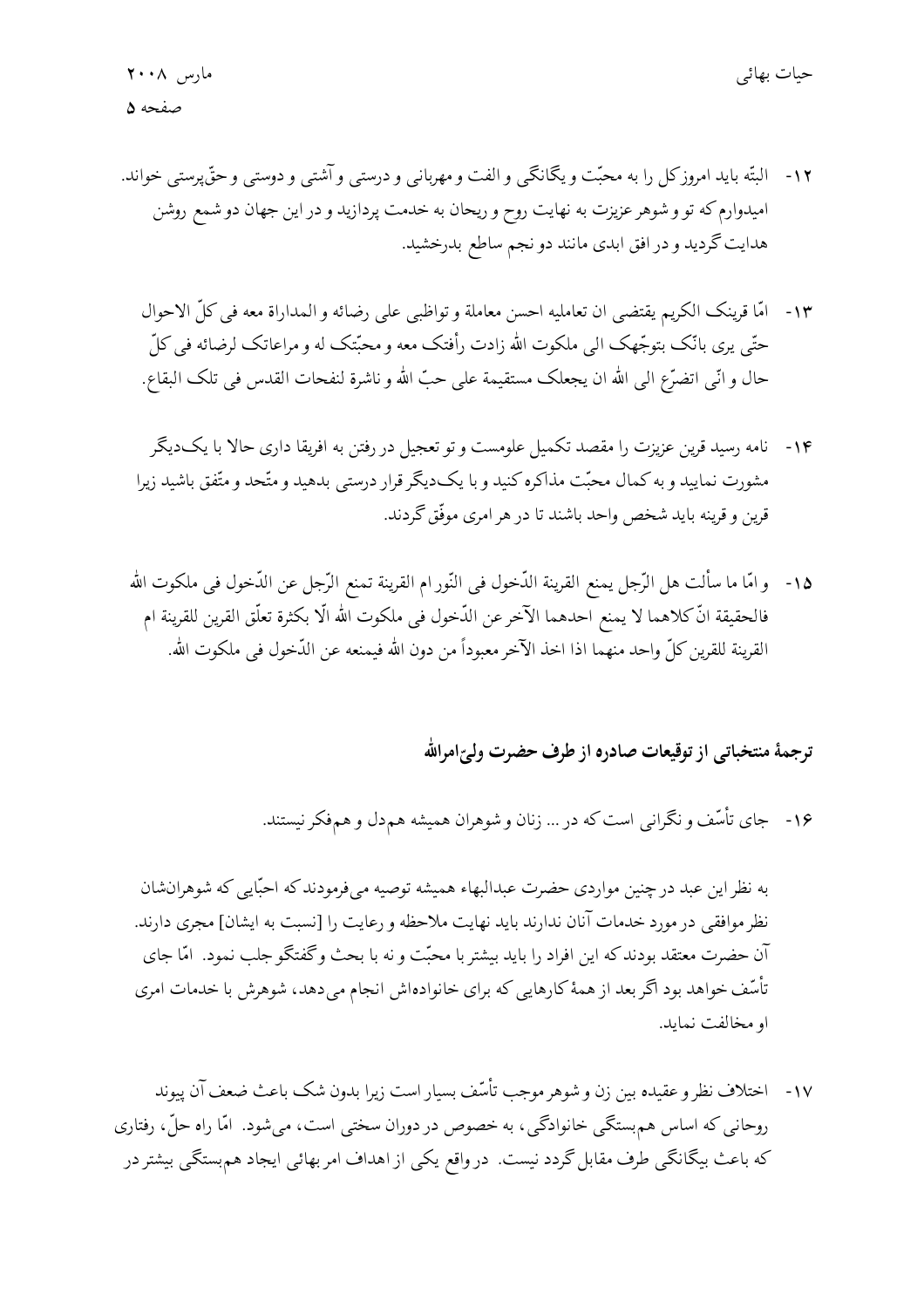محیط خانواده است. بنا بر این حضرت عبدالبهاء در چنین مواردی رعایت خواستههای طرف مقابل و توسّل به دعا و مناجات را توصیه میفوردند. دعاکنیدکه حقیقت به تدریج بر شوهرتان روشن گردد و در عین حال به نحوی عمل نمایید که نزدیکترگردد نه اینکه تعصّبش برانگیخته شود. چون یگانگی حاصل شود قادر خواهید بود بدون مشکل به خدمت پردازید.

- ۱۸- حضرت شوقی افندی اطمینان دارندکه ... خانم شما خواهند توانست وقت خود را قدری بیشتر وقف خانواده نمایند امّا در عین حال امیدوارند که شما نیز بتوانید به همسر خود کمک نمایید که فرصت کافی بیابند تا به خدمت امر الله که تعلُّق شدید قلبی به آن دارند و خدماتشان در این میدان ارزنده و مغتنم است، قيام نمايند.
- ۱۹- در مورد سؤال شما راجع به ماهیّت و خصوصیّات ازدواج بهائی، همان طورکه به درستی بیان داشتهاید ازدواج بهائي مشروط به رضايت كامل والدين طرفين است. همچنين بيان شما به اين مضمون كه طبق اصل وحدت عالم انساني يک بهائي حقيقي نمي تواند نژاد را مانع از وصلت شمرد کاملاً با تعاليم بهائي مطابق است زیرا حضرت بهاءالله و حضرت عبدالبهاء هرگز ازدواج بین نژادهای مختلف را رد و یا منع نفرمودند. در حقیقت تعالیم بهائیی، با توجّه به ماهیّت آن، ازکلّیّهٔ محدودیّتهایی که ملاحظات نژادی تحمیل میکند فراتر می رود و در نتیجه نمی تواند و نباید مشابه هیچ یک از مکاتب فلسفهٔ نژادی تلقّی گردد.
- ۲۰- معیار دیانت بهائی در شئون مربوط به اخلاقیّات جنسی بسیار بالاست ولی به هیچ وجه به نحو نامعقولی سخت و شدید نیست. ضمن اینکه روابط جنسی آزاد مردود شمرده شده است، ازدواج به منزلهٔ عملی مقدّس محسوب گردیده که هر انسانی باید به انجام آن تشویق شود، ولی اجبار جایز نیست. غریزهٔ جنسی مانند دیگر غرایز بشری لزوماً شیطانی نیست بلکه نیرویی است که اگر به نحو صحیح هدایت گردد می تواند شادی و رضایت فرد را به همراه آورد. ولی اگر مورد سوء استفاده قرارگیرد نه تنها برای خود شخص بلکه برای جامعهای که در آن زندگی میکند قطعاً زیان بسیار خواهد داشت. در عین حال که بهائیان ریاضت و خودآزاری افراطی را مردود میشمرند ولی در عین حال نسبت به فرضیّههای متداول راجع به اخلاق جنسی که صرفاً موجب از همگسیختگی جامعهٔ بشری میگردد نیز نظر موافقی ندارند.
	- ۲۱- حضرت بهاءالله درکتاب احکام خود تصریح میفومایندکه هدف اصلی ازدواج بقای نسل و ایجاد فرزندانی است که چون بزرگ شوند بتوانند به شناسایی خداوند نائل آیند و بر طبق احکام و قوانین الهی كه به واسطهٔ پیامبران نازل شده رفتار نمایند. به این ترتیب بر طبق تعالیم بهائی، ازدواج در درجهٔ اوّل يک عمل اجتماعي و اخلاقي است که هدف آن وراي نيازهاي شخصي طرفين و علائق والدين است.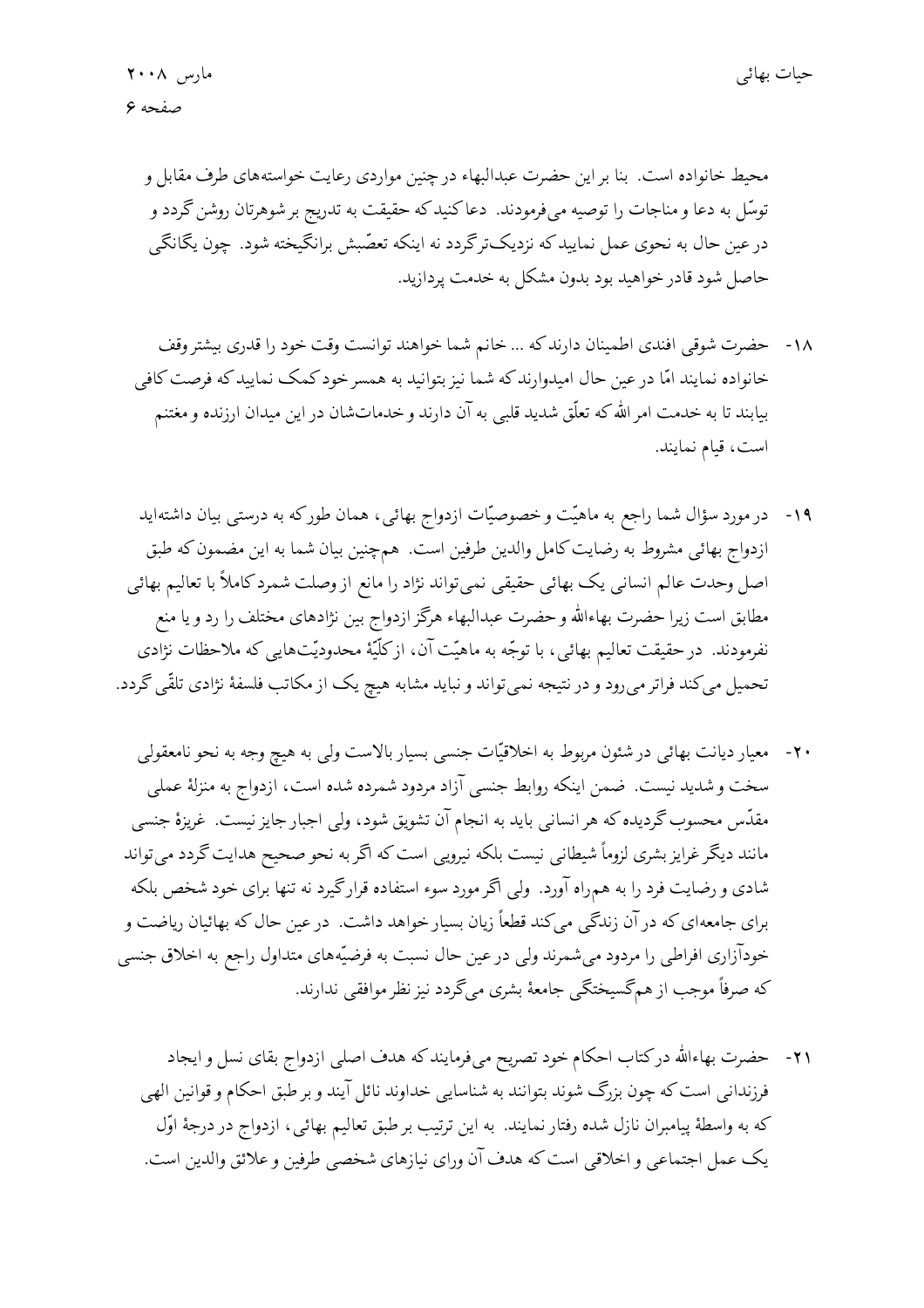- ۲۲- اگرچه طرز فکر شوهر شما نسبت به امر الله ممکن است دوستانه نباشد، امّا باید همیشه امیدوار باشید که از طرق مسالمتآمیز و دوستانه و با تلاش های مدبّرانه، حکیمانه و صبورانه به تدریج در جلب نظر موافق او نسبت به امر الله موفَّق خواهید شد. به هیچ وجه نباید سعی کنید معتقدات دینی خود را به زور به وی تحمیل نمایید. در عین حال نباید اجازه دهیدکه مخالفت وی با امربیش از اندازه مانع فعّالیّتهای شما در جهت گسترش امر الله گردد … با شکیبایی و حکمت عمل نمایید و مطمئن باشید که حضرت بهاءالله مساعی شما را هدایت و تأیید می فرمایند.
- ٢٣- حضرت وليِّ امرالله تمايل شما را به اينكه زندگي خود را وقِف خدمت امر الله نماييد كاملاً تأييد مي فرمايند ولي لازم ميدانند توجّه شما را به اين حقيقت جلب نمايندكه در صورت ازدواج، وظيفة شما در مقام یک زن بهائی این است که از مسئولیّتهای خانوادگی خود که در حقیقت جزئی حیاتی و جدانشدنی از فعَّاليَّتهاى امرى شماست غفلت نكنيد. البتَّه مصالح خانوادگىي بايد تابع خيرو مصلحت و منافع امر مبارک باشد، ولی اگر فرد بهائی بخواهد از یک زندگی عادی و متعادل و سازنده برخوردارگردد باید برای مصالح خانواده نیز اهمّیّت لازم را قائل شود. تعهّداتی که در برابر یک فرد بهائی قرار دارد از نظر وجوب و اهمَّيَّت يكسان نيست ولي اين امر دليل برآن نيست كه نتوان تعادلي بين آنها برقرار نمود.
- ۲۴- به طور خلاصه، برداشت بهائی از روابط جنسی بر این عقیده استوار است که عفّت و عصمت باید هم از طرف مرد و هم از طرف زن کاملاً رعایت گردد، نه تنها به این علّت که عصمت به خودی خود از نظر اخلاقی بسیار قابل ستایش است بلکه از این نظرکه تنها راه یک زندگی خانوادگی شاد و موفّق نیز می باشد. بنا بر این روابط جنسی خارج از ازدواج به هیچ شکل و صورتی جایز نیست و هرکس از این حکم تجاوز نماید نه تنها در مقابل خداوند مسئول است بلکه از طرف جامعه نیز مشمول مجازات خواهد بود.

دیانت بهائی ارزش انگیزهٔ جنسی را تصدیق می نماید ولی استفادهٔ نامشروع و ناشایسته از آن را در مواردی مانند رابطهٔ جنسی آزاد و با هم زیستن بدون ازدواج و غیره که همه راکاملاً به ضرر انسان و جامعه می داند محكوم ميسازد. استفادهٔ صحيح از غريزهٔ جنسي حقٌّ طبيعي هر فرد مي باشد و نهاد ازدواج نيز دقيقاً به همین منظور به وجود آمده است. بهائیان معتقد به سرکوب نمودن انگیزهٔ جنسی نیستند بلکه معتقد به کنترل و تعديل آن هستند.

۲۵- نهاد ازدواج چنانکه حضرت بهاءالله مقرّر فرمودهاند در عین حال که برای جنبهٔ جسمانی پیوند زناشویی اهمَّيَّت لازم را قائل است آن را نسبت به مقاصد اخلاقی و روحانی و نقشی که از طرف خداوند دانا و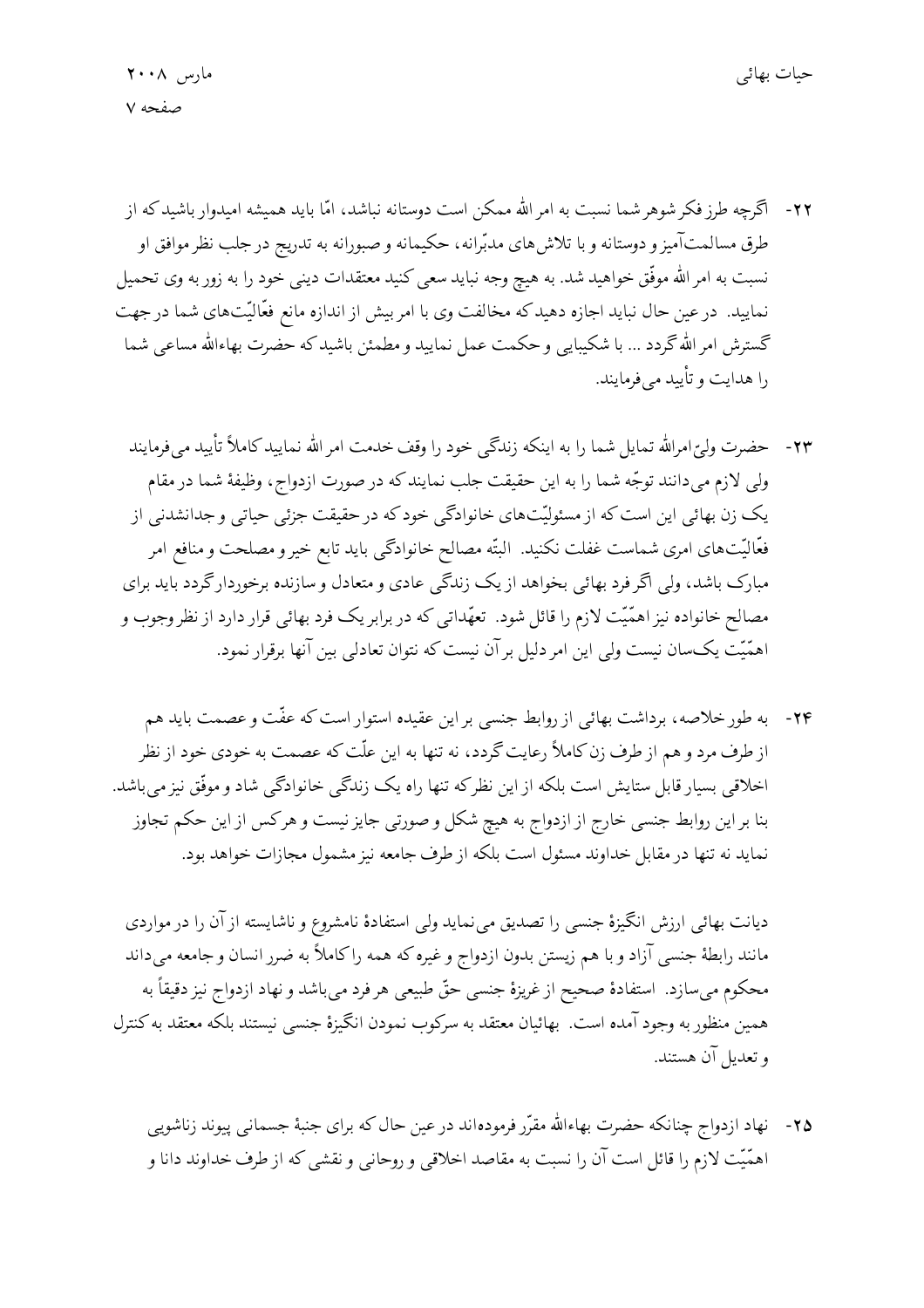مهربان برای آن منظور گردیده است فرعی می شمرد. تنها هنگامی که به هر یک از این جنبههای مختلف اهمَّيَّت لازم داده شود و جنبهٔ اخلاقي بر مادِّي و جنبهٔ روحاني بر جسماني اولويَّت يابد مي توان از چنين افراط و بی بندوباریها در روابط زناشویی که عصر منحطّ ما به نحو اسفباری شاهد آن است جلوگیری نمود و پاکي اصلي زندگي خانوادگي را به آن بازگرداند و هدف حقيقي از ايجاد اين نهاد الهي را تحقّق بخشبد.

۲۶- سؤال شما در مورد اينكه عشقى عميق نسبت به شخصى غير از زن و يا شوهر خود چه جايبي مي تواند در زندگی فرد داشته باشد، بر اساس تعالیم بهائی به آسانی قابل توضیح است. عفّت و عصمت مستلزم آن است که زندگی جنسی فرد هم قبل و هم بعد از ازدواج پاک و منزّه باشد، قبل از ازدواج پرهیزکاری کامل و بعد از ازدواج وفاداري مطلق نسبت به شريک زندگي منتخب، وفاداري در همهٔ اعمال جنسي و وفاداري در قول و عمل….

...باید سعی نمایند تا خارج از زندگی زناشویی عادی و مشروع خود، روابط دوستی و محبّتی برقرار سازند که ابدی و مبتنی بر زندگی روحانی انسان و نه حیات جسمانی اوست. این یکی از موارد متعدّدی است که در آن بهائیان باید سرمشق دیگران گردند و در راه ارائهٔ معیاری حقیقی برای زندگی پیش قدم شوند، معیاری که سبب تعالی روح انسان شود و جسم او را صرفاً وسیلهای در اختیار روح تابناک اوگرداند. نیازی به بیان نیست که این مسئله با داشتن یک زندگی جنسی عادی از طریق مشروع آن یعنی ازدواج مغایرتی ندارد.

- ۲۷- حضرت ولیِّ امرالله از اینکه بین شما و همسرتان در مورد تعلیم و تربیت فرزندانتان مشکلاتی پیش آمده بسیار متأسّف هستند. در مواردی که بهائیان با افراد غیر بهائی و به خصوص پیروان سایر ادیان ازدواج میکنند باید از قبل در مورد آموزش دینی آیندهٔ فرزندان خود تا حدّی توافق داشته باشند. هنگامی که چنین توافقی قبلاً حاصل نشده و در صورتی که والدین نتوانند در این مورد به توافق برسند، فرد بهائی بايد از محفل روحاني خود صلاح و مشورت طلبد.
- ٢٨- حضرت وليِّ امرالله قويًّا معتقدند كه بهائيان و به خصوص آنهايي كه مثل شما و خانوادهٔ شما به نحوي آشكار و فعّال به خدمت امر الله مشغولند باید در صورت امکان در هر موردی سرمشقی شایسته برای احبّای جدید و جوانان بهائی باشند. از آنجایی که حضرت بهاءالله با طلاق بسیار مخالف بودند (گرچه آن را جایز شمردهاند) و ازدواج را یک مسئولیّت بسیار مقدّس محسوب فرمودهاند، احبّا باید نهایت کوشش را بنمایند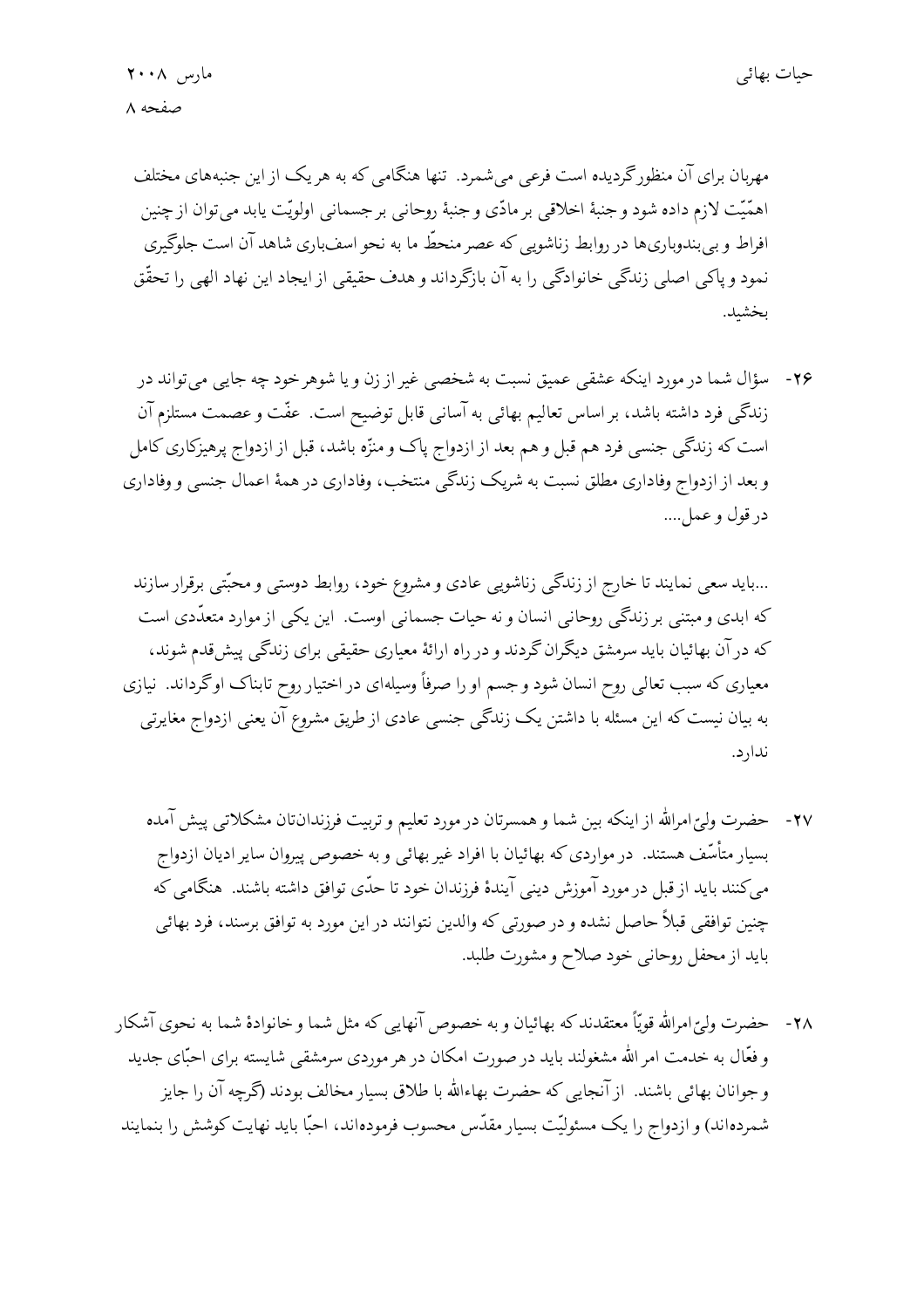تا عقد ازدواجی را که بستهاند حفظ کنند و از آن اتّحادی نمونه که بر اساس شریفترین انگیزهها استوار است بسازند.

- ۲۹- مشکلات زندگی زناشویی اغلب پیچیده و حسّاس است و ما بهائیان که مردمانی روشنفکر و مترقّی هستیم در صورت لزوم، نباید تردیدی درکمک گرفتن از علم و دانش در این گونه مسائل، به خود راه دهیم. آگر شما و شوهرتان، به طور جداگانه یا با یکدیگر، در بارهٔ مشکلات خود با طبیب حاذقی مذاکره نمایید ممکن است متوجّه شویدکه میتوانید شوهر خود را معالجه کنید و یا لااقلّ در این راه کوشش نمایید. بسیار جای تأسّف است که دو نفر بهائی که در این امر عظیم الهی با هم متّحدند و از سعادت داشتن خانواده برخوردارند، قادر نباشند با الفت حقیقی با یکدیگر زندگی کنند. حضرت ولیّ امرالله معتقدند که شما باید دست به اقدامات سازندهاي بزنيد و نگذاريد وضع وخيمترگردد. هنگامي كه طلاق و جدايي بر سر زن و شوهري سايه مي افكند، براي اجتناب از آن از هر راه حلَّمي بايد استفاده نمود.
- ۳۰ حضرت ولیّ امرالله به شما توصیه میفومایند که سعی کنید و لااقلّ برای مدّتی وقت خود را صرف شوهرتان کنید و با محبّت و صبر و دل جویبی او را آرام نمایید. شاید به این طریق بتوانید از مخالفتش نسبت به امر الله بكاهيد. امّا او به هيچ وجه حقّ ندارد شما را به ترك ديانت بهائي وادار نمايد. رابطهٔ روح انسان با خالق خود امری است مطلقاً شخصی و مقدّس و هیچ کس در چنین اموری حقّ تحکّم به دیگری را ندارد.

### ترجمهٔ منتخباتی از دستخطهایی که توسّط و یا از طرف بیت العدل اعظم صادر شده است

٣١- حضرت بهاءالله به منظور ايجاد اتّحاد درجهان ظاهرشدهاند و اتّحاد خانواده اتّحادى اساسى و بنيادى است. بنا بر این باید اذعان کنیم که هدف امر الله استحکام خانواده است نه تضعیف آن. مثلاً خدمت به امر نباید موجب غفلت از خانواده گردد. بسیار مهم است که شما وقت خود را طوری تنظیم نمایید که حيات خانوادهٔ شما متعادل باشد و اعضاي خانوادهتان از توجّه لازم برخوردار باشند.

حضرت بهاءالله همچنین بر اهمّیّت مشورت تأکید فرمودهاند. ما نباید تصوّرکنیم که این روش پرارزش منحصر به مؤسَّسات اداری امری است. مشورت خانوادگی با استفاده از بحث وگفتگوی کامل و صادقانه همهراه با آگاهی از لزوم میانهروی و اعتدال، میتواند نوش۱روی اختلافات خانوادگی باشد. زنان نباید سعی کنند تا شوهران خود را تحت تسلُّط خود درآورند و به همین ترتیب شوهران نیز نباید بکوشند تا همسران خود را زير سلطهٔ خويش گيرند.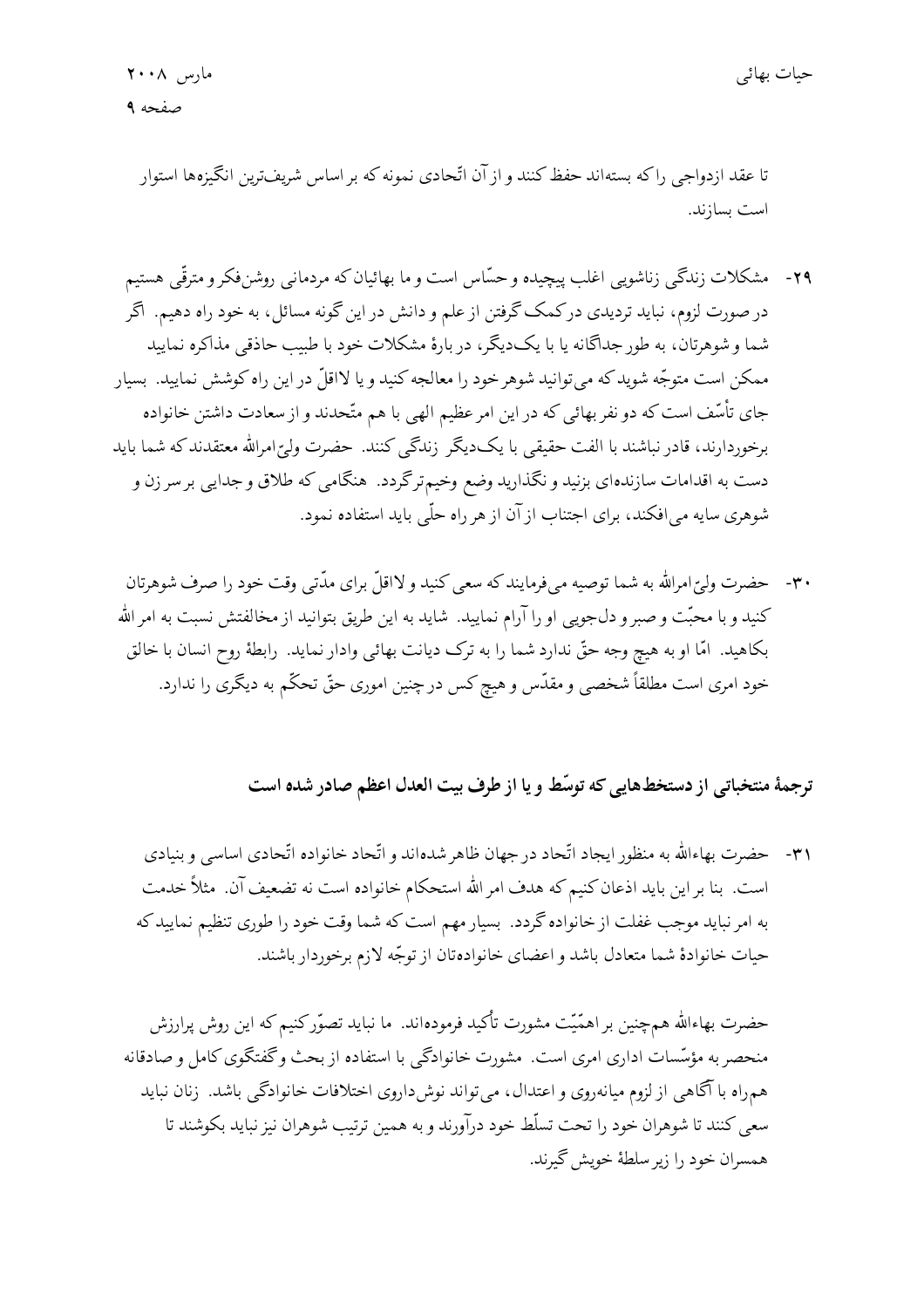٣٢- لوح حضرت عبدالبهاء …كه در بند اوّل نامهٔ خود به آن اشاره كردهايد صرفاً يک توصيه است نه يک امر و حکم قاطع ٌ. از این گذشته این لوح به افتخار چند نفر از زنان بهائی ایران نازل شده که حتماً در عریضهٔ خود از حضرت عبدالبهاء تقاضاي راهنمايي در مورد وضع خاصّي نموده بودند. متأسّفانه شأن نزول اين لوح معلوم نیست زیرا نامهٔ واصله به دست نیامده و تقاضای مورد نظر معلوم نشده است. از این جهت بیان مزبور باید به عنوان توصیهای در مورد یک موقعیّت خاصّ تلقّی گردد. این بیان مبارک مثل بسیاری از بیانات دیگر در این مجموعه درج شده تا آثار موجود در بارهٔ جنبههای مختلف حیات خانواده در دست رس احبًّا قرار گيرد.

ترجمه به دقّت ملاحظه شده است و شکّی نیست که متن انگلیسی صحیح است.

همان طورکه اشاره کردهاید اصل تساوی حقوق زن و مرد کاملاً واضح و صریح و بیانات مبارکه در این مورد روشن و بدون ابهام است. بیت العدل اعظم بارها تصریح نمودهاند که گاهی زن یا شوهر باید از خواست طرف دیگر تبعیّت نماید. اینکه دقیقاً در چه وضع و موقعیّتی چنین تبعیّتی باید صورت گیرد امری است که به تصمیم هر زوج بستگی دارد. اگر خدای ناکرده زن و شوهر نتوانند به توافق برسند و این عدم توافق منجرّ به بیگانگی آنها از یکدیگرگردد، باید باکسانی که مورد اعتماد ایشان هستند و به صداقت و درستی رأی وتشخيص آنها اطمينان دارند مشورت نمايند تا وحدت خانواده را حفظ و تقويت نمايند.

بیت العدل اعظم امیدوارند که توضیحات بالاکمک نماید تا ابهام و نگرانی شما در مورد حقوق زن و شوهر در خانواده تخفیف یابد ولی می توانید برای آگاهی بیشتر به مجموعهای که اخیراً در بارهٔ نقش زن منتشر شده مراجعه كنيد.

\* سؤال اين يار روحاني در مورد "اطاعت و رعايت ازدواج از طرف زنان" مندرج در لوح حضرت عبدالبهاء (ذيلاً نقل شده) ميباشد: شما اي كنيزان حضرت بي نياز جهد وكوشش نماييد تا به آنچه شرف و منقبت نساء است موفّق شويد و شبههاي نیست که اعظم مفخرت نساء کنیزی بارگاه کبرپاست وکنیزی درگاه آگاهی دلست وگواهی بر یگانگی خداوند بييمانند و محبّت قلبي ميان اماء الله و عصمت و عفّت بي منتها و اطاعت و رعايت ازواج و تربيت و مواظبت اطفال و سکون و تمکین و قرار و مداومت ذکر پروردگار و عبادت لیل و نهار و ثبوت و رسوخ بر امر و عهد حضرت کردگار و نهايت اشتعال و انجذاب. از حقٌّ مىطلبيم كه به جميع اين مواهب موفَّق گرديد. (مناهج الاحكام، قسمت اوّل، صفحة ٣٨٤)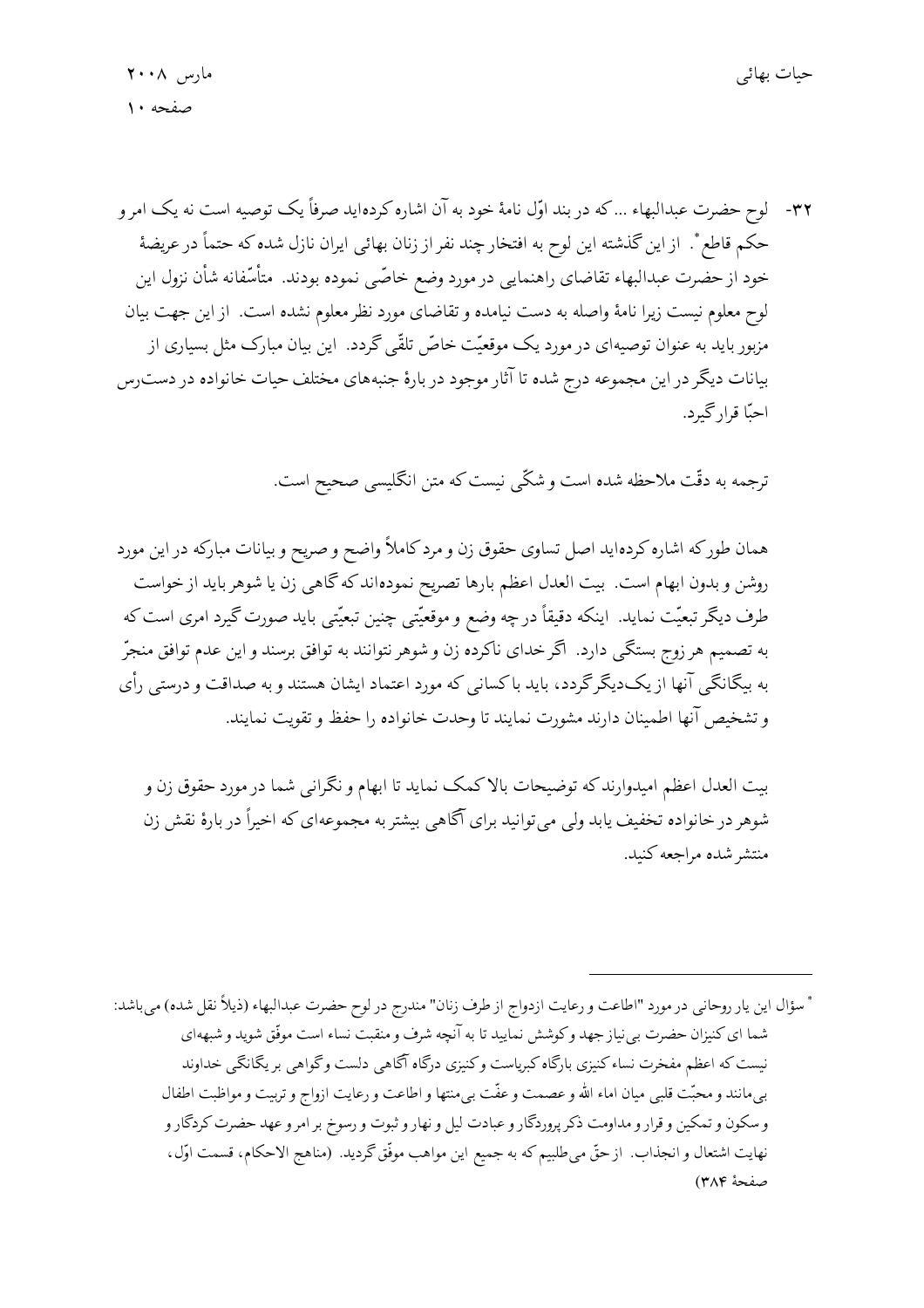٣٣- همان طوركه مستحضريد اصل وحدت عالم انساني درآثار بهائي به منزلة محوري توصيف شده كه ساير تعاليم حضرت بهاءالله طائف حول آن است. مفهوم اين اصل به قدري وسيع و همهجانبه است كه بر همهٔ ابعاد فعّالیّتهای بشری اثرگذارده موجب تغییر و تحوّل آنها میگردد. این اصل مستلزم ایجاد تغییری بنیادین در نحوهٔ ارتباط مردم با یکدیگر و نیز ریشهکن کردن عادات دیرینهای است که حقوق طبیعی بشر راكه مستلزم رعايت احترام و شرافت انساني هر فرد مي باشد انكار ميكند.

در محیط خانواده، حقوق هر یک از اعضا باید محترم شمرده شود. حضرت عبدالبهاء در بیانبی که متن آن به زبان انگلیسی ثبت شده و مضمون آن به فارسی به شرح ذیل است ٌ ، چنین می فرمایند:

يبوند و الفت خانواده را بايد پيوسته حفظ نمود و حقوق اعضا را نبايد زير ياگذاشت. حقوق پسروپدرو مادر هیچ یک نباید نقض شود و یا دستخوش زورگویی گردد. همان گونه که پسروظایفی نسبت به پدر دارد، پدر نیز در قبال پسر دارای وظایفی می باشد. بر همین منوال، مادر وخواهر و سایر اعضای خانواده نیز هر یک اختیارات مخصوص به خود را دارا هستند. تمامي اين حقوق و اختيارات بايد محفوظ ماند....

اِعمال زور از طرف فرد قویّ بر علیه فرد ضعیف به منظور تحمیل اراده و رسیدن به امیال شخصی، تخلّفی فاحش از تعالیم بهائی است. هیچ کس حقّ ندارد با توسّل به زور یا تهدید به اِعمال خشونت، شخص ديگري را به عملي كه به انجام آن راضي نيست وادار نمايد. حضرت عبدالبهاء مي فرمايند: "اي ياران الهي جبر و عنف و زجر و قهر در اين دورهٔ الهي مذموم.''أ كساني كه به سبب غليان غيظ و غضب و يا عدم توانایی در مهارکردن خشم و عصبانیّت خود، به اِعمال خشونت نسبت به دیگران وسوسه میشوند، باید متذکّر باشند که این رفتار نکوهیده در امر منیع حضرت بهاءالله محکوم شده است.

از جمله نشانههای سقوط اخلاقی در نظام اجتماعی رو به زوال کنونی، ازدیاد خشونت در خانواده، افزایش رفتار تحقیرآمیز و ظالمانه نسبت به همسر و فرزند و شیوع آزارهای جنسی است. بسیار مهم است که اعضای جامعهٔ اسم اعظم بسیار مراقب باشند که مبادا به علّت شیوع چنین اعمالی به قبول آن تن در دهند. احبّای الهي بايد همواره متوجّه و متذكّر باشند كه وظيفهٔ ايشان ارائهٔ نمونهاي از روش جديد زندگي است، روشي كه

<sup>\*</sup> از خطابات حضرت عبدالبهاء كه متن فارسي آن موجود نيست

أ منتخباتي از مكاتيب حضرت عبدالبهاء، [جلد ١]، صفحة ١۴۶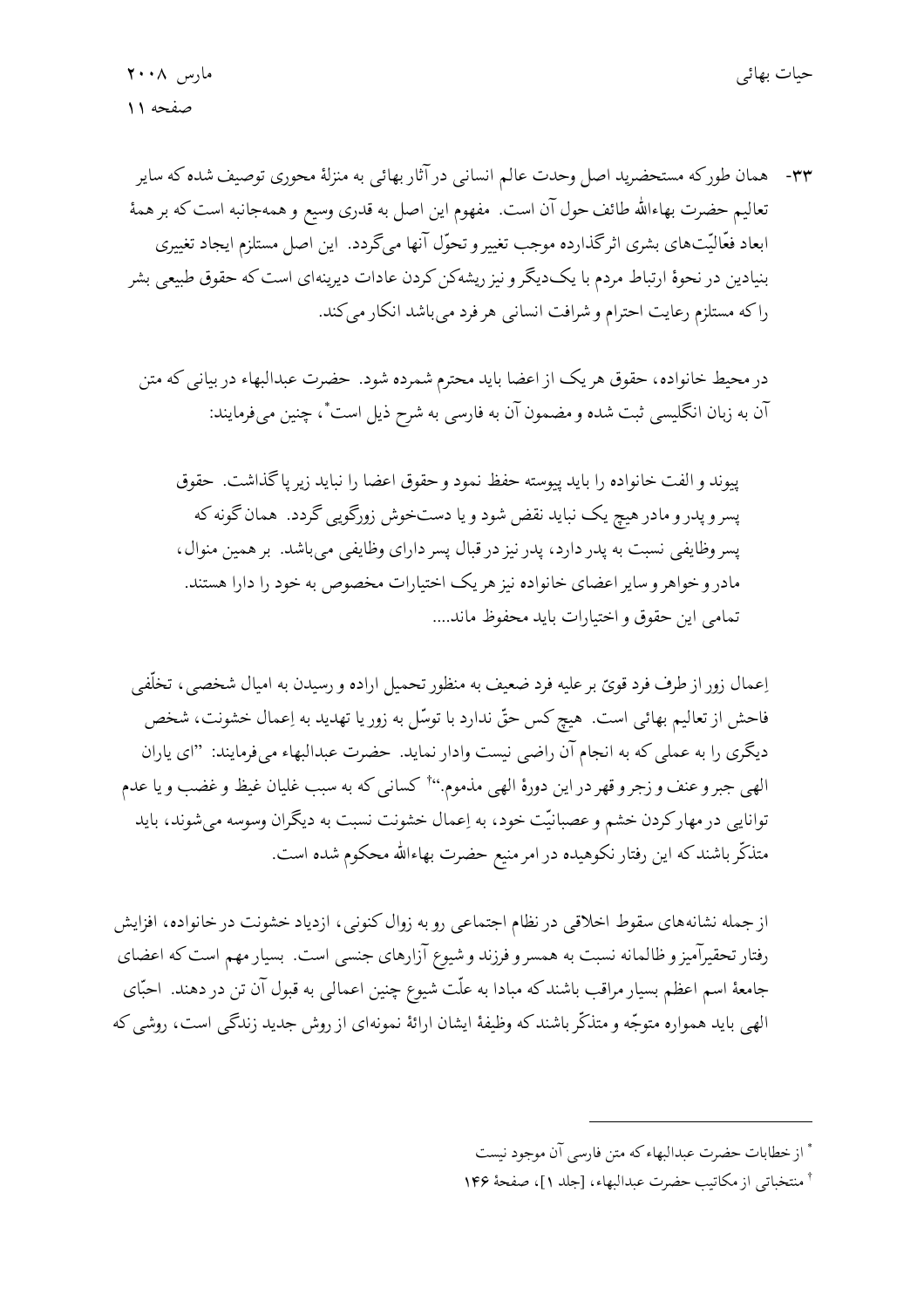خصوصیّات شاخص آن پایبندی به اصول عالمی اخلاقی و احترام به منزلت و حقوق تمامی مردم و احتراز از ظلم وستم و هر نوع تعدّي است.

حضرت بهاءالله امر مشورت را وسیلهای برای حصول توافق و راهبی برای تعیین نحوهٔ عمل مشترک مقرّر فرمودهاند. استفاده از این وسیله بین دو شریک زندگی زناشویی و در خانواده و در حقیقت در جمیع مواردی که احبّا در اتّخاذ تصمیمات مشترک شرکت میکنند لازم است. مشورت مستلزم آنست که تمام شرکتکنندگان آرای خود را با آزادی کامل و بدون واهمه از اینکه نظراتشان مورد انتقاد قرارگیرد و یا تحقیر شود بیان نمایند و البتّه این شرط اوّلیّه برای موفّقیّت در مشورت، در محیطی که در آن ترس از خشونت و اهانت وجود داشته باشد قابل حصول نیست.

بعضي از سؤالات شما مربوط به رفتار با زنان است و شايسته است كه با توجّه به اصل تساوى حقوق رجال و نساء که از تعالیم دیانت بهائی است بررسی گردد. تساوی حقوق زن و مرد امری است به مراتب والاتر از اظهار آرمانهای قابل ستایش و اصلی است که تأثیر عمیقی بر جنبههای مختلف روابط انسانی دارد و باید جزء لاينفكّي از حيات خانواده و جامعهٔ بهائي باشد. اجراى اين تعليم مبارک منشأ تغيير و تحوّل در آداب و رسومی است که در طئ قرون متمادی مرسوم بوده است. نمونهای از این تحوّلات را در جوابی که از طرف حضرت شوقی افندی به این سؤال عنایت شده که آیا تعالیم بهائی سنّت متداوله راکه مرد به زن پیشنهاد ازدواج می نماید تغییر می دهد به نحوی که زن نیز اجازهٔ پیشنهاد ازدواج به مرد را داشته باشد، مي توان يافت پاسخ چنين است: "فومودند بنويس مساوات تام است امتياز و ترجيح جايز نه.''\* باگذشت زمان و به تدریج که زنان و مردان بهائی در اجرای کامل تر اصل تساوی حقوق رجال و نساء می کوشند، درک و فهم عميقتري از اثرات و نتايج وسيع و همهجانبهٔ اين تعليم حياتي حاصل خواهد شد. حضرت عبدالبهاء در یکی از خطابات خود که متن آن به زبان انگلیسی ثبت شده و مضمون آن به فارسی چنین است میفرمایند: "تا زمانی که مساوات بین مرد و زن کاملاً تمکّن و تحقّق نیافته ممکن نیست عالم انسانی به حدَّكمال ترقّى نمايد."

بیت العدل اعظم در سال۵های اخیر مؤکّداً توصیه فرمودهاند که بانوان و دوشیزگان بهائی تشویق شوند تا در فعّالیّتهای اجتماعی و روحانی و اداری جوامع خود بیش از پیش شرکت جویند و از آنان خواستهاند که قیام نموده اهمّیّت نقش خود را در کلّیّهٔ میادین خدمت به امر الله نمایان سازند.

\* حضرت وليٍّامرالله، آدشيو مركز جهاني بهائي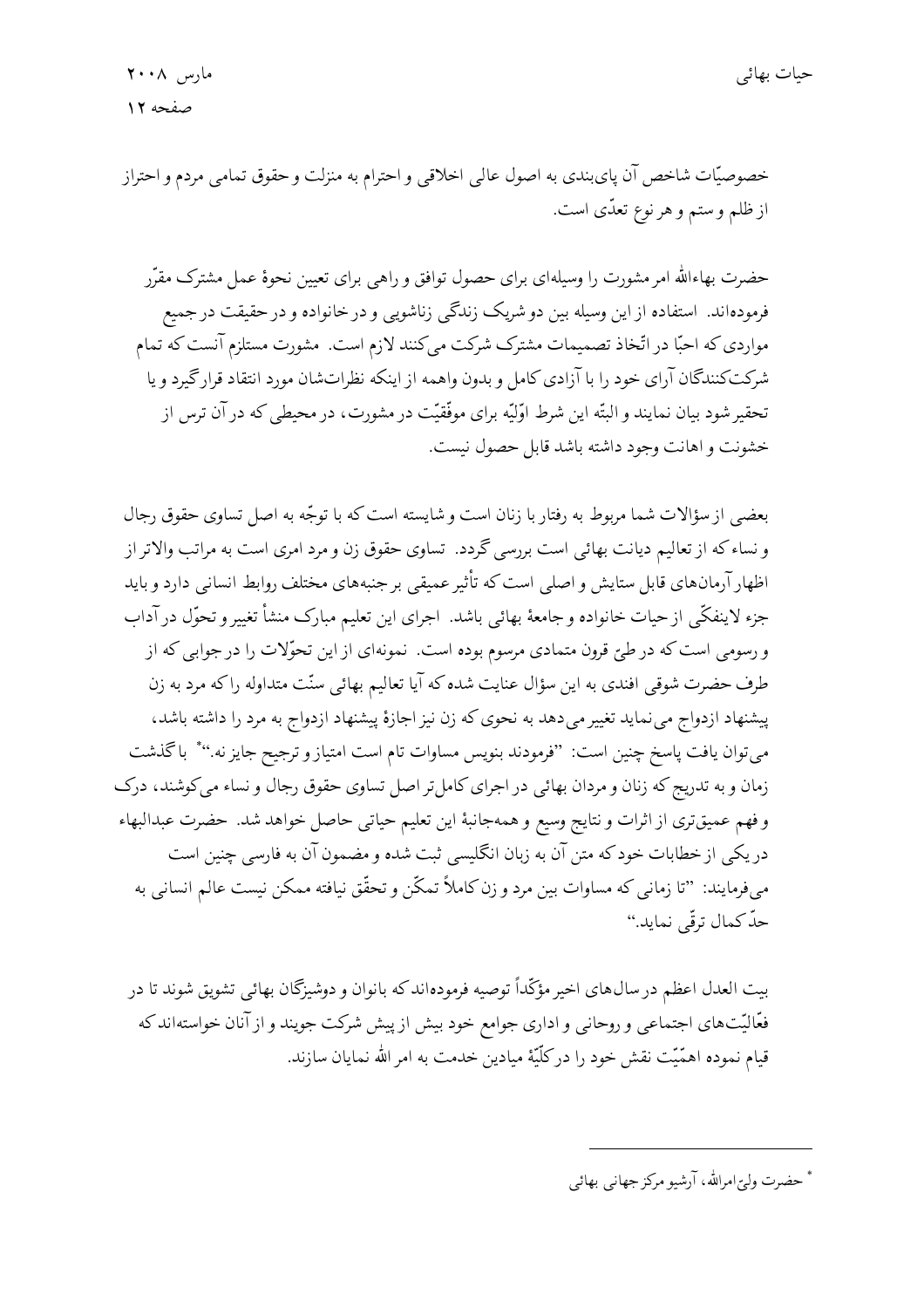توسّل به زور از طرف مرد به منظور تحمیل ارادهاش بر زن، تمرّدی فاحش از تعالیم دیانت بهائی است. حضرت عبدالبهاء در بیاناتی که متن آن به زبان انگلیسی ثبت شده و مضمون از آن به فارسی چنین است مىفرمايند:

در قديم دنيا با زور اداره ميشد و مرد چون جسماً و فكراً از زن زورمندتر و پرخاش جوتر بود بر او غالب و مسلَّط بود ولي حال وضع در تغيير است. به مرور اِعمال زور و عنف، غلبهٔ خود را از دست می دهد و هوشیاری، فراست فطری و خصایل روحانی محبّت و خدمت که در زن قویّ است، تفوّق و برتری می یابد.

مردان بهائی این فرصت را دارند که به دنیای اطراف خود چهرهٔ جدیدی از روابط زن و مرد را که در آن توسّل به زور و تعرّض از بین رفته و همکاری و مشورت جایگزین آن شده است نشان دهند. بیت العدل اعظم در جواب به سؤالات واصله فرمودهاند که در روابط زناشویی، زن و شوهر هیچ یک نباید هرگز به ناحقٌّ دیگری را تحت سلطهٔ خود در آورد. اگر از طریق مشورت توافق حاصل نشود، گاهی زن یا شوهر باید از خواست طرف دیگر تبعیّت نماید، هر زن و شوهری باید خود تصمیم بگیرند که دقیقاً تحت چه شرایطی چنين تبعيّتي بايد صورت گيرد.

حضرت بهاءالله بنفسه الاعلى در يكى از الواح مباركه راجع به رفتار با نسوان چنين مىفرمايند:

...بايد دوستان حقٌّ به طراز عدل و انصاف و مهر و محبّت مزيّن باشند چنانچه بر خود ظلم و تعدَّى روا نمي دارند بر اماء الهي هم روا ندارند انَّه ينطق بالحقَّ و يأمر بما ينتفع به عباده و امائه انّه وليّ الكلّ في الدّنيا و الآخرة.\*

هیچ شوهر بهائی نباید هرگز همسرش راکتک بزند و یا با وی به نحوی ظالمانه رفتار نماید. مبادرت به چنین عملی رفتاری سوء و مردود در روابط زناشویی و مخالف تعالیم جمال مبارک است.

فقدان ارزش های معنوی و روحانی در اجتماع، منجرٌ به تدنّی خلق و خویبی که باید بر روابط بین دو جنس مخالف حکمفرما باشد میگردد که در نتیجه زنان صرفاً وسیلهای برای ارضای امیال جنسی به حساب مي آيند و از احترام و ادبي كه از جمله حقوق همهٔ افراد بشر است محروم مي شوند. حضرت بهاءالله چنين

مجموعهای از نصوص مبارکه در بارهٔ مقام زن در امر الهی، صفحهٔ ۱۱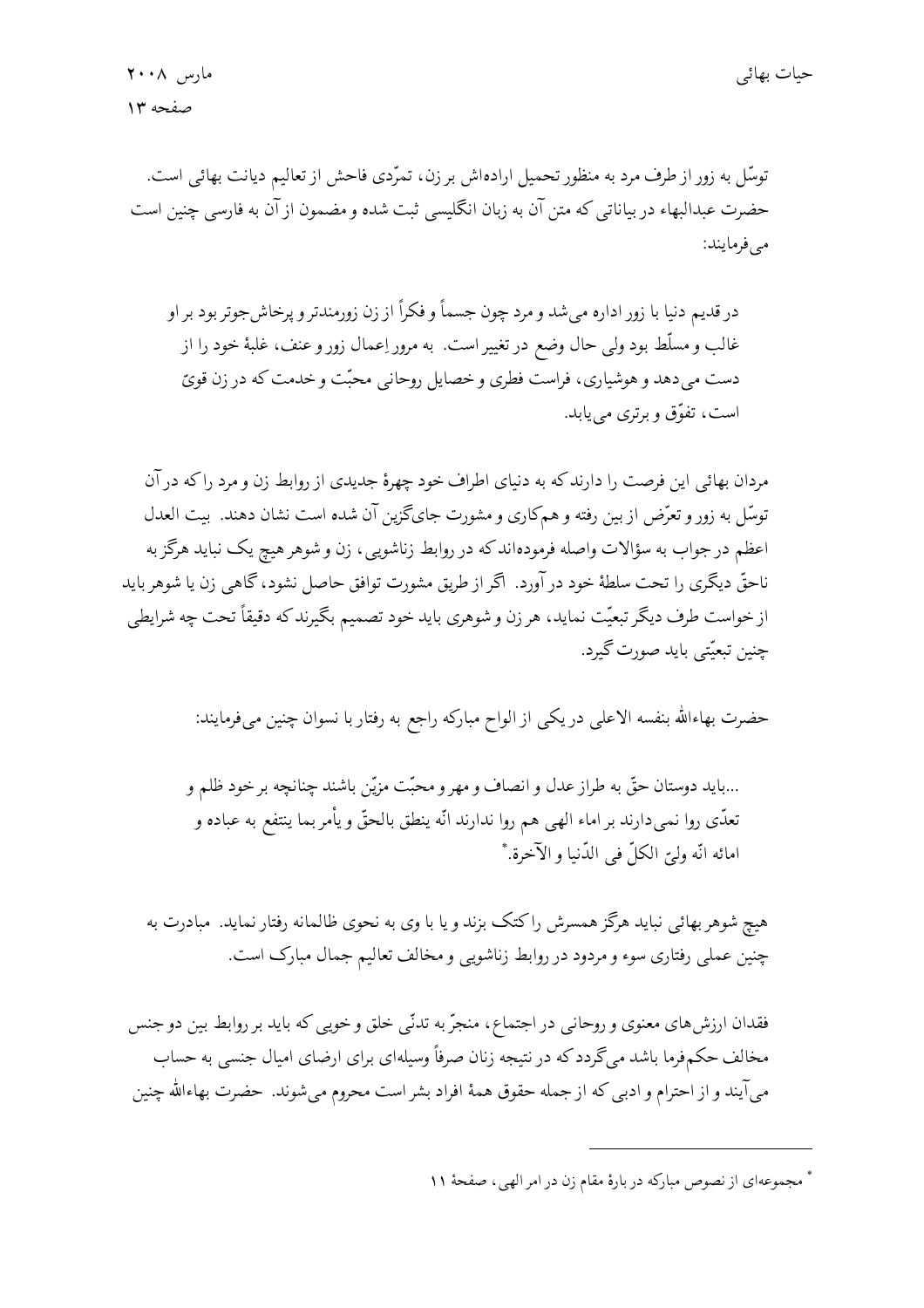انذار مي فرمايند: "انَّ الّذين يرتكبون البغي و الفحشاء اولئك ضلِّ سعيهم وكانوا من الخاسرين.'' \* شايسته یاران حضرت رحمن آنکه در بارهٔ معیارهای والای اخلاقی که نیل به آن را حضرت بهاءالله در یکی از بيانات خود به "اهل بها" توصيه ميeفرمايند، تعمَّق نمايند: "و لو يردن عليهم ذوات الجمال باحسن الطَّراز لا ترتدّ اليهنّ ابصارهم بالهوى اولئك خلقوا من التّقوى كذلك يعلّمكم قلم القدم من لدن ربّكم العزيز الوهّاب...."أ

یکی از شنیع ترین و قبیح ترین تخلّفات جنسی جرم تجاوز جنسی است. چنانچه یکی از احبّا مورد تجاوز جنسي قرارگيرد مستحقٌّ محبّت وحمايت اعضاي جامعه مي باشد و مختار است كه عليه متجاوز بر طبق قانون مملکت خویش اقدام نماید. اگر در اثر این تجاوز حامله شود مؤسّسات بهائی نباید به او فشار آورند كه ازدواج كند. اخذ تصميم دربارهٔ حفظ ويا سقط جنين راجع به شخص اوست تا با توجّه به ملاحظات طبّی و عوامل مربوطهٔ دیگر و در پرتو تعالیم مبارکه، آنچه را مایل باشد مجری دارد. اگر در نتیجهٔ این تجاوز طفلی متولّد شود، اخذ تصمیم در مورد طلب کمک مالی از پدر جهت نگهداری فرزند به خود مادر راجع است، ولی ادعای هرگونه حقٌّ پدری از طرف متجاوز بر طبق احکام بهائی، با توجّه به شرایط مربوطه، زیر سؤال برده مي شود.

حضرت ولیّ امرالله در توقیعات مبارکهای که از طرف آن حضرت به زبان انگلیسی صادر شده و مضمون آن ذيلاً نقل ميشود توضيح ميفرمايند كه: "ديانت بهائي ارزش انگيزهٔ جنسي را تصديق مي نمايد…" و همچنین میفرمایند: ''…استفادهٔ صحیح از غریزهٔ جنسی حقّ طبیعی هرفرد میباشد و نهاد ازدواج نیز دقیقاً به همین منظور به وجود آمده است." در این جنبه از روابط زناشویی نیز، مانند دیگر جوانب آن، باید رعایت و احترام متقابل حکمفرما باشد. آگر یک زن بهائی از طرف شوهرش مورد آزار و یا تجاوز جنسی قرار گیرد او حقّ دارد که برای کمک و راهنمایی به محفل روحانی مراجعه کند و یا برای کسب حمایت قانونی اقدام نماید. چنین آزارهایی ادامهٔ زندگی زناشویی را شدیداً به مخاطره می|ندازد و به احتمال قویّ سبب بروز نفرت و بیزاری آشتی ناپذیر میگردد.

۳۴- در پاسخ یکی از احبّاکه خواهان درک عمیقتری از این مطلب شده بودکه پدر رئیس خانواده محسوب میگردد، در نامهای از جانب بیت العدل اعظم آمده است:

<sup>\*</sup> منتخباتي از آثار حضرت بهاءالله، شمارهٔ ۱۳۶، صفحهٔ ۱۱۷

أ منتخباتي إذ آثار حضرت بهاءالله، شمارهٔ، °۶۰ صفحهٔ ۴۷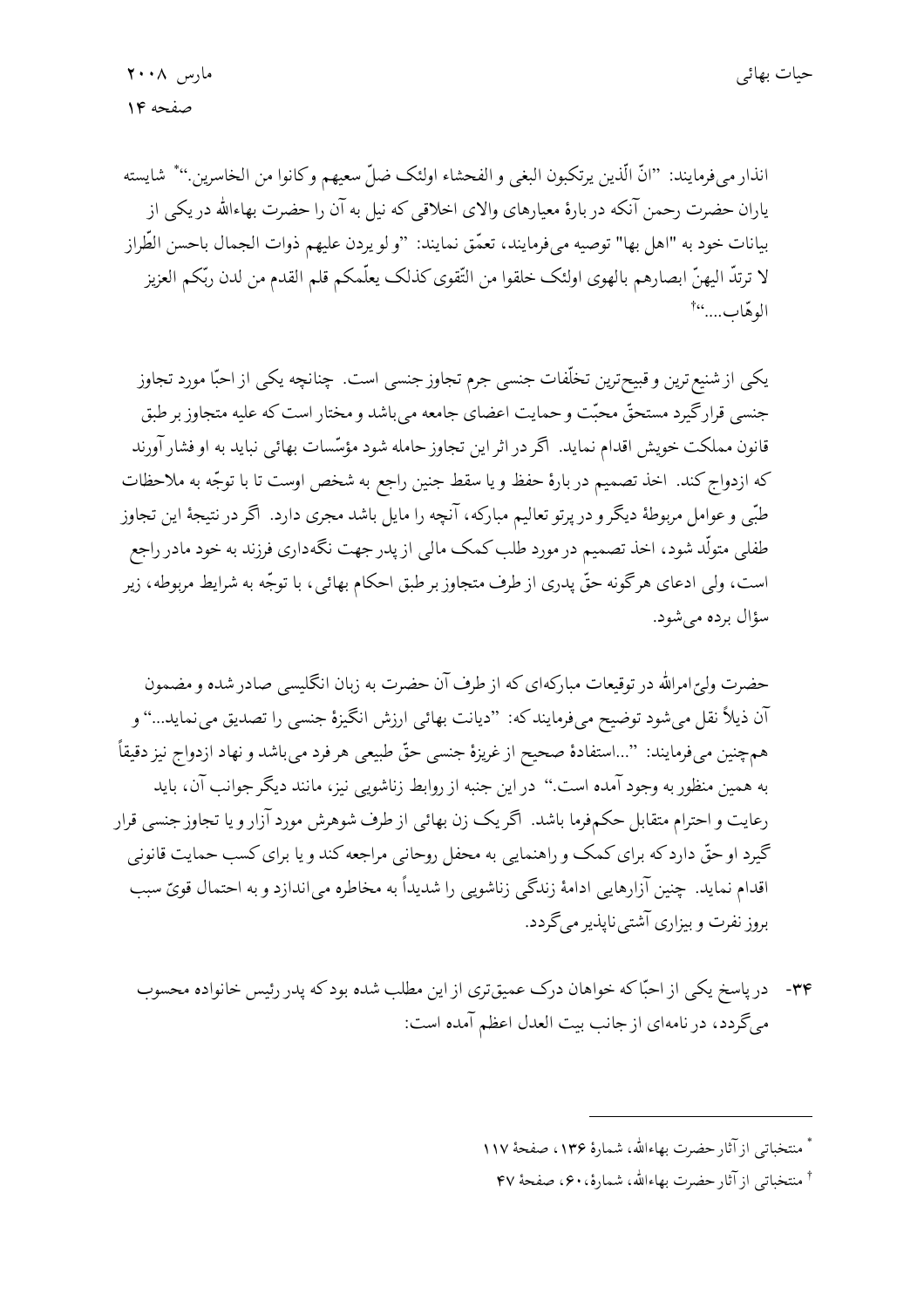همان طورکه در نامهٔ خود اشاره کردهاید بیت العدل اعظم الهی فرمودهاندکه با توجّه به برخی مسئولیّتها که به پدران واگذار شده، پدر می تواند رئیس خانواده محسوب شود. امّا كلمهٔ رئیس در اینجا به آن مفهومی كه عموماً استفاده می شود به كار نرفته است بلكه باید با توجّه به اصل مساوات زن و مرد و بیانات بیت العدل اعظم که زن و شوهر هیچ یک نباید هرگز به ناحقٌّ دیگری را تحت سلطهٔ خود در آورد، مفهوم جدیدی برای آن یافت. بیتالعدل اعظم قبلاً در پاسخ سؤال یکی از احبّا فرمودهاندکه استفاده ازکلمهٔ "رئیس'' "برتری به شوهر عطا نمي كند و به او حقٌّ مخصوصي كه حقوق ساير اعضاي خانواده را زير پا گذارد نمي دهد." همچنين فرمودهاند كه اگر پس از مشورت دوستانه توافق حاصل نشد "گاهي زن باید از خواست شوهر تبعیّت نماید و زمانی شوهر باید تابع خواست زن باشد، ولی هیچ یک نبايد به ناحقٌّ بر ديگري تسلُّط جويد.'' اين مفهوم باكاربرد متداول كلمهٔ ''رئيس''كه غالباً ُ هنگامی که حصول توافق بین زن و شوهر ممکن نیست حقّ بدون قید و شرط تصمیمگیری را به مرد می دهد، به نحوی بارز مغایرت دارد.

۳۵- حفظ اتّحاد بین زن و شوهر بسیار مهم است و اگر خدمت به امر الله موجب تضعیف آن گردد باید راه حلّمی برای این مشکل پیداکرد.

به عبارت دیگر هر مسیری که انتخاب کنید باید هم در جهت ترویج مصالح امر الله باشد و هم استحکام پیوند زناشویی شما را میسّر نماید. به طوری که از متن ذیل به نقل از نامهای به زبان انگلیسی از حضرت وليِّ امرالله معلوم مي شود احبًّا نبايد به بهانهٔ خدمت به امر الله از انجام وظايف خانوادگي خود غفلت ورزند:

البتّه حضرت وليّ امرالله مايلند كه شما و ساير احبّا تمام وقت و نيروى خود را صرف خدمت به امر الله کنید زیرا نیاز فراوان به خادمین لایق داریم. امّا خانواده نهادی است که حضرت بهاءالله برای استحکام آن ظهور فرمودهاند نه تضعیف آن. صرفاً بر اثر بی توجّهی به این نکته، مسائل نامطلوب بسیاری برای خانوادههای بهائی پیش آمده است. به خدمت امر الله پردازید ولی وظایف خود را نسبت به خانوادهٔ خویش نیز فراموش ننمایید. وظیفهٔ شماست که حدّ اعتدال را بیابید و مواظب باشید که هیچ یک از این وظایف موجب غفلت شما از دیگری نگردد.

۳۶- توجّه به این نکته مفید است که روابط زناشویی در بسیاری از موارد مستلزم تعدیلی کلّی در رفتار هر یک از دو طرف است. از آنجایی که روابط عمیق زناشویی موجب آشکار شدن بهترین و بدترین جنبههای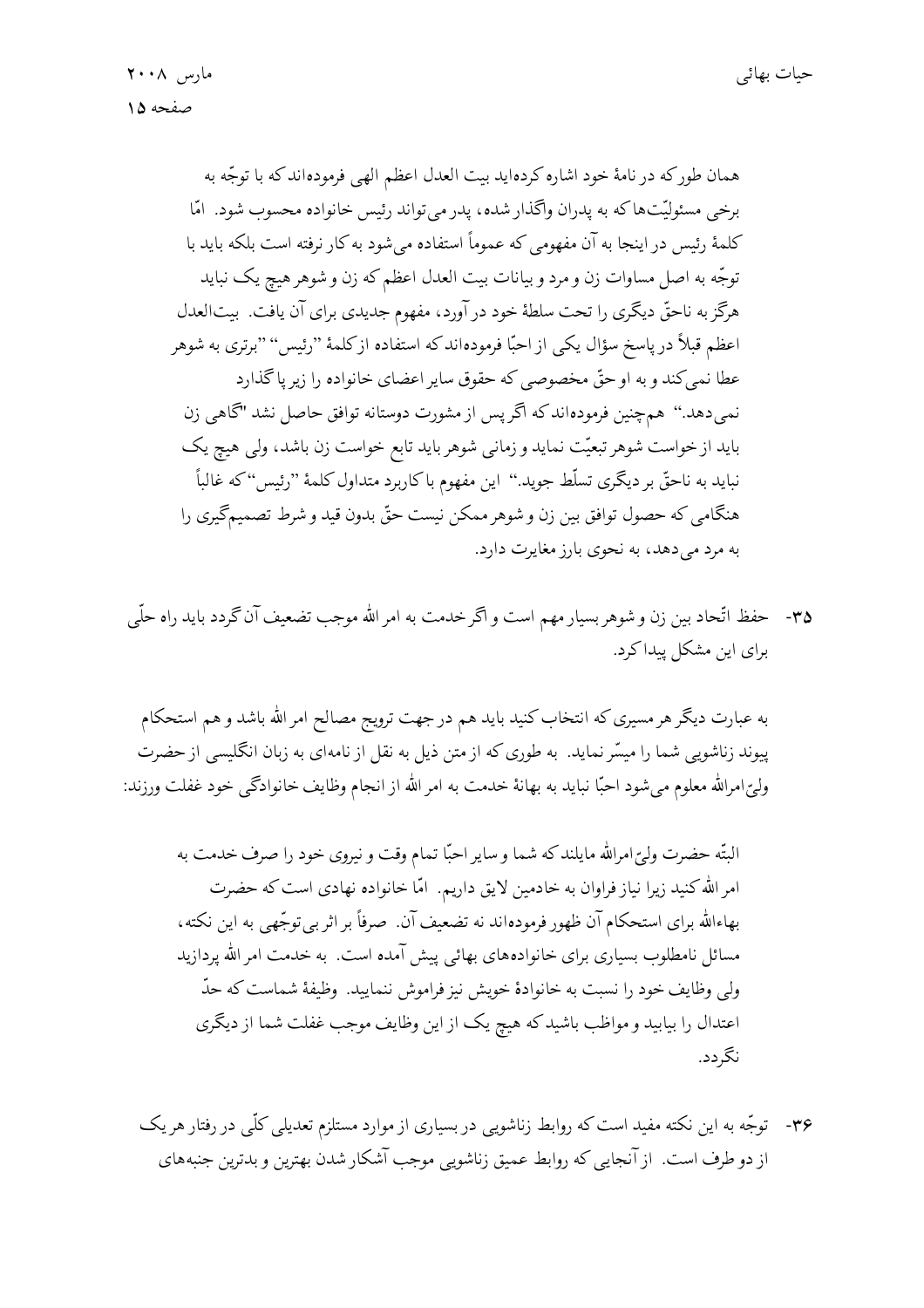شخصیّت دو طرف می شود، می توان گفت که هر دو شریک زندگی پیوسته به تعدیل رفتار خود مشغولند. بعضي از زن و شوهرها قادرند در آغاز زندگي مشترک به توافقي کامل برسند و آن را در سراسر زندگي خود حفظ نمایند. بسیاری متوجّه می شوند که برای رسیدن به این توافق باید مدّتی تلاش کنند. اگرچه درست است که در ازدواج هر یک از طرفین باید حقوق فردی دیگری را رعایت نماید، ولی باید در نظر داشت که رابطهٔ متقابل زن و شوهر فقط مبتنی بر موازین قانونی نیست و محبّت اسّ اساس آن است. با توجّه به این نكته، واكنشى صرفاً جدالآميز و قانونى در مقابل رفتار ناشايستهٔ طرف ديگر مناسب نيست.

۳۷- مسئلهای که مطرح کردهاید برای زن و شوهرهای بهائی که با نیازها و فرصتهای موجود در جامعهٔ امروز رو به رو هستند بسیار مهم است ٌ. مانند بسیاری از جنبههای دیگر زندگی روزانه، راه حلّ این مسئله را باید در فهم و به کارگیری تعالیم امر مبارک جستجو نمود. احبّا باید این واقعیّت راکاملاً درک کرده بدون ناراحتی بیذیرند که راه حلٌّ های حاصله ممکن است از نقطه نظر کسانی که به موهبت قبول موعود الهی فائز نشدهاند و در چنگال افکاری اسیرند که هرچند وسیعاً مورد قبول اهل عالم است ولی با تعالیم بهائی مغایرت دارد، ناقص و نارسا باشد.

آنچه در بررسی این موضوع باید مخصوصاً به آن توجّه داشت هدفی است که مؤمنین به حضرت بهاءالله در زندگی دارند و آن شناسایی و پرستش خداوند است. این هدف مستلزم خدمت به هم نوع و خدمت در جهت پیشرفت امر الهی است. در تعقیب این هدف، بهائیان باید کوشش نمایند تا با استفاده از طرق موجود تا حدّ امکان استعدادها و قابلیّتهای خود را پرورش دهند.

بر اثر محدودیّتهایی که در این عالم خاکی وجود دارد، احبّا در بسیاری از موارد خود را از پرورش کامل استعدادهای خویش محروم می بینند. این محرومیّت ممکن است از فقدان منابع اقتصادی یا نبودن امکانات تحصیلی و یا لزوم انجام تعهّدات و وظایف دیگری مانند مسئولیّتهای زندگی زناشویی و وظایف خانوادگی که آزادانه اختیار نمودهاند، ناشی شده باشد. در بعضی موارد ممکن است علّت آن تصمیم آگاهانه برای فداکاری در راه امر الله باشد مانند وقتبی که یک مهاجر برای خدمت در محلّبی مستقرّ می شود که فاقد امکانات لازم برای پرورش استعدادها و قابلیّتهای خاصّ اوست. امّا این محرومیّتها و محدوديّتها به معناي اين نيست كه اين دوستان قادر نيستند مقصد اصلي حيات روحاني خود را تحقّق

<sup>\*</sup> اين يار روحاني در مورد تصميمات زن و شوهرهاي شاغل كه با دنبال كردن حرفهٔ خود ظاهراً دو راه جداگانه را طيّ ميكنند، سؤال كرده است.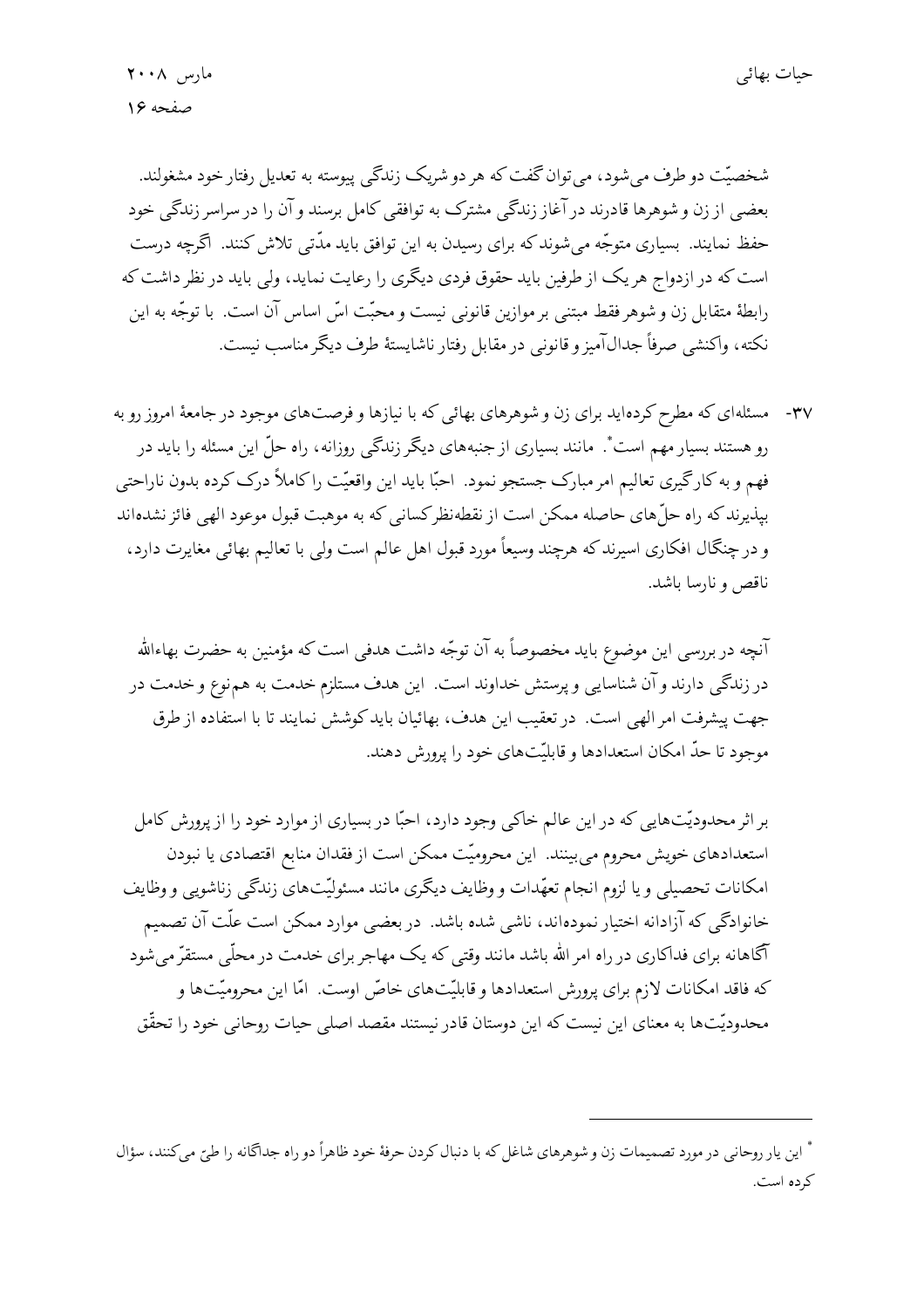مارس ۲۰۰۸ صفحه ١٧

بخشند بلکه صرفاً عناصری از یک چالش عمومی برای سنجش و ایجاد تعادل در صرف وقت و انرژی برای رسیدگی به امور گوناگون زندگی است.

چون موقعیّت افراد بسیار متفاوت است، هیچ گونه پاسخ کلّی برای پرسش۵ای شما در مورد تصمیمگیری زن و شوهرهاي شاغل كه با دنبال كردن حرفهٔ خود ظاهراً دو راه جداگانه را طبّ مي كنند وجود ندارد. هر زن و شوهری باید با اتّکا به فرایند مشورت بهائی تصمیم بگیرندکه بهترین راه برای آنها چیست و در انجام این کار می توانند از جمله عوامل زیر را در نظر بگیرند:

• توجُّه به اصل تساوى كه بايد راهنماي مشورت مبان زن و شوهر باشد.

بیت العدل اعظم الهی در پاسخ به سؤالات قبلی متذکّرشدهاند که مشورت توأم با شفقت بايد اصل اساسي رابطهٔ زناشويي باشد. اگر حصول توافق ممكن نباشد، گاهي زن يا شوهر بايد از خواست طرف ديگر تبعيّت نمايد. اينكه دقيقاً در چه وضع و موقعیّتی چنین تبعیّتی باید صورت گیرد امری است که به تصمیم هر زوج بستگی دارد.

- تأكيد بسيار در آثار بهائي بر حفظ پيوند زناشويي و تحكيم اتّحاد بين دو شريك زندگي.
- مفهوم یک خانوادهٔ بهائی که در آن مادر اوّل مربّی فرزندان به شمار می رود و یدر مسئولیّت اصلی تأمین معیشت خانواده را بر عهده دارد.

همان طورکه بیت العدل اعظم در موارد دیگر متذکّرشدهاند این امر به هیچ وجه بدان معنا نیست که این وظایف ثابت و تغییرناپذیرند و نمی توان آنها را بر حسب نیاز و شرایط خانواده تبديل و تعديل نمود.

• موقعیّتهای خاصّ مختلفی که ممکن است پیش بیاید، مانند: امکانات شغلی در زمانی که بی کاری عمومی رواج دارد، فرصتها و یا تواناییهای استثنایی که ممکن است یکی از طرفین ازدواج دارا باشد و یا نیازهای مبرم امر الله که ممکن است مستلزم فداکاری احبّا باشد.

موفَّقيَّت چنين مشورتي بدون شک به ميزان توسَّل به دعا و مناجات و توجُّه قلبي به درگاه الهي، احترام متقابل زن و شوهر به یک دیگر، آرزوی خالصانهٔ آنها برای یافتن راه حلّی که باعث حفظ اتّحاد و هماهنگی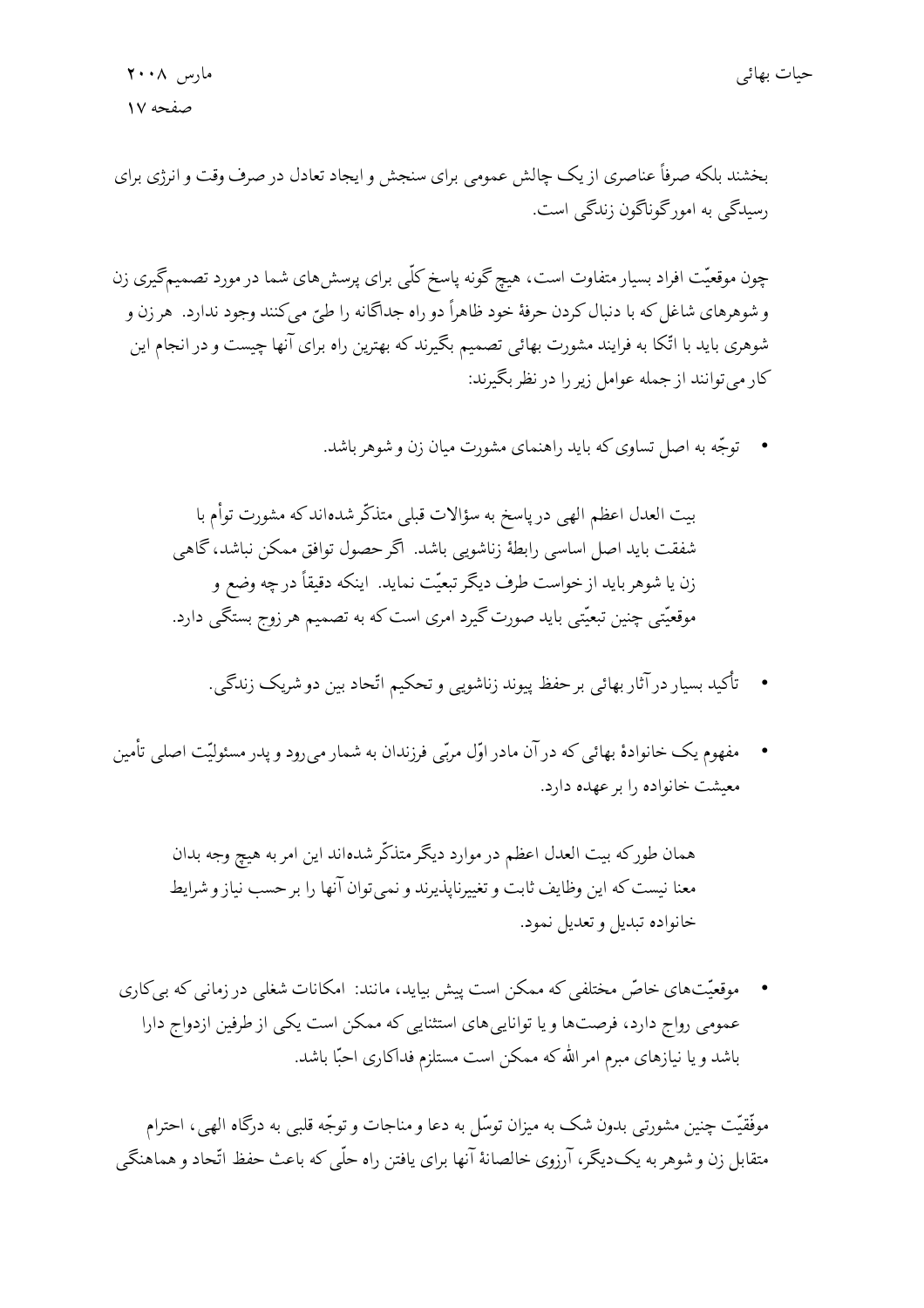بین آنها و سایر اعضای خانواده گردد و آمادگی آنان برای مصالحه و سازش در چارچوب تساوی، بستگی خواهد داشت.

همچنان که اجتماع در طول دههها و قرنهای آینده در تحت نفوذ تقلیبکنندهٔ ظهور حضرت بهاءالله تحوّل مییابد، مطمئنّاً تغییراتی بنیادین در آن روی خواهد داد که اجرای تعالیم بهائی در اجتماع را تسهیل نموده مشکلات زن و شوهرهایی را که مشتاقانه خواهان خدمت به امر الهی از طریق فعّالیّتهای شغلبی و حرفهای خود هستند تخفیف خواهد داد.

۳۸- حضرت عبدالبهاء دريكي از الواح مباركه مي فرمايند: "شوهر خويش را عزيز دار و هر چه بدخويي كند خوش خوپي نما."\*

در پاسخ به سؤالی در مورد این بیان، توضیح ذیل ضمن نامهٔ مورّخ ۱۲ آوریل ۱۹۹۰ دارالانشاء بیت العدل اعظم الهي آمده است:

بدیهی است که هیچ شوهری نباید همسرخود را مورد آزار و اذیّت اعمّ از آزار عاطفی و روحی وجسمی قرار دهد. چنین عمل مذمومی با روابط مبتنی بر احترام و تساوی که در آثار بهائی به آن امر شده کاملاً در تضادّ خواهد بود، روابطی که میبایستی با مشورت توأم و از هرگونه بدرفتاری و از جمله توسّل به زور به منظور تحمیل ارادهٔ خود به دیگری مبرّا باشد. هنگامی که یک زن بهائی خود را درچنین وضعی می یابد و احساس میکند که نمی تواند این مشکل را از طریق مشورت با شوهر خود حلّ نماید، می تواند جهت مشورت و صلاح دید به محفل روحانی محلّی مراجعه نماید و همچنین ممکن است مراجعه به مشاورین خانوادگی حرفهای و ماهررا نیز مفید تشخیص دهد. اگر شوهر هم بهائی باشد، محفل روحانی ممکن است توجّه او را به لزوم اجتناب از رفتار ناشايست جلب نمايد و در صورت ضرورت مي تواند جهت الزام او به وفق دادن رفتار خود با تعالیم امر مبارک دست به اقدامات جدّیتری بزند.

<sup>\*</sup> متن کامل بیان مبارک: "شوهر خویش را عزیز دار و هر چه بدخویی کند خوشخویی نما ولو از خوشروفتاری بدترگردد باز مهربانی كن و محبّت نما و دوست بدار و تحمّل اذيّت و آزار او نما." (آرشيو مركز جهاني بهائي)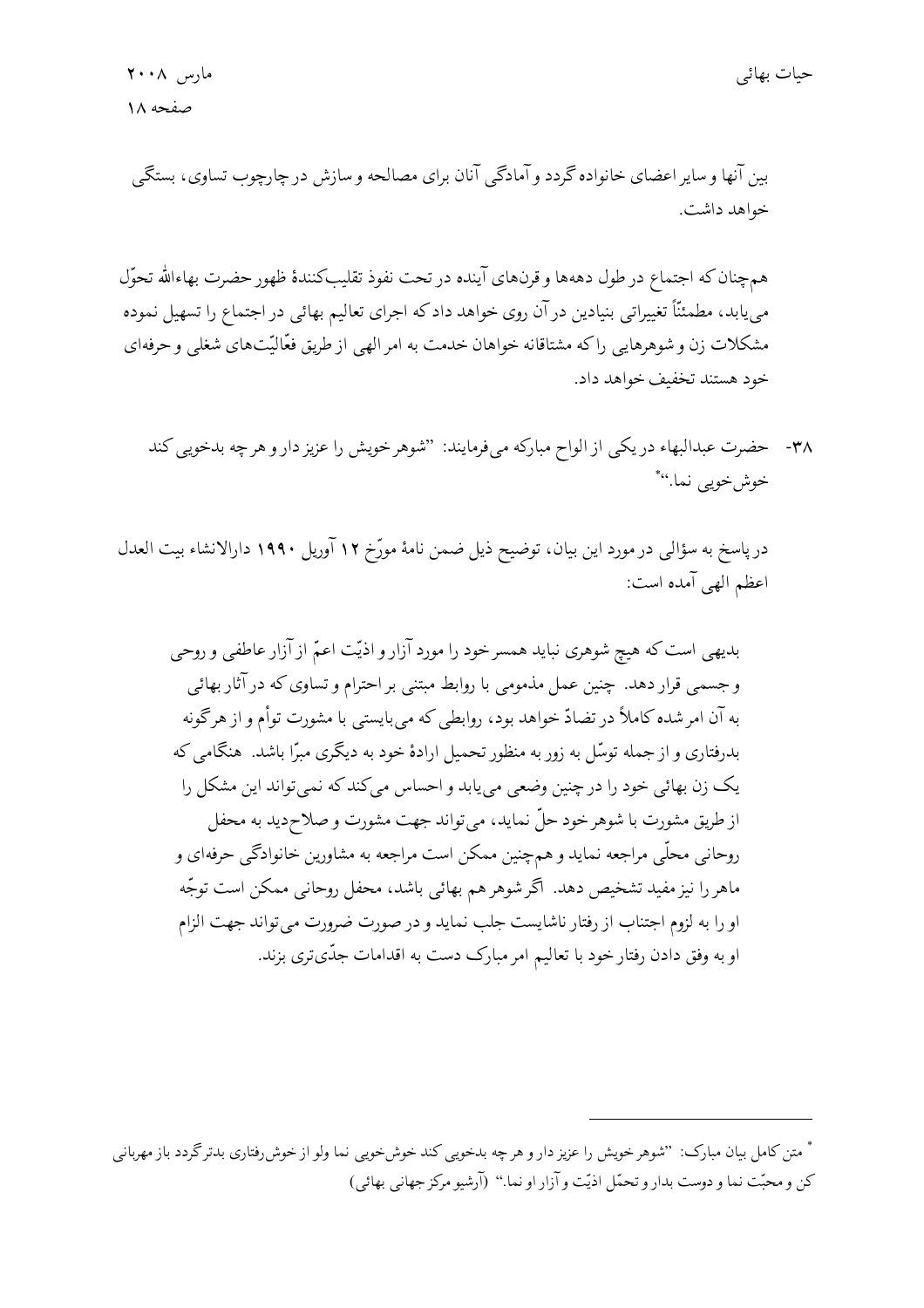ب. روابط و مسئولیّتهای والدین و فرزندان

منتخباتبي از آثار حضرت بهاءالله

- ٣٩- آباء بايد در دين ابناء و اتقان آن جهد بليغ نمايند چه هر فرزندي از دين الهي خارج شود البتّه به رضاي ابوين و حقٌّ جلَّ جلاله عمل ننمايد. جميع اعمال حسنه به نور ايمان ظاهر و مشهود و در فقدان اين عطيّة كبرى از هيچ منكرى اجتناب نكند و به هيچ معروفي اقبال ننمايد.
- ۴۰ در لوحي از الواح نازل قوله تعالى"يا محمّد وجه قدم به تو متوجّه و ترا ذكر مي نمايد و حزب الله را وصيّت میفرماید به تربیت اولاد. آگروالد در این امر اعظم … غفلت نماید حقٌّ پدری ساقط شود و لدی الله از مقصّرین محسوب طوبی از برای نفسی که وصایای الهی را در قلب ثبت نماید و به او متمسّک شود انّه یأمر العباد بما يؤيّدهم وينفعهم ويقرّبهم اليه و هو الآمر القديم."
- ۴۱- اثمار سدرهٔ وجود امانت و دیانت و صدق و صفا و اعظم از کل بعد از توحید حضرت باری جلّ و عزّ مراعات حقوق والدين است. درجميع كتب الهي اين فقره مذكور و از قلم اعلى مسطور ان انظر ما انزله الرَّحمن في الفرقان قوله تعالى''و اعبدوا الله و لا تشركوا به شيئاً و بالوالدين احساناً.'' ملاحظه نماييد احسان به والدين را با توحيد مقترن فرموده طوبي لكلِّ عارف حكيم يشهد و يرى و يقرأ و يعرف و يعمل بما انزله الله في كتب القبل و في هذا اللّوح البديع.
- ۴۲- قلم اعلی کلّ را وصیّت میفرماید به تعلیم و تربیت اطفال و این آیات در این مقام درکتاب اقدس ٌ در اوّل ورود سجن از سماء مشيّت الهي نازل كتب على كلّ اب تربية ابنه و بنته بالعلم و الخطّ و دونهما عمّا حدّد في اللَّوح و الَّذى ترك ما امر به فللامناء ان يأخذوا منه ما يكون لازماً لتربيتهما ان كان غنيّاً والّا يرجع الي بيت العدل.
- ۴۳- آنچه از برای اطفال در مقام اوّل و رتبهٔ اوّلیّه واجب و لازم است تعلیم کلمهٔ توحید و شرایع الهیّه است چه كه مندون آن خشية الله حاصل نمي شود و در فقدان آن صدهزار اعمال مكروههٔ غير معروفه و اقوال غير طيّبه ظاهر می گردد … آباء باید کمال سعی را در تدیّن اولاد مبذول دارند چه اگر اولاد به این طراز اوّل فائز نگردد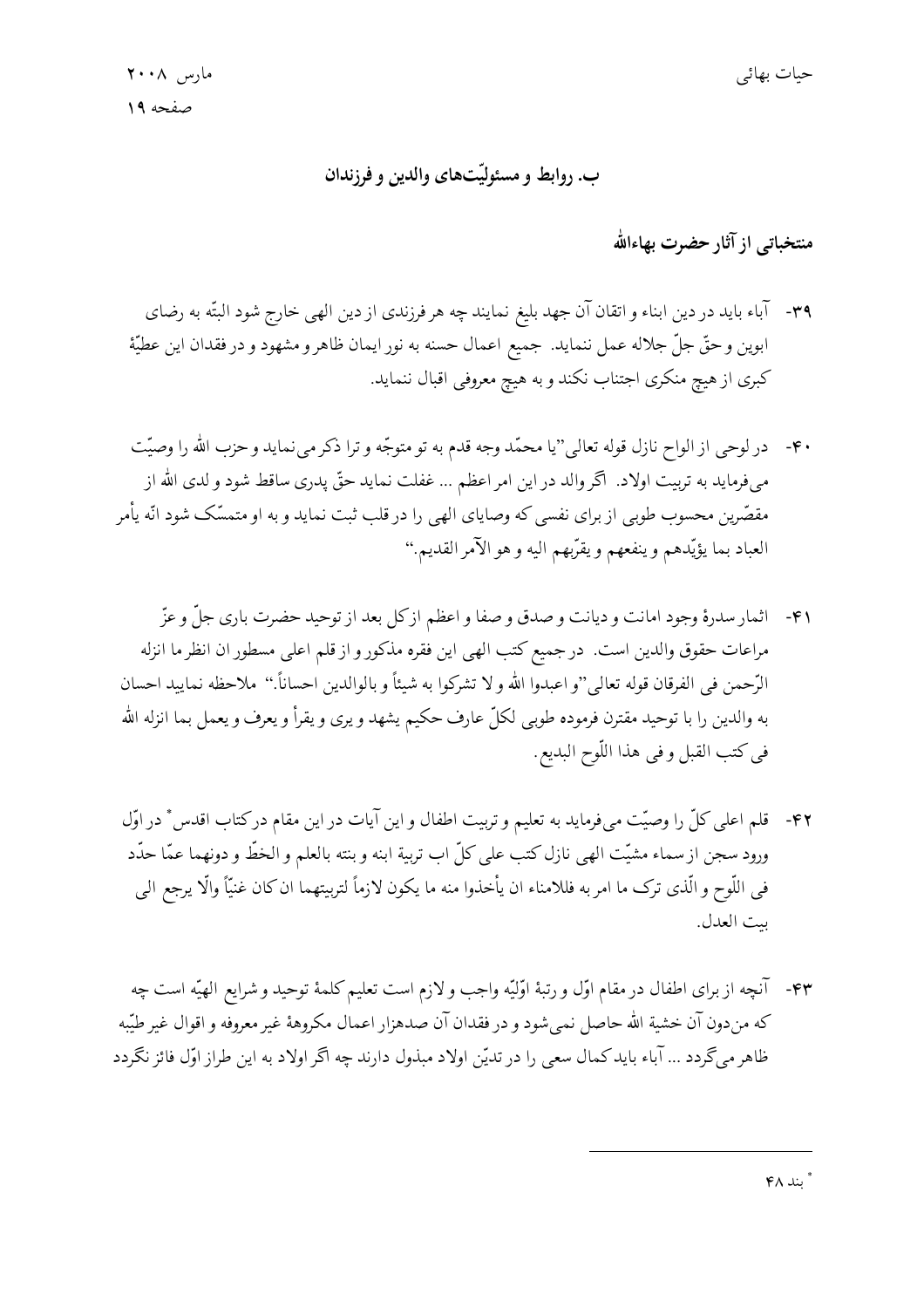از اطاعت ابوین که در مقامی اطاعة الله است غافل گردد دیگر چنین اولاد مبالات نداشته و ندارد یفعل باهوائه ما يشاء.

۴۴- قل يا قوم عزّروا ابويكم و وقّروهما و بذلك ينزّل الخير عليكم من سحاب رحمة ربّكم العليّ العظيم.

۴۵- از جمله اموری که مخصوص است به این ظهور اعظم آنکه هر نفسی در این ظهور به اقبال فائز و به اسم قیّوم از رحیق مختوم آشامید یعنی ازکاْس محبّت الهی منتسبین او بر حسب ظاهر اگر مؤمن نباشند بعد از صعود به عفو الهي فائز و از بحر رحمت مرزوق خواهند بود. اين فضل محقّق است از براي نفوسي كه از ايشان ضرّى به حقٌّ و اولياى او نرسيده كذلك حكم الله ربُّ العرش و الثَّرى و مالک الآخرة و الاولى.

منتخباتي از آثار و بيانات حضرت عبدالبهاء

- ۴۶- ای دو اولاد عزیز من اقتران شما چون به سمع من رسید بی نهایت ممنون و مسرور شدم که الحمد لله آن دو طیر باوفا در یک آشیانه لانه نمودند و از خدا خواهم که یک عائلهٔ محترمهای تشکیل نمایند زیرا اهمّیّت ازدواج به جهت تشکیل یک عائلهٔ پربرکت است تا درکمال مسرّت مانند شمع ها عالم انسان را روشن نمايند زيرا روشنايي اين عالم به وجود انسانست اگر در اين جهان انسان نبود مانند شجر بي ثمر بود. حال امیدوارم که آن دو نفس مانند یک شجرگردند و از رشحات ابر عنایت طراوت و لطافت حاصل نمایند و پر شکوفه و ثمرگردند تا البی الابد این سلاله باقبی و برقرار ماند.
- ۴۷- اگر مربّی نباشد جمیع نفوس وحوش مانند و اگر معلّم نباشد اطفال کلّ مانند حشرات گردند اینست که در کتاب الهی در این دور بدیع تعلیم و تربیت امر اجباریست نه اختیاری یعنی بر پدر و مادر فرض عین است که دختر و پسر را به نهایت همّت تعلیم و تربیت نمایند و از پستان عرفان شیر دهند و در آغوش علوم و معارف پرورش بخشند و اگر در این خصوص قصور کنند در نزد ربّ غیور مأخوذ و مذموم و مدحورند.
	- ۴۸- مسئلهٔ اخلاق را بسیار اهمّیّت بدهید. جمیع آباء و امّهات باید اطفال را متمادیاً نصیحت کنند و بر آنچه سب عزّت ابديّه است دلالت نمايند.
- ۴۹- درخصوص تربیت اطفال امّهات باید نهایت اهمّیّت بدهند و همّت بگمارند زیرا شاخه تا تر و تازه است هر نوع تربیت نمایی تربیت شود. پس امّهات باید طفلان خوردسال را مانند نهالها که باغبان میپرورد پرورش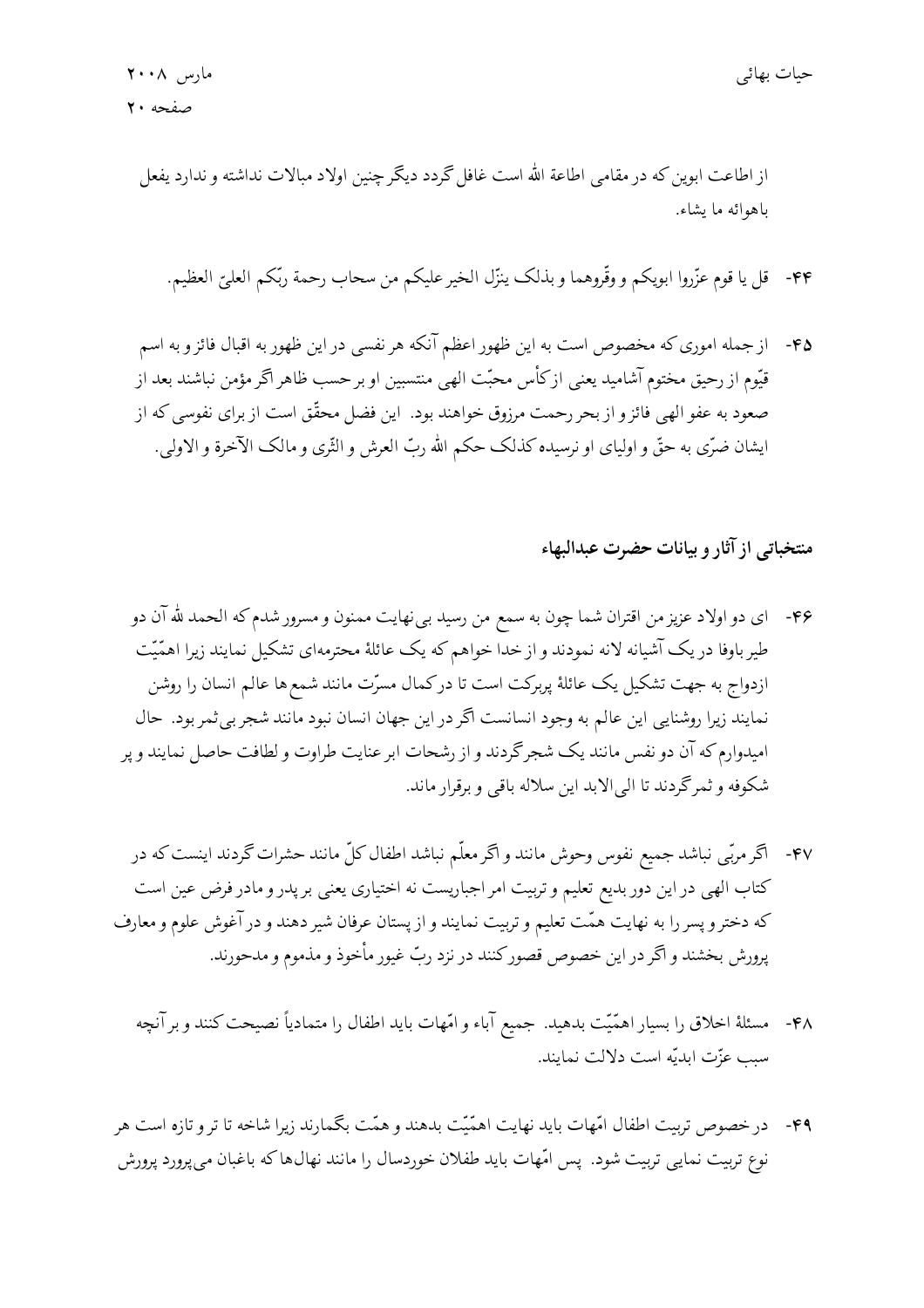دهند شب و روز بکوشند که در اطفال ایمان و ایقان و خشیت رحمن و محبّت دلیر آفاق و فضایل اخلاق و حسن صفات تأسّس يابد. مادر اگر از طفل حركت ممدوحي بيند ستايش كند و تحسين نمايد و تطييب خاطر طفل كند و اگر ادني حركت بي فايده صدور يابد طفل را نصيحت كند و عتاب نمايد و به وسائط معقوله حتَّى زجر لساني جزئي اگر لازم باشد مجري دارد ولي ضرب و شتم ابداً جايز نيست زيرا به كلَّى اخلاق اطفال از ضرب و شتم مذموم گردد.

- ۵۰ اطفال را از سنّ شیرخواری از ثدی تربیت پرورش دهید و در مهد فضایل بپرورید و در آغوش موهبت نشو و نما بخشید از هر علم مفیدی بهرهمند نمایید و از هر صنایع بدیع نصیب بخشید پرهمّت نمایید و متحمّل مشقّت كنيد اقدام در امور مهمّه بياموزيد و تشويق بر تحصيل امور مفيده بنماييد.
- ٥١- أكّر چنانچه في الجمله مراعات پدر و مادر را نيز بنمايي كه في الجمله راضي شوند سبب رضايت منست. پدر و مادر بسیار محترم و رضایشان لازم ولی به شرط آنکه مانع از تقرّب به درگاه کبریا نشوند و از سلوک درسبيل ملكوت بازندارند بلكه بايد تشويق وتحريص نمايند.
- ۵۲- و همچنین پدرو مادر نهایت تعب و مشقّت به جهت اولاد کشند و اکثرچون به سنّ رشد رسند پدر و مادر به جهان دیگر شتابند نادراً واقع که پدر و مادر در مقابل مشقّات و زحمات خویش در دنیا مکافات از اولاد بینند. پس باید اولاد در مقابل مشقّات و زحمات پدر و مادر خیرات و مبرّات نمایند و طلب عفو و غفران كنند مثلاً شما در مقابل محبّت و مهرباني پدر بايد به جهت او انفاق بر فقرا نماييد و دركمال تضرّع و ابتهال طلب عفو و غفران کنید و رحمت کیږي خواهید.
	- ۵۳- در خصوص مشورت پدر با پسر و پسر با پدر درکسب و تجارت استفسار نموده بودید. مشورت در شریعت الله از اسّ اساس است و البتّه مقبولست خواه میان پدر و پسر و یا شخص دیگر کاری بهتر از این نه انسان باید در جمیع امور مشورت نماید از شور به غور مسئله رسد و به آنچه موافق است پی برد.
	- ۵۴- ای عزیز عبدالبهاء پسر آن پدر باش و ثمر آن شجر زادهٔ عنصر جان و دل او باش نه همین آب وگل. پسر حقیقی آنست که از عنصر روحانی انسان منشعب گردد. از خدا خواهم که در جمیع اوقات موفّق و مؤیّد باشى.
- ۵۵- پدرباید همواره به تربیت پسرکوشد و تعلیم تعالیم آسمانی دهد و همیشه نصیحت نماید و آداب بیاموزد و در دبستان تعليم گذارد و تعليم فنون لازمهٔ مفيده بدهد خلاصه به آنچه فضايل عالم انسانيست پرورش دهد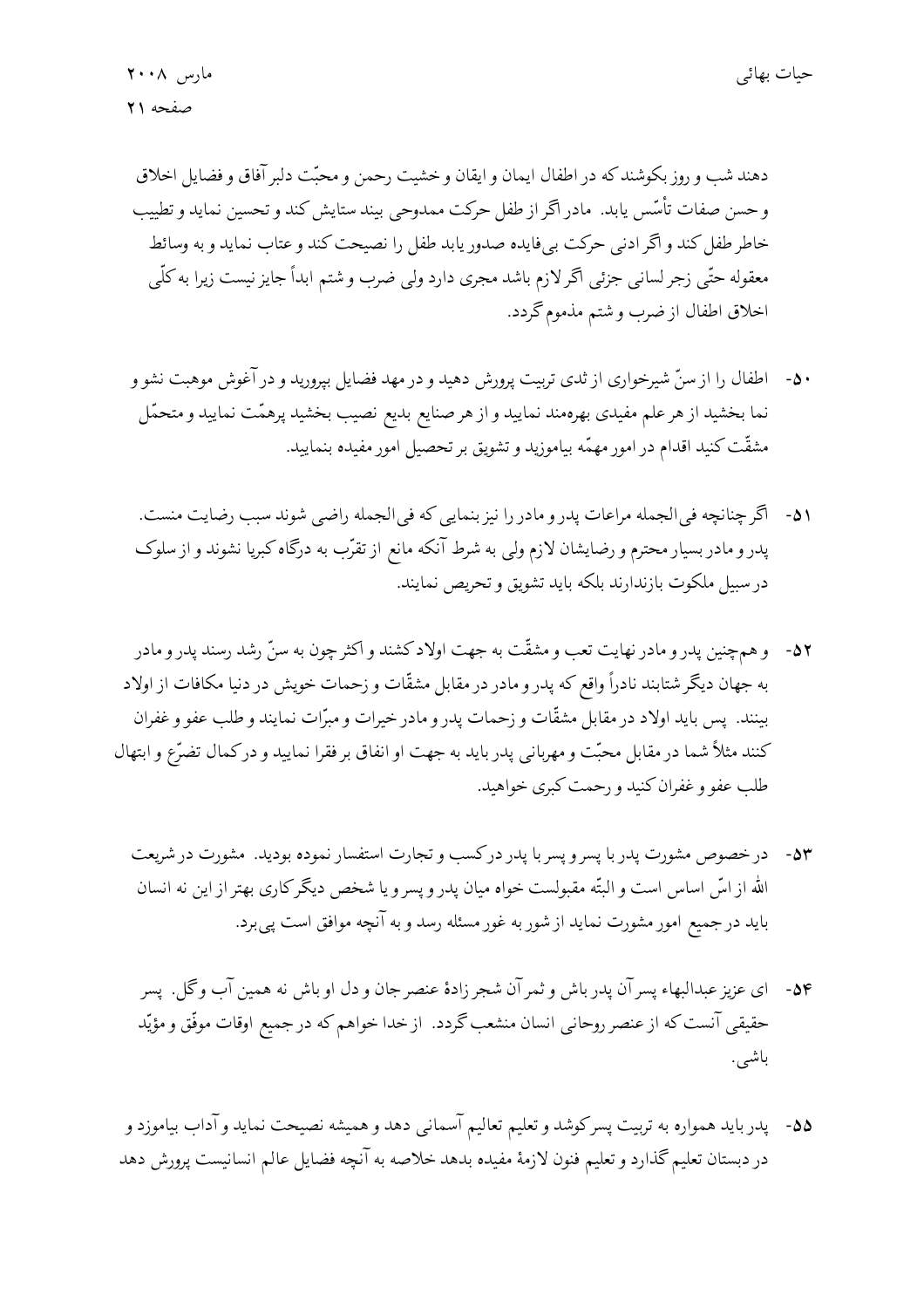على الخصوص همواره متذكَّر به ذكر الله كند تا محبَّت الله در عروق و شريانش تأثير نمايد و يسر بايد نهايت اطاعت را از پدر بنماید عبد خاضع باشد و بندهٔ متواضع شب و روز در فکر راحت و آسایش و تحصیل رضایت پدر مهربان باشد به کلّی راحت و خوشی خویش فراموش نماید دائماً سعی وکوشش کند که سبب سرور قلب پدر و مادرگردد تا موفّق به رضایت حضرت پروردگار شود و مؤیّد به جنود لم تروها گردد.

۵۶- از جملهٔ محافظهٔ دین الله تربیت اطفال است که از اعظم اساس تعالیم الهیّه است. پس ابتدا باید امّهات اطفال شیرخوار را در مهد اخلاق تربیت نمایند زیرا اوّل مربّی امّهاتند تا چون طفل مراهق گردد به جمیع خصايل حميده و فضايل پسنديده متّصف و متخلّق شود و همچنين به موجب اوامر الهيّه هر طفلي بايد قرائت وكتابت و اكتساب فنون لازمهٔ مفیده نماید و همچنین تعلّم صنعتی از صنایع این امور را نهایت اهتمام بايد قصور و فتور در اين خصوص جايز نه. ملاحظه فرماييد كه چه قدر زندان و سجون و محلٌّ عذاب و عقاب از برای نوع بشر حاضر و مهیّاست تا به این وسایط زجریّه نفوس را از ارتکاب جرایم عظیمه منع نمايند وحال آنكه اين زجرو اين عذاب سبب ازدياد سوء اخلاق ميگردد و مطلوب چنانچه بايد و شايد حاصل نشود. پس باید نفوس را از صغرسنّ چنان تربیت نمود که اکتساب جرایم ننمایند بلکه جمیع همّتشان بر اكتساب فضايل باشد و نفس جرم و قصور را اعظم عقوبت شمرند و نفس خطا و عصيان را اعظم از حبس و زندان دانند چه که میتوان انسان را چنان تربیت نمود که جرم و قصور اگر به کلّی مفقود و معدوم نگردد ولی نادر الوقوع شود. باری مقصد اینست که تربیت از اعظم اوامر حضرت احدیّتست و تأثيرش تأثيرآفتاب درشجرو ثمر. اطفال را بسيار بايد مواظبت و محافظت و تربيت نمود اينست حقيقت شفقت پدر و مادر والّا علف خودروگردد و شجرهٔ زقّوم \* شود خیر و شرّ نداند و فضایل را از رذایل تمییز نتواند مربّای غرورگردد و منفور ربّ غفور لهذا جمیع اطفال نورسیدگان باغ محبّت الله راکمال مواظبت و تربیت لازم.

ترجمهٔ منتخباتی از توقیعات صادره از طرف حضرت ولیّ امرالله ٔ

۵۷- اختلاف والدین و فرزندان بر سر مسائل مهمّ زندگی مانند ازدواج البتّه بسیار تأسّفانگیز است. ولی بهترین راه حلّ آن است که سعی کنند به طریقی دوستانه رفع اختلاف نمایند، نه آنکه نظرات یکدیگر را به سخريّه بگيرند و يا اينكه در حال خشم و عصبانيّت به بحث پردازند.

\* قرآن مجيد، ٣٧:۶٢ ، ۴۴:۴۳

أ استثنا: شمارهٔ ۶۴ از توقیعات حضرت ولیِّ امرالله استخراج شده که اصل آن به فارسی است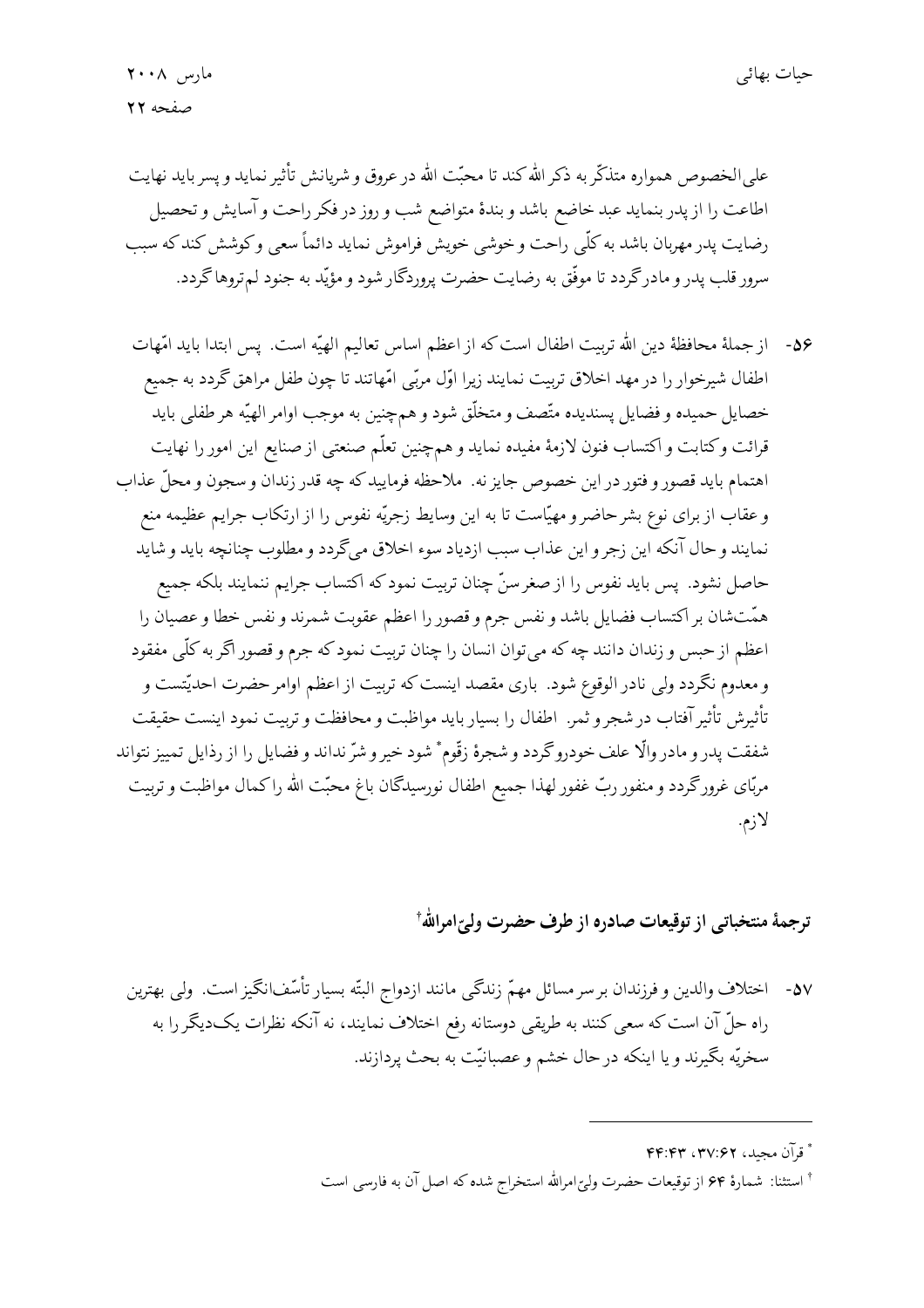حضرت بهاءالله صراحتاً مىفومايند كه براي انجام مراسم ازدواج كسب رضايت والدين ضروري است و بدون شک حکمت بزرگی در این دستور نهفته است. این امر لااقلّ مانع از آن میشود که جوانان بدون تأمّل و بررسی موضوع، ازدواج کنند. برای رعایت این حکم الهی بود که حضرت ولیّ امرالله تلگراف فرمودند كه كسب رضايت والدين شما لازم است.

- ۵۸- \_ همچنین حضرت ولیِّ امرالله از اینکه به یمن موهبت الهی دارای فرزندی شدهاید بسیار مسرور شدند و اطمينان دارند كه وجود او شادي و خوشبختي هر دوي شما را افزون تر و حيات بهائي خانوادهٔ شما را غني تر خواهد ساخت. هیکل مبارک دعا خواهند فرمود که این کودک محبوب در تحت مواظبت و هدایت شما جسماً و روحاً رشد نماید و چنان تعلیم و تربیت یابد که بتواند بعداً امر مبارک را با تمام وجود پذیرفته به خدمت آن قیام نماید. این کار در حقیقت مقدّسترین وظیفهٔ شما در مقام والدین بهائی است و موفّقیّت و شادی زندگی خانوادگی شما بدون شک به نحوه و میزان انجام آن بستگی دارد.
- ۵۹- در مورد پس!نداز شما، حضرت وليّ امرالله توصيه ميفرمايندكه به اعتدال سلوک نماييد. اگرچه اشتياق شما را به تقدیم تبرّعات کریمانه به امر الهی البتّه تأیید میفرمایند ولی در عین حال مؤکّداً گوشزد می نمایند که وظایف و مسئولیّتهای خود را نسبت به پدر و مادرتان که به کمک مالی شما نیاز دارند فراموش نکنید.
- ۶۰- وظیفهٔ تربیت و پروش کودک بهائی چنانچه به کرّات در آثار بهائی تأکید شده مهمترین مسئولیّت مادر است. امتیاز منحصر به فرد مادر در حقیقت آنست که بهترین موقعیّت را در خانهٔ خود برای رفاه و پیشرفت مادّی و معنوی طفل ایجاد نماید. تربیتی که کودک در ابتدا از مادر خود دریافت میکند محکمترین اساس برای رشد و پیشرفت او در آینده خواهد بود و بنا بر این از هم اکنون هدف مهمّ همسر شما … باید سعی در تربیت روحاني كودك نوزاد خود باشد، تربيتي كه او را قادر سازد تا در آينده به نحوي كامل كلّيّة وظايف و مسئولیّتهای حیات بهائی را بر دوش گیرد و به طرز شایسته اجرا نماید.
- ۶۱- در مورد مسئلهٔ تربیت فرزندان ٌ ، با توجّه به تأکیدات حضرت بهاءالله و حضرت عبدالبهاء مبنی بر لزوم تربیت فرزندان توسّط والدین در سنین کودکی، به نظر مرجّح است که اوّلین آموزش و پرورش را فرزندان در خانه از

\* در نامهٔ تقدیمی به حضور حضرت ولیّ امرالله چنین آمده است: سؤال دیگری در مورد تعلیم و تربیت اطفال مطرح شده است. چند نفر از ماکه در انتظار نوزاد بسر می بریم تصمیم داریم کودکان بزرگ ترخود راکه بین دو سال و نیم تا سه سال دارند به کودکستان ...که یکی از مؤسّسات تربیتی برجسته است و در سراسر مملکت به علّت روش هاي پيش رفتهٔ تربيتي مشهور مي باشد بفرستيم، چون فكر ميكنيم تا چندين ماه قادر نخواهيم بود والدين كاملي براي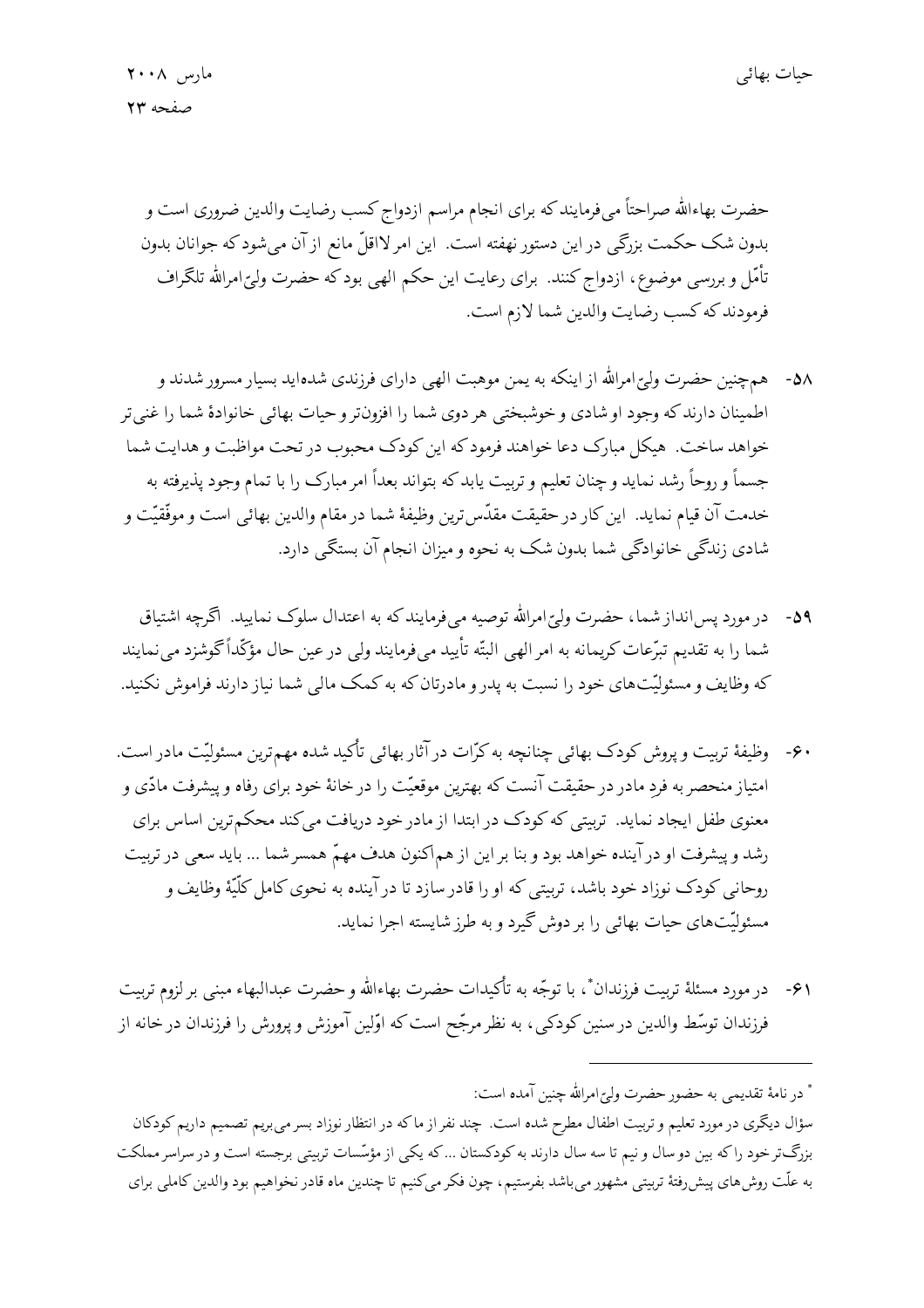مادر دریافت دارند تا اینکه به کودکستان یا نوعی مؤسّسات مخصوص تربیت اطفال فرستاده شوند. امّا اگر موقعیّت ایجاب کندکه مادر بهائی راه دوم را انتخاب نماید، ایرادی وارد نیست.

- ۶۲- مسئلهٔ تعلیم و تربیت اطفال در صورتی که یکی از والدین بهائی نباشد موضوعی است که منحصراً به خود پدر و مادر مربوط می شود تا در مورد بهترین نحوهای که موجب حفظ وحدت خانواده و رفاه آیندهٔ فرزندانشان میشود تصمیم بگیرند. امّا هنگامی که کودک به سنّ بلوغ می رسد باید برای انتخاب دین خود صرف نظر از خواستهها وآرزوهاى والدينش آزادى كامل داشته باشد.
- ۶۳- اگرچه روابط خانوادگی محکم و متین است ولی باید همیشه به خاطر داشته باشیم که روابط روحانی بسیار عميقتر وقويّ تر از آن است. روابط روحاني روابطي ابدي است و بعد از مرگ هم ادامه دارد، امّا روابط جسماني اگر با پيوند روحاني همراه نگردد فقط محدود به اين عالم است. شما بايد تا آنجا كه در قوّه دارید از طریق دعا و با رفتار و کردار نمونه، فکر اعضای خانوادهٔ خود را نسبت به دیانت بهائی روشن کنید ولی از اعمال آنها چندان غمگین نشوید. به برادران و خواهران روحانی خود که با شما تحت انوار ملکوت الهي زندگي مي كنند ناظر باشيد.

احبّای الهی در حقیقت هنوزکاملاً نیاموختهاندکه از محبّتی که به یکدیگر دارند برای تقویت و تسلّی خاطر در هنگام احتیاج چگونه استفاده نمایند. امر الهی دارای قدرت عظیمی است و علّت اینکه یاران بیشتر از آن استفاده نمی کنند این است که هنوز نیاموختهاند چگونه از این نیروی عظیم محبّت، قدرت و اتّفاق و هماهنگی که این امر اعظم ایجاد کرده است به طور کامل بهره گیرند.

- ۶۴- درخصوص بیان مبارک که میفرمایند "هجرت مشروط به موافقت والدین است اقناع آنان لازم و واجب" اين حكم بر بالغين و غير بالغين هر دو يكسان است يا خير فرمودند بنويس ''فقط راجع به اشخاص نابالغ است."
	- ۶۵- حضرت بهاءالله به صراحت فرمودهاند که برای ازدواج بهائی رضایت والدینی که در قید حیات هستند ضروري است. اين دستور اعمّ از اينكه والدين بهائي باشند يا غير بهائي وسال ها قبل طلاق گرفته باشند يا نه، لازم الاجرا است. هيكل مبارك اين حكم محكم الهي را براي تحكيم بافت اجتماع و تقويت

اطفال خود باشیم و نیز به جهت اینکه هم.بازی برای گروه سنّی این اطفال در همسایگی ما یافت نمی شود. امّا ایراد مهمّی که به نظر می رسد اینست که بر طبق الواح و آثار، مادر مهم ترین مربّی طفل تا سنّ ۶ یا ۷ سالگی می باشد. طبعاً همهٔ ما مایلیم که در این مورد بهترین طریق را برگزینیم و از مساعدت و راهنمایی شما سپاسگزار خواهیم بود.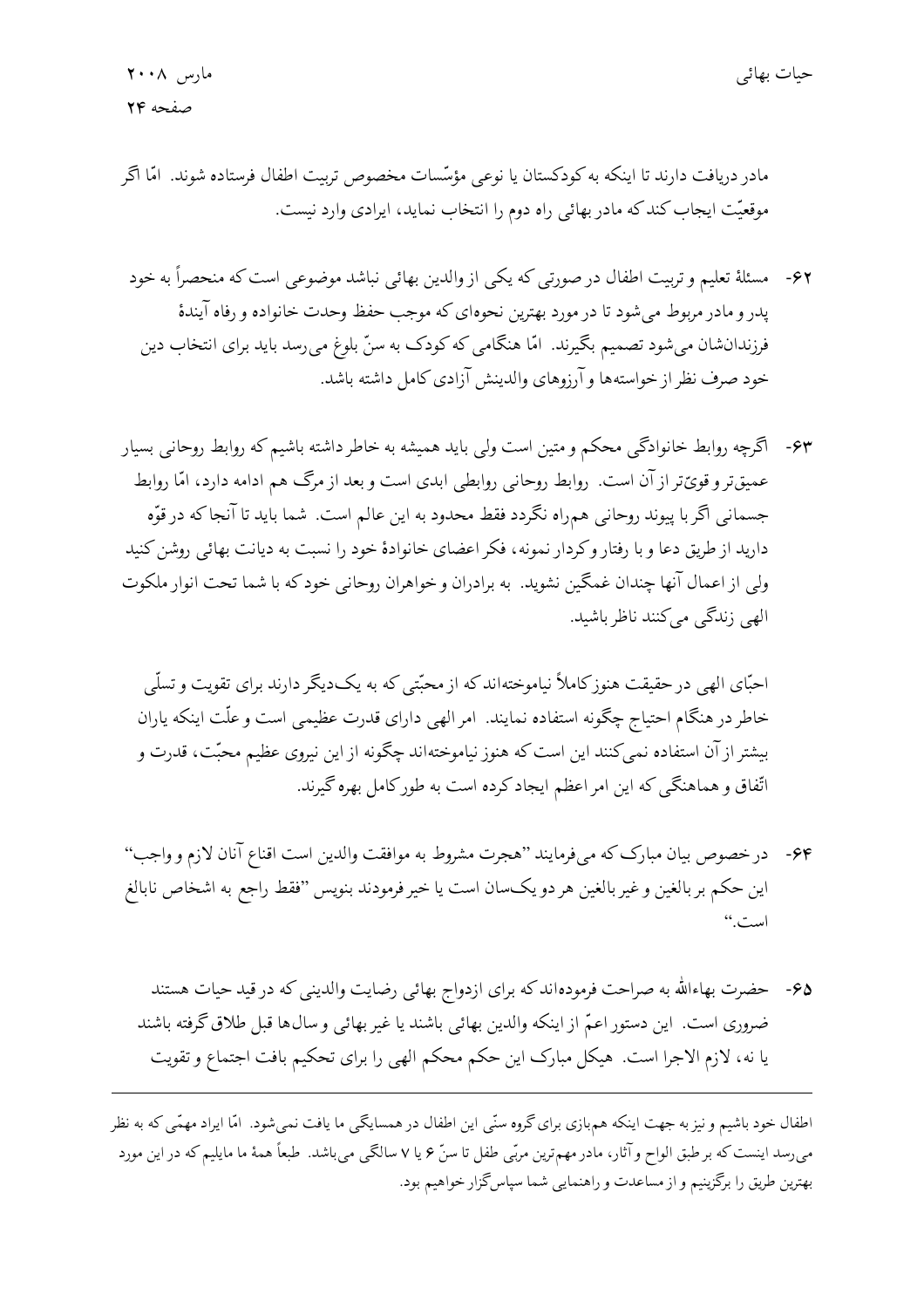پیوندهای خانوادگی و ایجاد حسّ قدردانی و احترام در قلب فرزندان نسبت به کسانی که به آنها زندگی بخشیده و روح آنان را در مسیر سفر ابدی به سوی پروردگار خود قرار دادهاند صادر فرمودهاند. ما بهائیان باید بدانیم که آنچه در دنیای کنونی میگذرد فرایندی کاملاً برعکس است: جوانان کمتر و کمتر به خواستههاي والدين خود اهمّيّت مي دهند، طلاق حقّي طبيعي محسوب مي شود و بر اساس سستترين و ناموجّهترین و غیر اصولیترین بهانهها صورت میگیرد. والدینی که از هم جدا میشوند، به خصوص اگر یکمی از آنها سرپرستی کامل فرزندان را به عهده داشته باشد، به راحتی آمادهاند که طرف دیگر را که او نیز در مقام والدین مسئول به دنیا آوردن فرزندان می باشد بی اهمّیّت جلوه دهند. بهائیان باید با توسّل کامل به احکام و تعالیم بهائی، با نیروهای فرسایندهای که به سرعت در حال نابود کردن حیات خانواده و زیبایی روابط خانوادگی و ساختار اخلاقی اجتماع است به مبارزه برخیزند.

- ۶۶- فرزندان تا سنّ پانزدهسالگي تحت هدايت و سرپرستي والدين خود هستند. در پانزدهسالگي صرف نظر از بهائي بودن يا نبودن والدين خود، مي توانند ايمان خود را به ديانت بهائي اعلان نموده به عنوان جوان بهائي تسجيل شوند. كودكان زير پانزدهسال كه والدين آنها بهائي هستند در صورت تمايل مي توانند به مانند دیگر بهائیان در جلسات امری وگردهمایی اجتماعی احبّا شرکت نمایند. همچنین اگروالدین غیر بهائی به فرزند خود که به سنّ پانزده نرسیده اجازه دهندکه در جلسات بهائی شرکت کند و در حقیقت بهائی باشد، اين نيز مجاز است.
- ۶۷- اگر وضع سلامت والدین شما طوریست که وجود شما واقعاً ضروری است، در آن صورت نباید آنها را ترک کنید. ولی اگر خویشاوند دیگری بتواند از آنها نگهداری نماید، در آن صورت می توانید در فعّالیّتهای امری در … کمک کرده احبّا را در استقرار امر مبارک بر اساسی محکم در آن محل، مساعدت نمایید.

ترجمهٔ منتخباتی از دستخطهایی که توسّط و یا از طرف بیت العدل اعظم صادر شده است

۶۸- بيت العدل اعظم نامهٔ مورّخ ۲۳ ژوئن ۱۹۷۷ شما را دريافت نمودهاند. در آن نامه آرزوی عميق خود و شوهرتان را به اینکه فرزندانتان حامیان فعّال امر مبارک شوند ابراز داشته و سؤال کرده بودید که با توجّه به مسئولیّتهای والدین بهائی در میدان مهاجرت، آیا مشقّات ظاهری که فرزندان در نتیجهٔ تعهّدات والدين شان به خدمات امري متحمّل مي شوند به نحوي جبران خواهد شد، بيت العدل اعظم مقرّر فرمودند به قرار ذیل مرقوم گردد: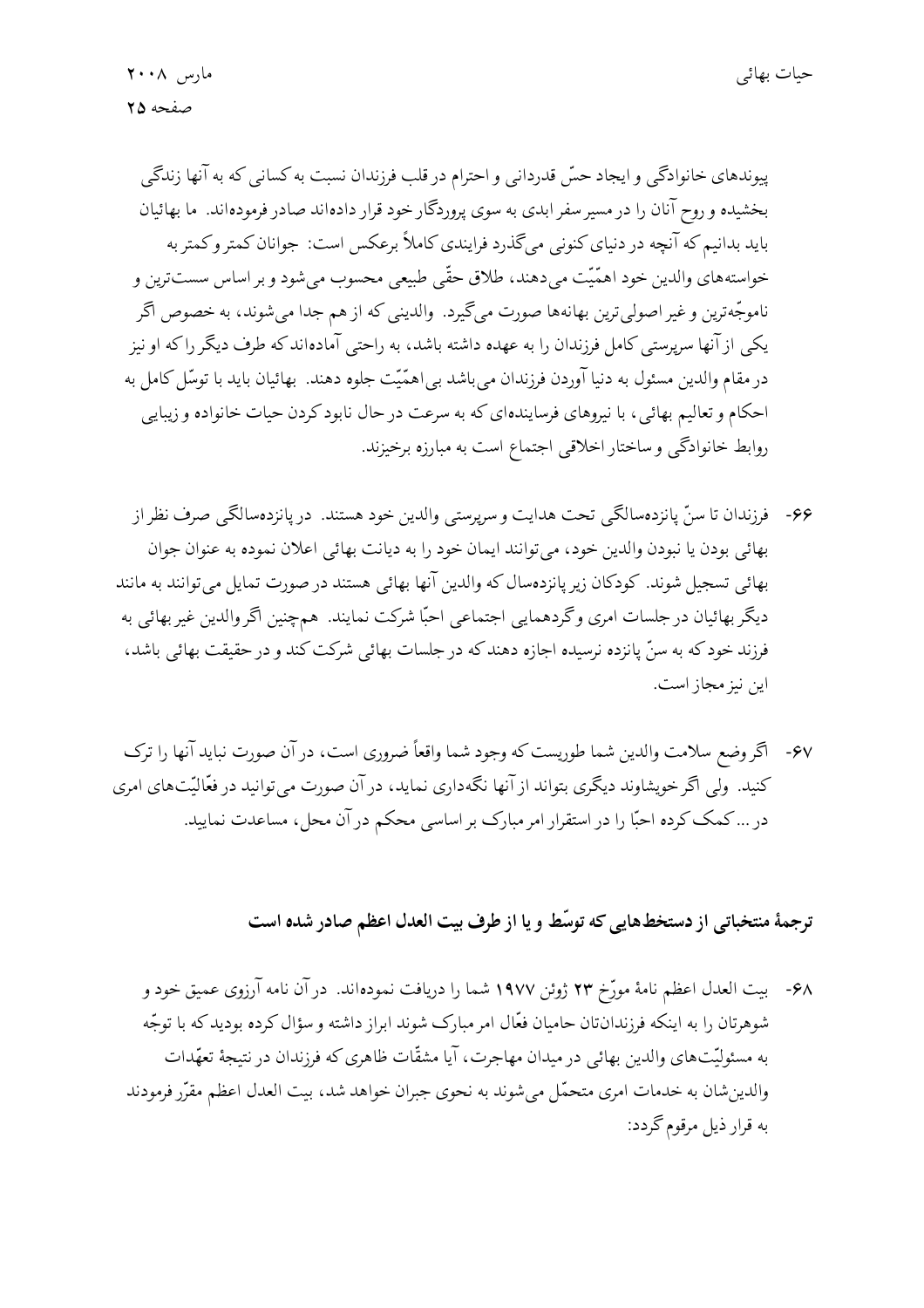در بررسی این مشکل لازم است که واقعیّت وحدت خانواده و سهم فرزندان در فعّالیّتهای آن در نظرگرفته شود...

همچنین باید توجّه داشت که کودک از ابتدای زندگی، موجودی متفکّر و آگاه است که عضوی از خانواده به شمار رفته نسبت به آن دارای وظایفی می باشد و قادر است به طرق گوناگون برای امر مبارک فداکاری نماید. توصیه میگردد که با فرزندان نوعی رفتار شود که احساس کنند که این امکان و امتیاز را دارند که در تصمیمگیری راجع به خدماتی که والدینشان می توانند به عهده گیرند شرکت کنند تا بدین طریق بتوانند برای پذیرفتن خدماتی که زندگی آنها را نیز تحت تأثیر قرار میدهد شخصاً و آگاهانه تصمیم بگیرند. در حقیقت می توان کودکان را دلالت نمود تا دریابند که والدینشان صادقانه آرزومندند که با همراهی کامل و صميمانهٔ فرزندانشان به اين نوع خدمات قيام نمايند.

۶۹- بیت العدل اعظم نامهٔ شما راکه در تاریخ ۱۹ فوریه ۱۹۸۲ پست شده بود دریافت کردهاند. در آن نامه تمایل شدید خود را در مقام یک مادر جهت انجام مسئولیّتهای مربوطه برای تربیت صحیح فرزندانتان و قادر ساختن آنها به اينكه خادمين ثابتقدم امر جمال مبارك باشند اظهار كردهايد. حسب الامر مطالب زیر را به اطّلاع شما میرسانیم....

بیت العدل اعظم در نگرانی شما شریکند که فرزندانی از خانوادههای مؤمن بهائی از امرکناره گرفتهاند. متأسَّفانه مواردي وجود داشته كه خدمات والدين به امر الهي به زيان فرزندان و خانواده بوده است....

اشارات بسیاری در الواح مبارکه در بارهٔ طرقبی که والدین باید فرزندان خود را هدایت نمایند موجود است و شايد شما "مجموعهاي از نصوص و الواح مباركه در بارهٔ تعليم و تربيت بهائي" را مطالعه كردهايد....

این مجموعه شامل نصوص بسیاری در بارهٔ اهمّیّت اتّحاد خانواده است. اگر کودکان در خانوادهای تربیت شوند که اعضای آن خوشحال و متّحد و افکار و اعمال شان متوجّه مسائل روحانی و پیشرفت امر باشد، می توان تقریباً مطمئن بود که آن فرزندان صفات ملکوتی کسب خواهند نمود و از مدافعان امر مبارک خواهند شد.

اميد است كه مطالب فوق مفيد و اطمينان بخش باشد و شما را قادر سازد تا با سرور و اعتماد به وظايف مادری خود پردازید. در اجرای وظایف خود در مقام پدر و مادر، مانند سایر وظایفی که به عهده داریم، فقط میتوانیم به حدّ قوّهٔ خود کوشش کنیم و واقف باشیم که بدون شک در مقایسه با معیارهای والایی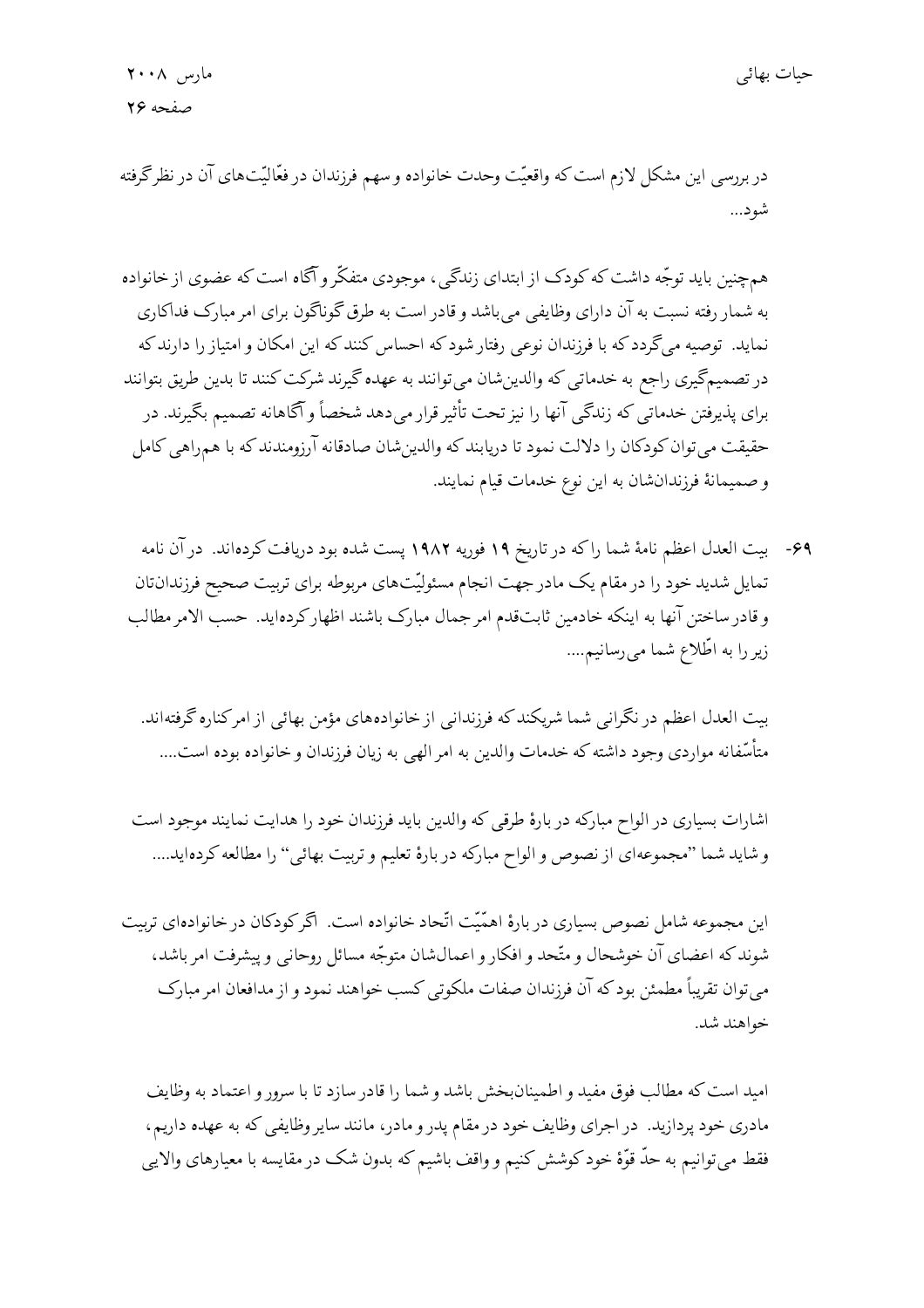كه درجهت وصول به آن تلاش مىكنيم كمبودهايي خواهيم داشت. ولى بايد مطمئن باشيم كه خداوند کسانی راکه در راه خدمت به امرش می کوشند مدد خواهد نمود و دعای ما را اجابت کرده نقایص ما را جبران خواهد كرد.

٧٠- بيت العدل اعظم نامهٔ مورّخ ١٣ سپتامبر ١٩٨٢ شما را در مورد وظايف محافل روحاني محلَّى راجع به هدايت والدين و فرزندان در بارهٔ رفتار اطفال در جلسات بهائي مانند ضيافات نوزدهروزه و جلسات ايّام متبركه دريافت نمودهاند.

...بيت العدل اعظم مقرّر فرمودند مرقوم گردد كه كودكان بايد طوري تربيت شوند كه اهمّيّت روحاني اجتماعات پیروان جمال اقدس ابهی را درک کنند و افتخار و موهبت شرکت در این جلسات را ارج نهند. البتّه بعضي از جلسات بهائي طولاني است وساكت نشستن در طيّ اين مدّت براي كودكان خردسال مشکل است. در این گونه موارد، ممکن است یکی از والدین مجبور شود از قسمتی از برنامه چشم بپوشد تا از کودک مواظبت نماید. همچنین ممکن است محفل روحانی با ترتیب دادن جلسهای مناسب برای کودکان در اطاقی جداگانه، در این مورد به والدین کمک نماید. به این ترتیب حضور کودکان در تمامی برنامهٔ بزرگ سالان نشانهای از رشد آنها و امتیازی خواهد بود که می توانند با رفتاری شایسته آن راکسب نمايند.

در هر صورت، بيت العدل اعظم خاطرنشان مي نمايند كه والدين مسئول فرزندان خود هستند و بايد آنها را به رعایت آداب پسندیده در جلسات بهائی ملزم نمایند. اگر اطفال به ایجاد اختلال ادامه دهند باید از جلسه بیرون برده شوند. این اقدام نه فقط به جهت برگزاری جلسات بهائی با شأن و حرمت لازم ضروری است، بلكه جهت تعليم اطفال به اصول ادب و رعايت ديگران و احترام و اطاعت از والدين نيز لازم است.

٧١- در آثار امری هیچ گونه توضیح مبسوطی در بارهٔ نکاتی که شما از بیان مبارک حضرت عبدالبهاء در نامهٔ خود نقل کردهاید یافت نشده است و برای درک این بیان باید به متن کامل لوحی که بیان مبارک از آن استخراج شده توجّه کرد.\* لوح مبارک بر آنچه از لوازم تربیت کودکان و نوجوانان از سنین اوّلیّهٔ زندگی است تأکید میکند تا آنها برای رویارویی با چالش های زندگی در دوران بلوغ آماده شوند و بتوانند در حفظ موازین

<sup>\*</sup> بیان مبارک چنین است: "تعلیم و تهذیب بعد از بلوغ بسیار دشوار شود" (منتخباتی از مکاتیب حضرت عبدالبهاء، جلد ۱، صفحهٔ  $(144)$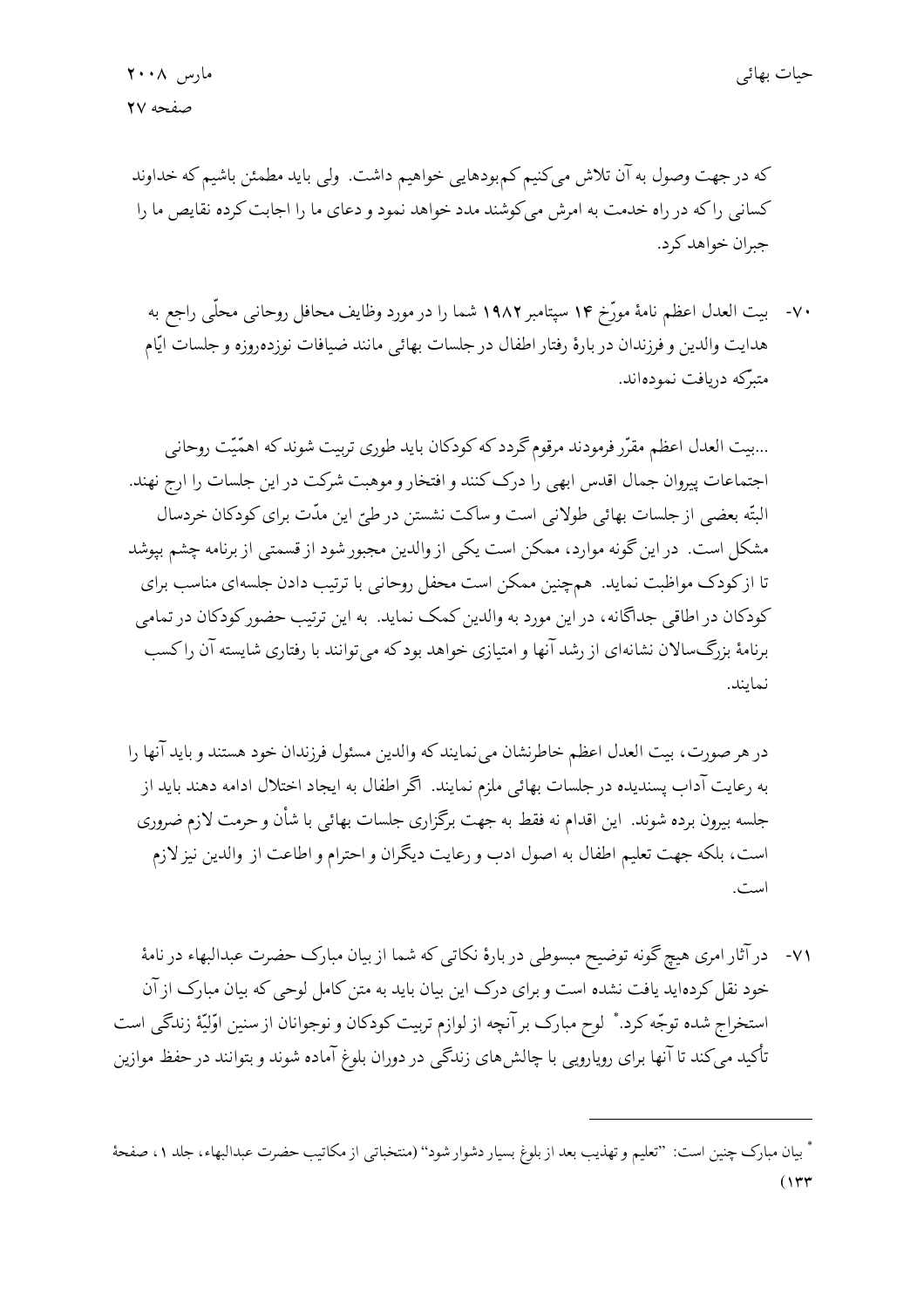يک جامعۀ متعادل و پيشرو سهيم گردند و همچنين عواقب وخيمي راكه معمولاً در صورت عدم توجّه لازم به این امور می توان انتظار داشت گوشزد می نماید. در جامعهای که تماماً بر اساس قوانین و احکام حضرت بهاءالله اداره گردد، قبول چارچوبی که در آن این امور به نحو احسن مثمر ثمر واقع گردد آسانتر خواهد بود.

باید این نکته را متذکّر شدکه بیان حضرت عبدالبهاء به تلاش های دیگران اشاره می نماید، نه به کوشش خود فرد براي تهذيب اخلاق خويش. خوش بختانه در آثار مقدّسه به طور مكرّر به فضل و رحمت الهي که نفوس خطاکار میتوانند از آن بهرهمند شوند وعده داده شده و میتوانیم شواهد آن را در حیات قهرمانان امر الله و همچنین مردم عادی ملاحظه کنیم که چطور ایمان به خدا در تغییر رفتار مؤثّر بوده است. همان گونه که آگاه هستید، یکی از اهداف اصلی ظهور مظهر الهی تقلیب صفات افراد و از این طریق، صفات جامعه به طورکلّی است. بنا بر این پیامبر الهی قوانین و احکامی وضع میٖنماید که چنین تحوّل گستردهای را امکانپذیر میسازد و مقصد نهایی مطلوب به تدریج از طریق تلاش های فردی، آزمایش و خطا و برتر از همه ايمان راسخ به خداوند حاصل مي شود.

٧٢- در مورد سؤال شماكه آيا مادران بايد در خارج از منزل كاركنند، مفيد است كه اين مطلب از ديدگاه مفهوم خانوادهٔ بهائی بررسی گردد. مفهوم خانوادهٔ بهائی بر این اصل استوار است که مرد در درجهٔ اوّل تأمین معاش خانواده را به عهده دارد و زن مربّى اوّليّة فرزندان است. اين امر به هيچ وجه بدان معنا نيست كه اين وظايف ثابت و تغييرناپذيرند و نمي توان آنها را بر حسب نياز و شرايط خانواده تبديل و تعديل نمود. اين مطلب به آن معنی هم نیست که جای زن صرفاً در خانه است، بلکه برعکس با وجود آنکه مسئولیّتهای اصلی معیّن شده است انتظار می رودکه پدران سهم مهمّی در تربیت فرزندان داشته باشند و زنان هم میتوانند نانآور خانواده باشند. همان طورکه شما به درستی بیان کردهاید حضرت عبدالبهاء زنان را تشویق فرمودهاند تا "به طور مساوی وکامل در امور و شئون عالم شرکت نمایند.''\*

در خصوص سؤالات خاصّ شما، تصمیم راجع به اینکه یک مادر چه مدّت میتواند در خارج از منزل به کار پردازد بستگی به وضع خانواده دارد که ممکن است در زمانهای مختلف متفاوت باشد و مشورت خانوادگی به یافتن جواب کمک خواهد کرد. در مورد این سؤال که آیا دورههای آموزش حرفهای در آینده انعطاف بیشتری خواهد داشت، بیت العدل اعظم خاطرنشان میسازند که اوضاع آینده این امور را تعیین خواهد نمود.

<sup>\*</sup> از بیانات حضرت عبدالبهاء که اصل آن به انگلیسی ثبت شده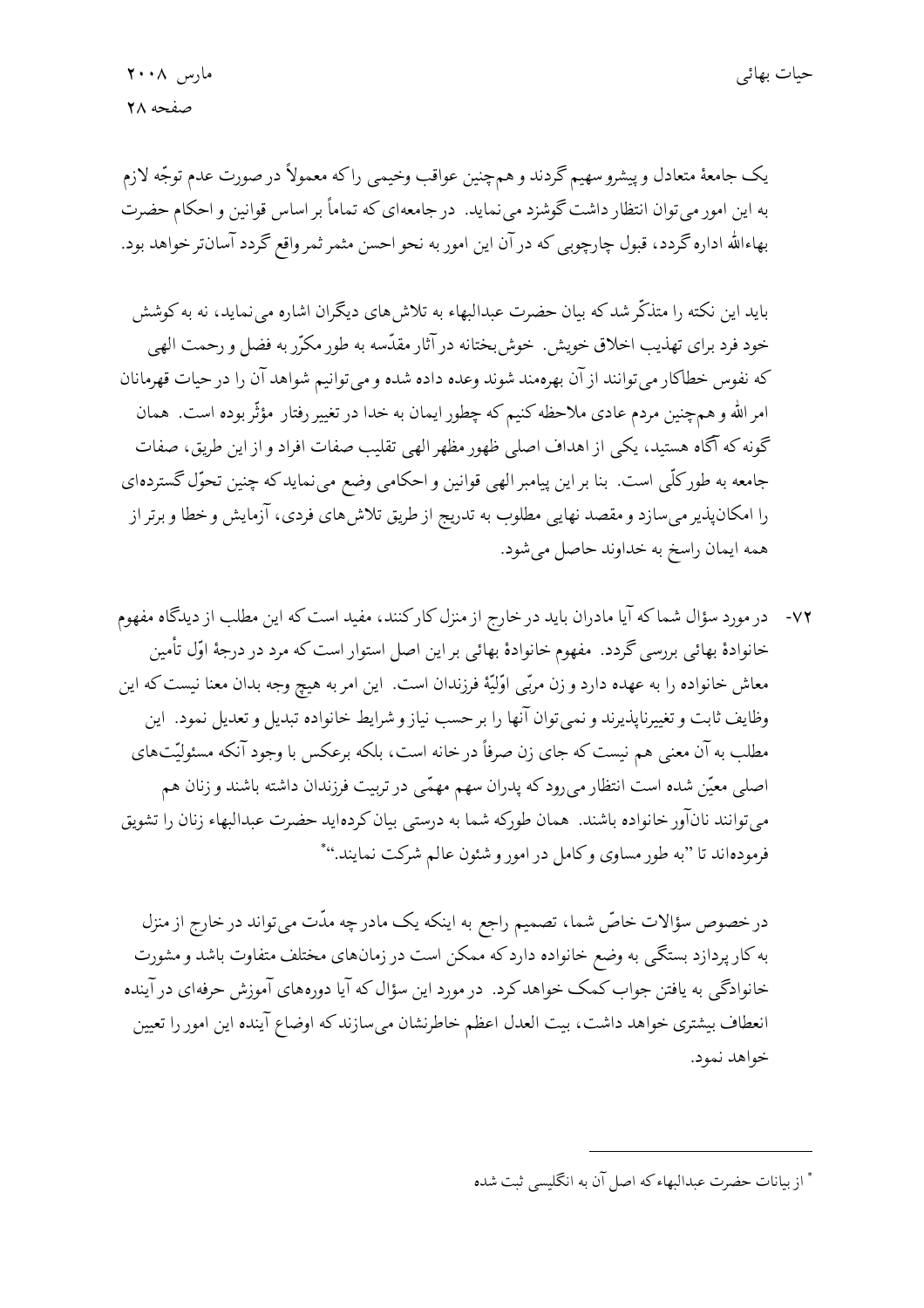۷۳- چنین به نظر می رسد که شخص مبتدی که در نامهٔ خود به او اشاره کردهاید تعالیم دیانت بهائی را در بارهٔ مسئولیّت پدر و مادر در مورد تربیت فرزندان به درستی درک نکرده است. پدر مسلّماً نقش بسیار مهمّی در این مورد دارد. حضرت بهاءالله در*کتاب مستطاب اقدس* چنین فرمودهاند:

> كتب على كلِّ اب تربية ابنه و بنته بالعلم و الخطّ و دونهما عمّا حدّد في اللّوح ... انّ الّذي ربِّي ابنه او ابناً من الابناء كانَّه ربِّي احد ابنائي عليه بهائي و عنايتي و رحمتي الَّتي سبقت العالمين.\*

اهمَّيَّت زيادي كه به نقش مادر داده شده از اين حقيقت ناشي مي شود كه مادر، اوَّل مربِّي طفل است. رفتار و حالات او، دعا و مناجات او، حتّى تغذيه و سلامتى او در دوران باردارى اثرى عظيم بر روى طفل دارد. هنگامی که کودک چشم به جهان میگشاید شیر راکه اوّلین خوراک مناسب و مخصوص اوست خداوند در وجود مادر خلق کرده و مقتضی است که در نخستین روزها و ماههای بعد از تولّد در صورت امکان مادر با کودک باشد و به تربیت و پرورش وی پردازد. این بدان معنی نیست که پدر طفل خود را دوست ندارد و برایش دعا نمی کند و از او مراقبت نمی نماید. ولی از آنجایی که وظیفهٔ تأمین معاش خانواده در درجهٔ اوّل بر عهدهٔ اوست، معمولاً وقتبی راکه درکنار فرزند خود میگذراند محدود است. امّا در طول این دورهٔ شکلگیری فشرده که رشد و نموّکودک از همهٔ دورههای دیگر زندگی سریع تر است، مادر معمولاً ارتباط نزدیکی با طفل دارد. به تدریج که کودک بزرگتر و مستقلّتر می شود، ماهیّت روابطی که با يدر و مادر خود دارد به نسبت يکديگر تغيير مي کند و يدر مي تواند نقش بزرگ تري ايفا نمايد.

شاید مفید باشد که به مبتدی خود تأکید کنید که اصل تساوی زن و مرد به وضوح در تعالیم بهائی بیان گردیده است و این حقیقت که بین آنها از نظر وظایفشان در بعضبی موارد تفاوت وجود دارد، مغایر این اصل نيست.

۷۴- بیت العدل اعظم به خوبی از رنج و زحمت بسیاری از مادران مجرّد که تمامی مسئولیّت بزرگ کردن و نگهداری فرزندان خود را بر دوش دارند آگاه هستند. هدف دیانت بهائی ایجاد یک دگرگونی بنیادی در کلّ شالودهٔ جامعهٔ بشری است که شامل تربیت روحانبی نوع بشر، نیل به اتّحاد در روابط انسانبی و پذیرش اصولی بسیار مهم از جمله تساوی زن و مرد است تا در نتیجه ثبات و پایداری ازدواج بیشتر شده اوضاعی که باعث شکست ازدواجها میگردد به نحو قابل ملاحظهای تخفیف یابد. برای دستیابی سریع به این

<sup>\*</sup> كتاب اقدس، بند ۴۸، صفحات ۴۷–۴۶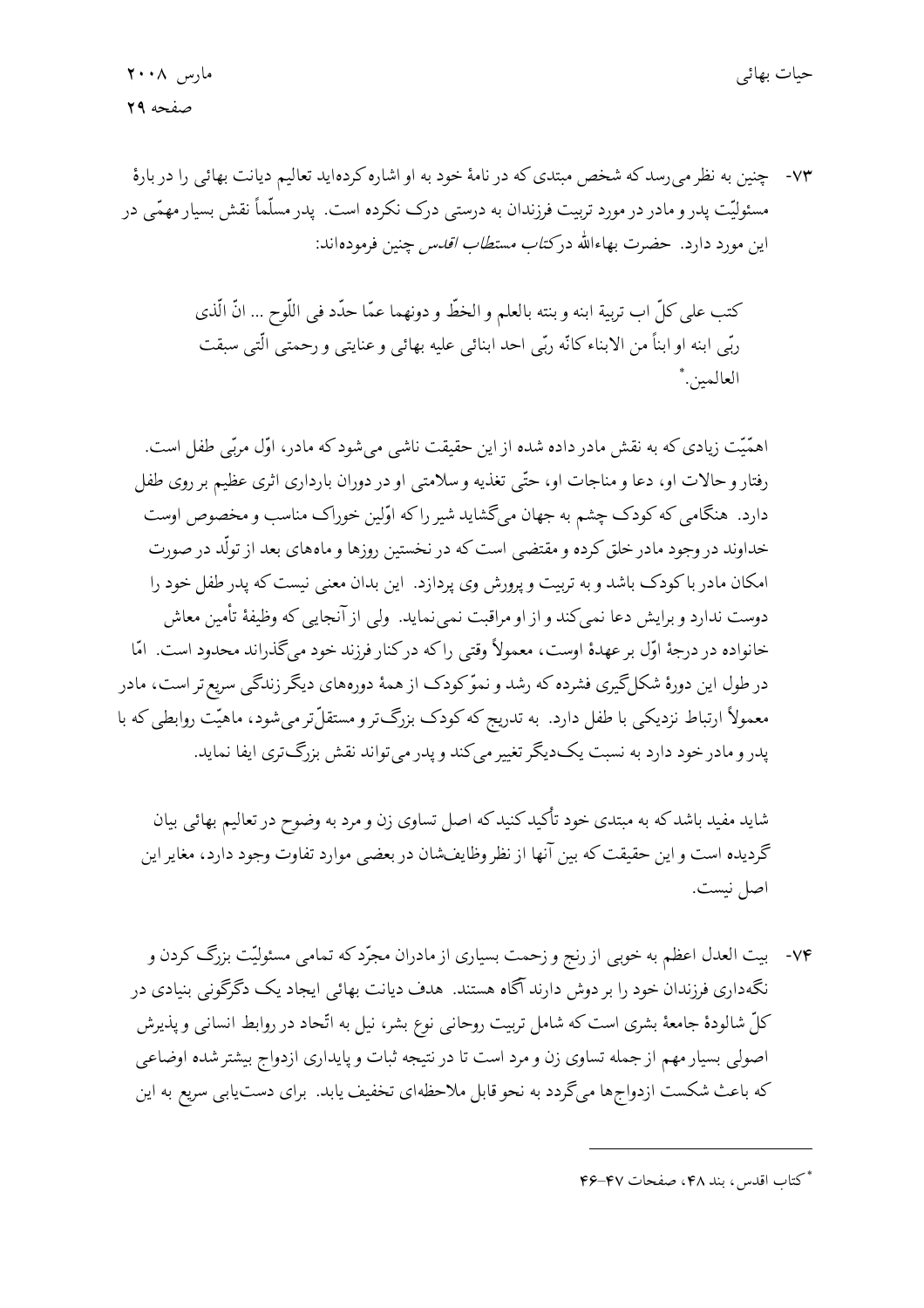هدف، جامعهٔ بهائی باید به جذب قوای روحانیّهای که لازمهٔ موفّقیّت آن است ادامه دهد. این امر مستلزم تمسّک کامل به اصول مندرج در تعالیم بهائی است، با این اطمینان که حکمتی که در این تعالیم نهفته است به تدریج برای تمامی نوع بشر آشکار خواهد گردید.

۷۵- بهترین راه بررسی مسائلی که مطرح نمودهاید ٌ در پرتو تعالیم بهائی در بارهٔ روابط خانوادگی است. باید بین والدین و فرزندان احترام و مراعات متقابل وجود داشته باشد به نحوی که فرزندان برای راهنمایی و مشورت به والدين رجوع كنند و والدين در تربيت و پرورش فرزندان خود كوشا باشند. نتيجهٔ اين روابط آنست كه كودكان با قوّة تشخيص و قضاوت صحيح رشد كرده به بلوغ مي رسند و از اينرو قادر خواهند بود مسير زندگي خود را به نحوی که به خوشبختی و آسایش آنان منتهی گردد انتخاب کنند.

در چارچوب این احترام متقابل، از والدین انتظار می رود هنگامی که فرزندانشان به ایجاد روابط دوستانهای مشغولندکه ممکن است نهایتاً به ازدواج بیانجامد، از خود حکمت و بصیرت نشان دهند. والدین باید در بارهٔ مواقعی که لازم است فرزندان خود را راهنمایی نمایند و مواردی که این عمل آنها مداخله محسوب خواهد شد به دقّت تأمّل کنند.

فرزندان به نوبهٔ خود باید متذکّر باشند که والدین آنها شدیداً به خوش بختبی آنها علاقهمند هستند و نظرات پدر و مادر شایان احترام و توجّه کامل است.

همان طورکه مطّلعید انتخاب شریک زندگی در ابتدا به عهدهٔ دو فردی است که موضوع مستقیماً به آنها مربوط میشود، سپس رضایت والدینی که در قید حیاتند کسب میگردد که این رضایت برای اجرای عقد ازدواج ضروری است.

در این مورد، مانند همهٔ جنبههای روابط انسانی، مشورت در رفع سوء تفاهمات و در مشخّص کردن بهترین طرز رفتار بر اساس تعالیم بهائی، بسیار مفید است.

۷۶- اگرچه سهم مادر در پرورش اطفال حقیقتاً بسیار عظیم است، ولی در نظر این جمع بسیار مهم است که اهمَّيَّت مسئوليَّتي كه در آثار بهائي بر عهدهٔ يدر گذاشته شده ناچيز انگاشته نشود. در حال حاضر گرايشي

<sup>\*</sup> رضايت والدين براي ازدواج فرزندان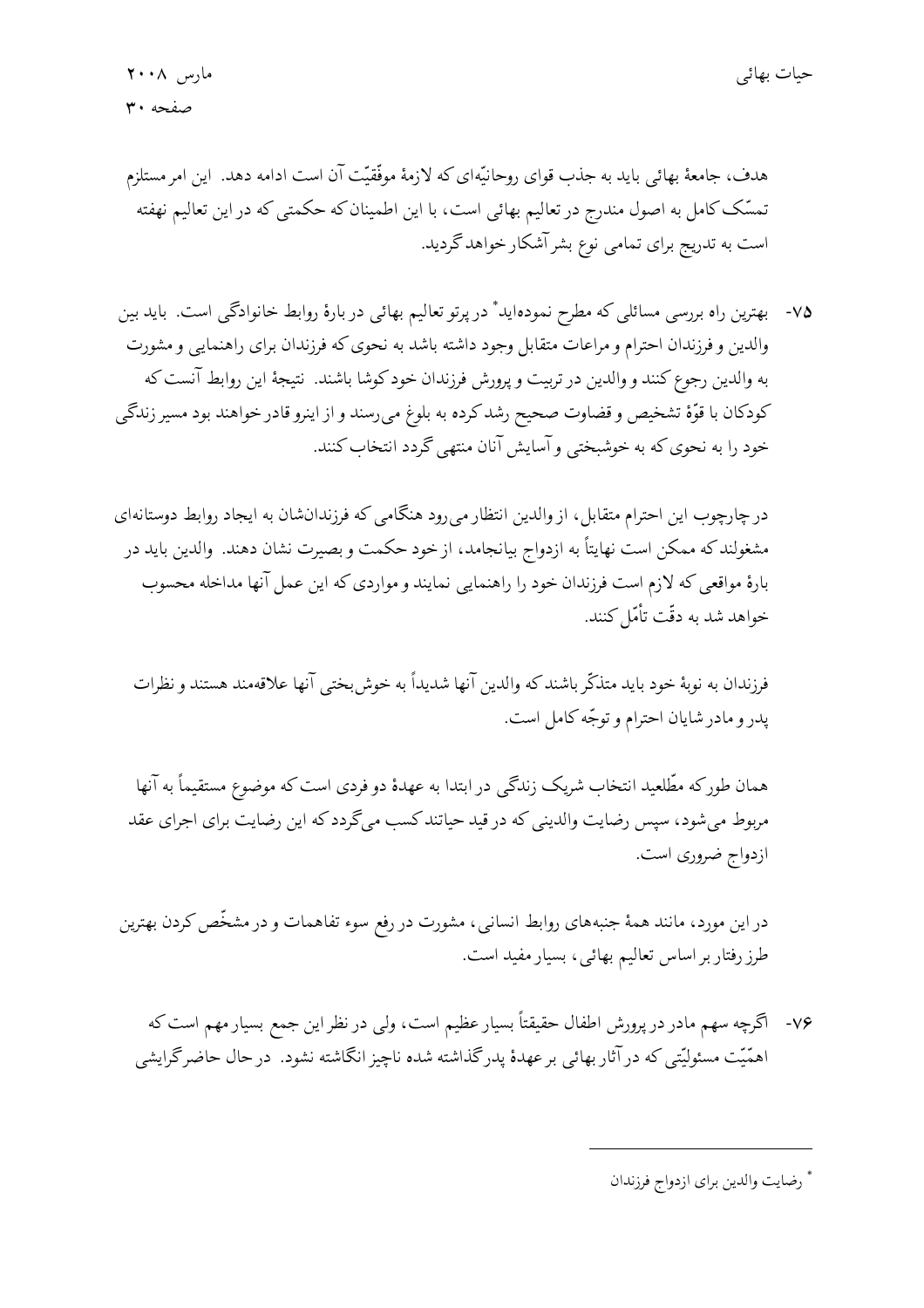وجود دارد كه پدران تعليم و تربيت كودكان را به حدّى كاملاً غير قابل توجيه به عهدهٔ مادران واميگذارند و این هیئت مایل نیست تصوّرشود که تعالیم بهائی چنین رفتاری را تأیید می کند.

- ٧٧- تبليغ امر الله بدون شک شايستهترين اعمال است و هنگامي که احبّاى الهي تبليغ را با مهاجرت توأم میکنند برکات مضاعف شامل حال آنها میگردد. رسیدگی به امور خانواده نیز از اهمّیّت روحانی فوق|لعاده|ی برخوردار است و جایز نیست که برای ارائهٔ خدمت خاصّی به امر الله، از رشد و پیشرفت خانواده غافل شویم. تبلیغ امر و پاسخگویی به نیازهای خانواده هر دو باید از مهمترین خدمات به خداوند به شمارآید، ولی وضع و موقعیّت خاصّ هرخانواده میزان توجّه به هریک را تعیین می نماید. سهیم بودن فرزندان مهاجرین در فداکاریهای والدین شان وقتی به کشور دیگری می روند، امری اجتناب ناپذیر است، همان گونه که فرزندان حضرت بهاءالله و حضرت عبدالبهاء در فداکاريهاي آن هياکل مقدّسه سهيم بودند. ولی نباید فراموش نمود که فرزندان مهاجرین نیز از برکات روحانی و مواهب مهاجرت بهرهمند هستند.
- ۷۸- چند سؤال در بارهٔ رفتار باکودکان مطرح نمودهاید. در آثار مبارکهٔ بهائی کاملاً واضح است که اِعمال انضباط از جمله عناصر مهمّ تعليم و تربيت اطفال است. از طرف حضرت وليّ عزيز امر الله توقيعي به زبان انگلیسی در بارهٔ تعلیم و تربیت اطفال صادر شده که مضمون آن به فارسی چنین است:

نوعی انضباط اعمّ از جسمانی، اخلاقی و یا فکری لازم است و هر روش تربیتی که فاقد این عنصر باشد کامل و ثمربخش نخواهد بود. طفل در هنگام تولّد، راهی دراز برای وصول به كمال در پیش دارد نه تنها نحیف و ناتوان می باشد بلكه ناكامل و طبیعتاً متمایل به شرّ است که باید تربیت گردد، تمایلات طبیعی او هماهنگ، تعدیل وکنترل شود و در صورت لزوم تحت نظم و قاعده در آید تا رشد سالم جسمانی و روحانی او تضمین گردد. والدین بهائی نمی توانند در مقابل فرزندانشان به خصوص آنهایی که طبیعتاً متمرّد و سرکش هستند رفتاری غیر مصمّم داشته باشند و حتّی کافی نیست که برایشان دعاکنند، بلکه باید سعی نمایند که اصول اخلاقي را در اذهان جوان آنها با صبر و ملايمت القا نمايند و با حكمت و شفقت آنان را با احکام و تعالیم امر الهی آشنا سازند به نحوی که بتوانند "ابناء خدا" شوند و از سکّان وفادار و هوشمند ملکوتش محسوب گردند....

اگرچه انضباط جسمانی اطفال به عنوان جزئی از تعلیم و تربیت آنان قابل قبول است امّا باید "با صبر و ملايمت'' و با ''شفقت'' انجام شود و به هيچ وجه شباهتي با ضرب و شتم و بدرفتاري كه كودكان در بعضي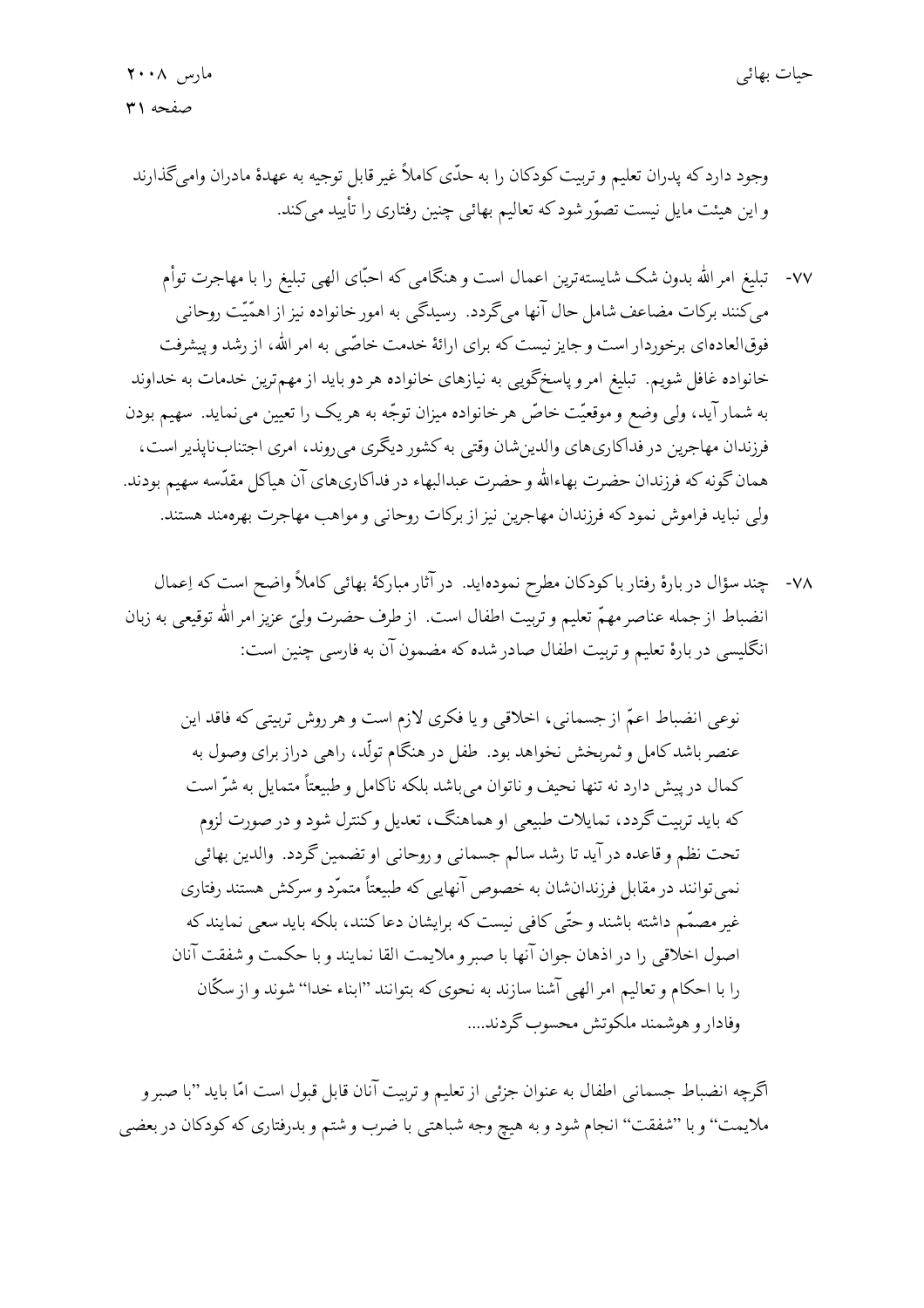از نقاط جهان با آن رو به رو هستند نداشته باشد. یک چنین رفتار مذمومی با کودکان انکار حقوق انسانی ۔<br>آنها و نفی اعتمادی است که در یک جامعهٔ بهائ<sub>ی</sub> فرد ضعیف باید نسبت به شخص قویّتر داشته باشد.

درکردار انسانی به سختی میتوان انحرافی را مکروهتر از تجاوز جنسی به کودکان که فاسدترین نوع آن زنای با فرزند است تصوّر نمود. در دورهای از تاریخ که بنا به فرمودهٔ حضرت ولیّ امرالله: "تباهی طبیعت بشر، تدنّي اخلاق انسان، فساد و زوال مؤسّسات دنيوي پستترين و زنندهترين جنبههاي خود را نشان ميدهد'' ّ، و زمانبی که "ندای وجدان خاموش''أ و "شرم و حیا مفقود'' شده است، مؤسّسات بهائبی باید در انجام مسئوليّت خود براي حفظ وحراست اطفالبي كه در تحت اشراف خويش دارند هوشيار و انعطافناپذير باشند ونباید اجازه دهندکه تهدید یا رعایت مصلحت آنها را از انجام وظایف خود بازدارد. شخصی که از تجاوز جنسی همسرش به کودکی آگاه است نباید سکوت اختیار نماید بلکه باید به کمک محفل روحانی و در صورت لزوم مسئولین دولتی، به تمام اقدامات لازم دست زند تا این عمل شنیع و به غایت غیر اخلاقی فوراً متوقّف گردد و درمان و معالجه آغاز شود.

حضرت بهاءالله بر اهمّيّت وظايف والدين در قبال فرزندان تأكيد شديد نموده و به فرزندان نيز مؤكّداً فرمودهاند که باید نسبت به والدین خود که خشنودی آنان موجب رضای الهی است، قلباً سیاس گزار باشند. با وجود این، از بیانات مبارک مشهود است که در موارد خاصّی، ممکن است والدین به سبب اعمال و كردارشان از حقٌّ پدرى يا مادرى محروم شوند. وضع قوانين در مورد اين موضوع به بيت العدل اعظم راجع است. معهد اعلی مقرّر فرمودهاند که در حال حاضر تمام مواردی که در آن پدر یا مادری به سبب اعمال و اخلاقش، ظاهراً لايق داشتن حقوق پدري يا مادري نظير حقٌّ رضايت دادن به ازدواج فرزند نيست به آن هیئت ارجاع شود. مثلاً هنگامی که یکی از والدین نسبت به فرزند خود مرتکب زنا شده باشد، یا وقتی که فرزندی در نتیجهٔ تجاوز جنسبی به وجود آمده باشد و همچنین در موردی که یکی از والدین آگاهانه فرزندش را از آزار جنسی فاحش محافظت ننماید چنین مسائلی میتواند مطرح شود.

٧٩- …اگرچه اطفال بهائي خود به خود امر الهي را از والدين خويش به ارث نمي برند، ولي والدين مسئول تربيت و سعادت روحاني فرزندانشان هستند. بنا بر اين والدين بهائي بايد سعي كنند از ابتداي كودكي، ايمان به خدا و محبّت الهي را در قلوب اطفال القا نمايند و نيز بايد بكوشند كه فرزندان خود را هدايت نمايند تا از

<sup>†</sup> مأخذ بالا

أ مأخذ ىالا

<sup>\*</sup> ترجمهای از توقیع حضرت ولیّ امرالله مورّخ ۱۱ مارس ۱۹۳۶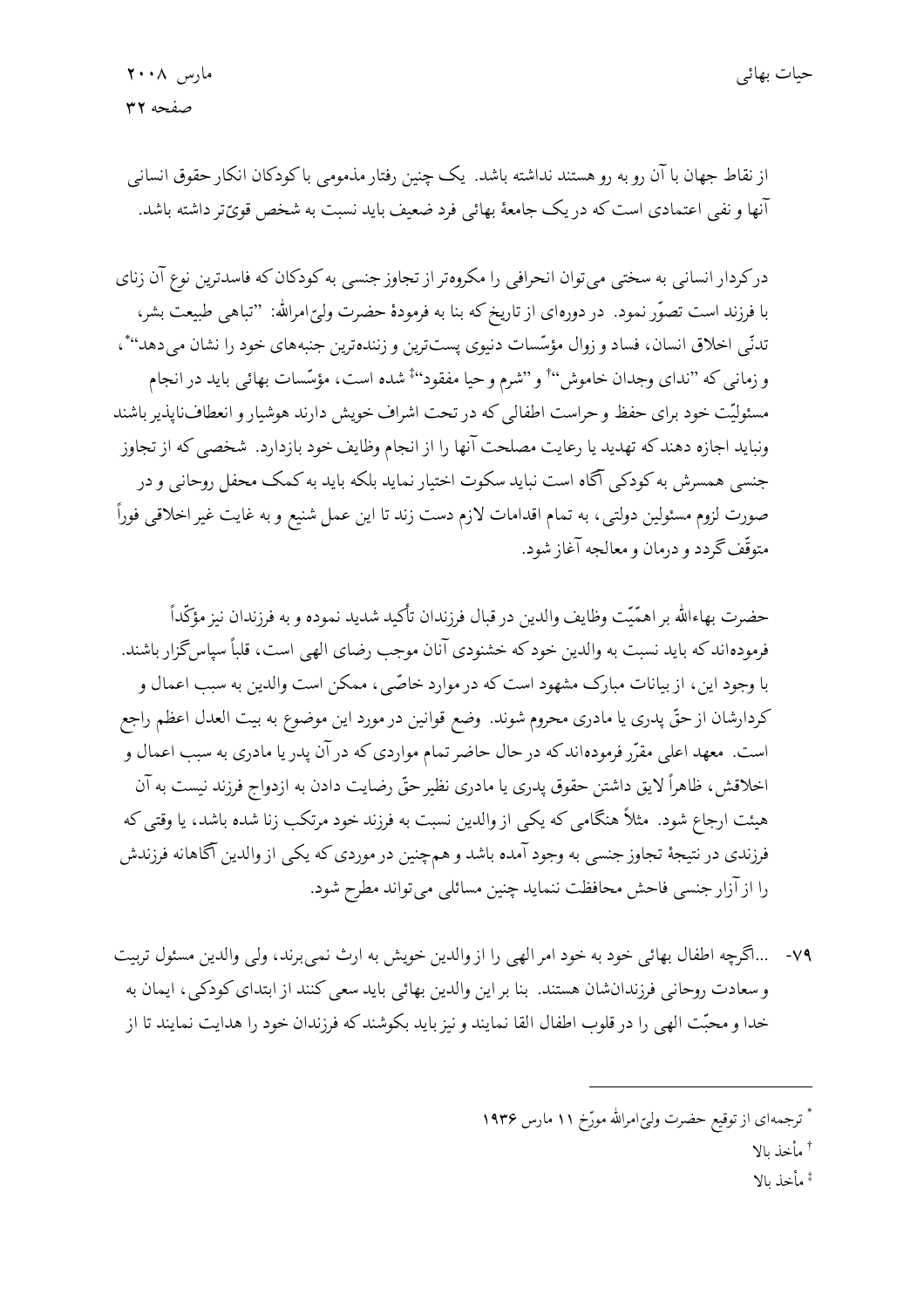دل و جان نصايح و اوامر و احكام حضرت بهاءالله را اطاعت كنند. شناسايي و عشق به همهٔ مظاهر الهي و معاشرت با پیروان همهٔ ادیان و دوستی و محبّت نسبت به همهٔ افراد بشر و اهمّیّت تحرّی حقیقت از این جمله است. بنا بر این اطفال خانوادههای بهائی طبیعتاً بهائی شمرده می شوند، مگر آنکه خلاف آن ثابت شود. هرکودکی با داشتن چنین زیربنایی از دانش و ادراک، آمادگی بهتری برای قضاوت صحیح و تصمیمگیری در مورد مسیری که باید در هنگام بلوغ برای زندگی آیندهٔ خود انتخاب نماید خواهد داشت.

۸۰- در آثار مقدّسه بیانات فراوانی در مورد اهمّیّت اتّحاد خانواده و وظایف مهمّی که فرزندان نسبت به والدین و یا والدین نسبت به فرزندان دارند یافت میشود. در این خصوص، در واقع از بهائیان خواسته شده که مطیع والدين خود باشند....

امّا یکی از مهم ترین اصول امر الهی اصل اعتدال در جمیع امور است. حتّی فضایل اخلاقی، اگر در آن زیادهروی شود و به وسیلهٔ سایر فضایل تکمیل و تعدیل نگردد ممکن است بی|ندازه سبب ضررگردد. مثلاً نباید انتظار داشت که فرزند در ارتکاب گناه نیز از پدر و مادر اطاعت نماید. به علاوه اگر هر یک از قوانین را به تنهایی و جدا از اصول اساسیّهای که زیربنای آن را تشکیل میدهد و یا جدا از سایر قوانین، بزرگ جلوه دهيم و برآن تأكيد نماييم ميتواند توليد خطركند. همان طوركه حضرت عبدالبهاء فرمودهاند اتّحاد خانواده اهمَّيّت بسيار دارد ولي بايد در قبال حقوق هريک از افراد خانواده تعديل گردد:

برطبق تعالیم حضرت بهاءالله خانواده که یک واحد انسانی است می بایستی بر اساس موازین تقوى وتقديس تربيت شود. همهٔ فضايل را بايستى به خانواده تعليم داد. پيوند و الفت خانواده را بايد پيوسته حفظ نمود وحقوق اعضا را نبايد زير پاگذاشت. حقوق پسرو پدر و مادر هیچ یک نباید نقض شود و یا دستخوش زورگویی گردد. همان گونه که پسر وظایفی نسبت به پدر دارد، پدر نیز در قبال پسر دارای وظایفی میباشد. بر همین منوال، مادر و خواهر و سایر اعضای خانواده نیز هر یک اختیارات مخصوص به خود را دارا هستند. تمامی این حقوق و اختیارات باید محفوظ ماند. چنانکه خیر هریک خیرکل راحت هریک راجع به كل باشد.\*

اصل مشورت در جمیع امور اصل اساسی دیگری است که فرد بهائی در برداشت و رویکرد خود نسبت به لزوم اطاعت از والدین باید آن را در نظرگیرد. به فرمودهٔ حضرت عبدالبهاء ''مشورت در شریعت الله از اسّ

<sup>\*</sup> از خطابات حضرت عبدالبهاء که متن فارسی آن موجود نیست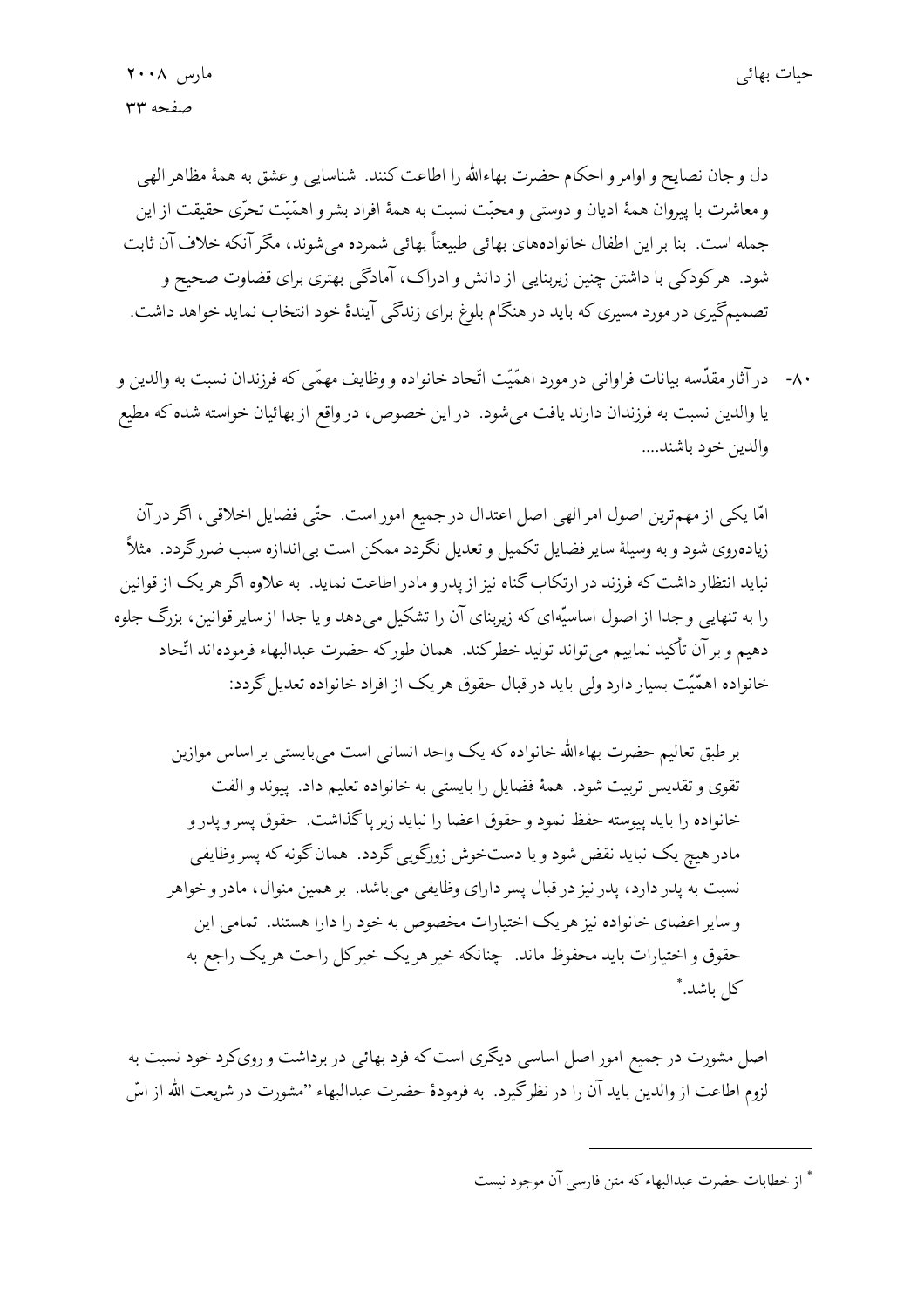اساس است.'' ً اگر فرزند و والدین بتوانند با مشورت نقطهنظرهای یک دیگر را بهتر درک کرده به اتّحاد فکر و هدف نائل شوند، قادر خواهند بود که از کشمکش در مورد مسئلهٔ اطاعت از والدین اجتناب نمایند.

در مورد بحث شما در بارهٔ رابطهٔ بین اطاعت از والدین از یک طرف و ابراز عقیده و آزادی فردی و رشد روحاني از طرف ديگر، بيت العدل اعظم جهت ملاحظهٔ شما، توضيح ديگري را ارائه ميدهند. اگرچه افراد شخصاً مسئول اعمال و رشد روحانی خود هستند، ولی فرد در انزوا بسر نمی برد بلکه عضوی از خانواده و جامعه محسوب می شود. تصمیم به چشم پوشی از خواستهای شخصی به خاطر رعایت نظریّات والدین — حتّى نظرات مؤسَّسات امرى يا اولياى امور و قوانين — نمايانگر آزادى اراده است نه در بند كردن آن. فرزند با اطاعت از والدین می تواند به اتّحاد خانواده و از آن طریق به امر الهی کمک کند.

٨١- كودكان ما نيازمند آنندكه پرورش روحاني يابند و از پيشگامان امر الله محسوب شوند. نبايد آنها را به حال خودگذاشت تا در دنیایی که مملوّ از مخاطرات اخلاقی است رها شوند. در وضع کنونی جامعهٔ بشری، کودکان با سرنوشتی ظالمانه رو به رو هستند. میلیونها کودک در بسیاری ازکشورها از نظر اجتماعی بی سر و سامان و سرگردانند. کودکان اعمّ از اینکه در غنا بسر برند و یا در فقر، نسبت به والدین خود و دیگر بزرگسالان احساس بیگانگی میکنند. این بیگانگی، ریشه در نوعی خودخواهی ناشی از مادّهگرایی دارد که درکنه بی|عتقادی به خدا نهفته و قلوب مردمان را در همه جا قبضه نموده است. بی سرو سامانی اجتماعی کودکان در این دوران نشانهای قطعی از جامعهای در حال سقوط است. ولی این وضع منحصر به یک نژاد، طبقه، ملّت و شرایط اقتصادی نیست، بلکه همه را در بر میگیرد.. قلوبمان به شدّت متألّم میگردد وقتی ملاحظه میکنیم که کودکان در بسیاری از نقاط جهان به سربازی گمارده میشوند، به عنوان کارگر استثمار میگردند، عملاً به صورت برده خرید و فروش میشوند، اجباراً به فحشا کشیده میشوند، مورد استفادهٔ پورنوگرافی قرار میگیرند، پدران و مادرانی که در پی امیال خویش!ند آنان را ترک می کنند و به اشکال گوناگون دیگری که از حوصلهٔ این بحث خارج است قربانی مطامع دیگران میگردند. بسیاری از این مظالم وحشتناك را خود والدين بركودكانشان إعمال مىدارند. صدمات رواني و روحاني وارده برآنان خارج از حدّ احصا است. جامعهٔ جهانی ما نیز نمیتواند از عواقب این اوضاع در امان بماند. این آگاهی باید همهٔ ما را به کوششی بی درنگ و مستمرّ برای حفظ منافع کودکان و آینده برانگیزد….

کودکان گرانبهاترین گنجینهای هستند که یک جامعه می تواند داشته باشد زیرا آنها امید و پشتوانهٔ آیندهاند. کودکان حامل خصوصیّات اجتماع آینده هستند، خصوصیّاتی که عمدتاً از آنچه بزرگ سالان جامعه در

<sup>\*</sup> مكاتب عبدالبهاء، جلد ٤، صفحة ٣٢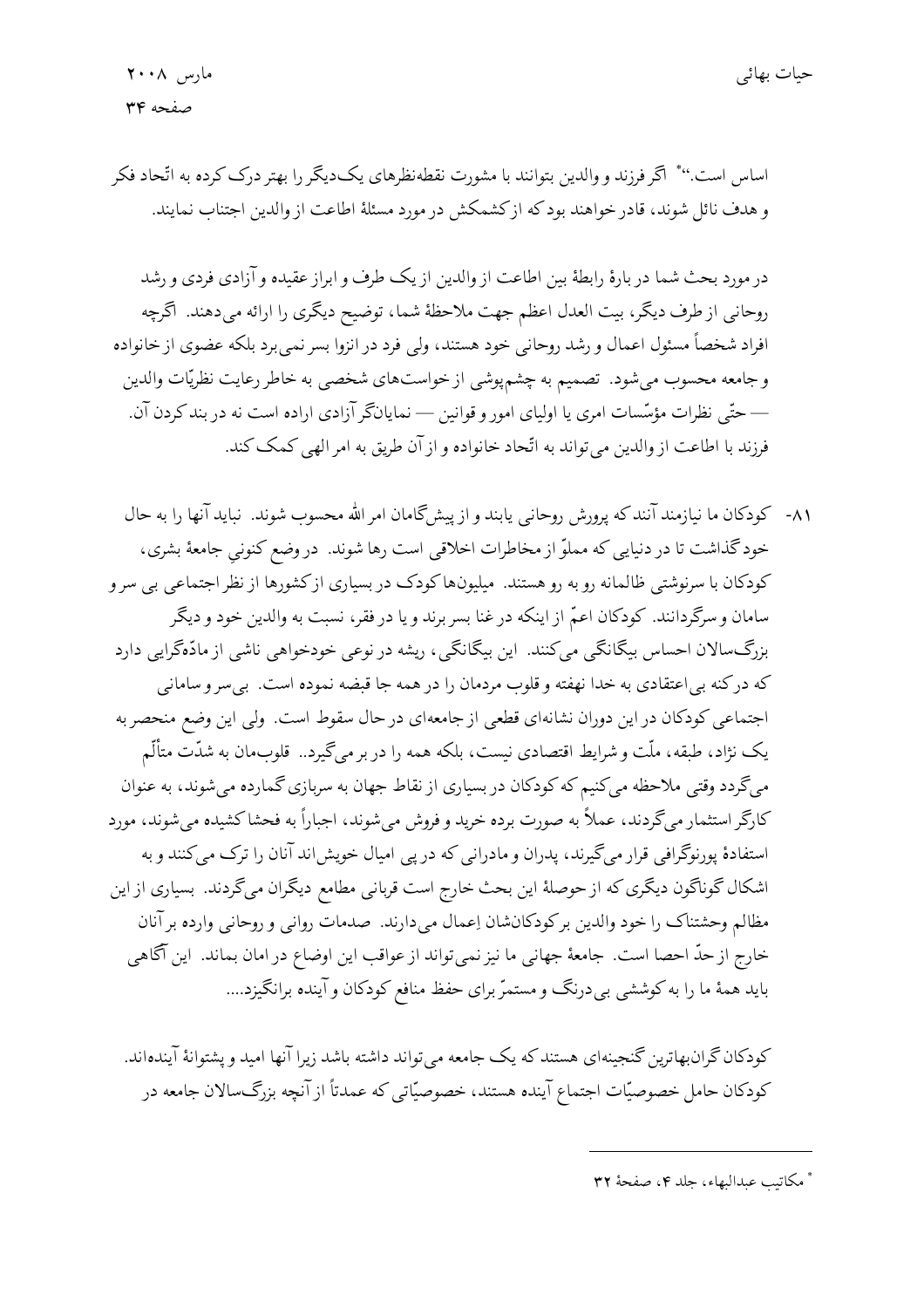مورد کودکان انجام میدهند یا در انجام آن قصور میورزند شکل میگیرد. کودکان ودیعهای هستند که هیچ جامعهاي نمي تواند آن را ناديده بگيرد و از عواقب نامطلوب آن بركنار بماند. محبّت همهجانبه به كودكان، نحوهٔ رفتار با آنان، کیفیّت توجّهی که به آنها مبذول میگردد، طرز رفتار و سلوک بزرگ سالان نسبت به آنان، همهٔ اینها جزو جنبههای حیاتی رفتار شایسته نسبت به کودکان میباشد. عشق و محبّت مستلزم انضباط وشهامت لازم براي عادت دادن كودكان به سختي، برآورده نكردن هوي و هوس آنها و رها نساختن آنان به حال خود مي باشد. جوّى بايد به وجود آورد كه كودكان احساس كنند به جامعه وابستهاند و در هدف و مقصد آن شریکند. کودکان باید با مهربانی کامل ولی با پافشاری راهنمایی شوند تا طبق موازین بهائی زندگی کنند و به نحوی که شرایطشان اجازه میدهد به مطالعه و تبلیغ امر الله بپردازند....

و حال مایلیم کلامی چند با والدین که مسئولیّت اوّلیّهٔ پرورش کودکان را بر عهده دارند در میان بگذاریم. از آنها تمنّا می نماییم که تربیت روحانی کودکان خود را پیوسته در مدّ نظر داشته باشند. به نظر می رسد که برخي از والدين گمان ميكنندكه اين وظيفه منحصراً بر عهدهٔ جامعه است. برخي ديگر معتقدندكه به منظور حفظ استقلال اطفال در تحرّي حقيقت نبايد ديانت بهائي را به آنان تعليم داد. بعضي ديگر هم احساس میکنند که توانایی لازم برای بر عهده گرفتن چنین وظیفهای را ندارند. هیچ یک از این تصورّات صحیح نیست. حضرت مولی الوری فرمودهاند که "بر پدر و مادر فرض عین است که دختر و پسر را به نهایت همّت تعلیم و تربیت نمایند'' و اضافه فرمودهاند که "اگر در این خصوص قصورکنند در نزد ربّ غیور مأخوذ و مذموم و مدحورند.'' ٌ پدر و مادر، فارغ از میزان تحصیلاتشان، موقعیّتی مهم و حسّاس برای شکل دادن به پیشرفت روحانی کودکان خود دارند و هرگز نباید توانهندی خود را برای تربیت اخلاقی کودکانشان ناچیز انگارند. زیرا والدین از طریق یک محیط خانوادگی که آگاهانه با عشق به خداوند، کوشش در جهت اجرای احکام الهی و روح خدمت به امر الله و عدم تعصّب و برکناری از تأثیرات مخرّب غیبت ایجاد می نمایند، اثری قطعی و حیاتی در پرورش اطفال دارند. هر پدر و مادری که به جمال مبارک مؤمن و معتقد است، مسئولیّت آن را دارد تا به گونهای سلوک و رفتار نماید که خود به خود منتهی به اطاعت کودکان از والدین گردد، اطاعتی که تعالیم امر مبارک ارزشی بسیار برای آن قائل شده است. البتّه علاوه بر کوشش هایی که در خانواده انجام میشود، والدین باید ازکلاس های کودکان که جامعه بهائی ارائه میدهد نیز حمایت نمایند. همچنین باید به خاطر داشت که کودکان در دنیایی زندگی میکنند که آنها را از طریق برخورد مستقيم با مخاطراتي كه قبلاً ذكر شد و يا از طريق برنامههاي مبتذل و اجتنابناپذير رسانههاي گروهی، از واقعیّتهای ناهنجار مطّلع میسازد. بنا بر این بسیاری از آنان مجبورند نابهنگام بالغ شوند و در

<sup>\*</sup> منتخباتي از مكاتب حضرت عبدالبهاء، جلد ١، صفحهٔ ١٢٤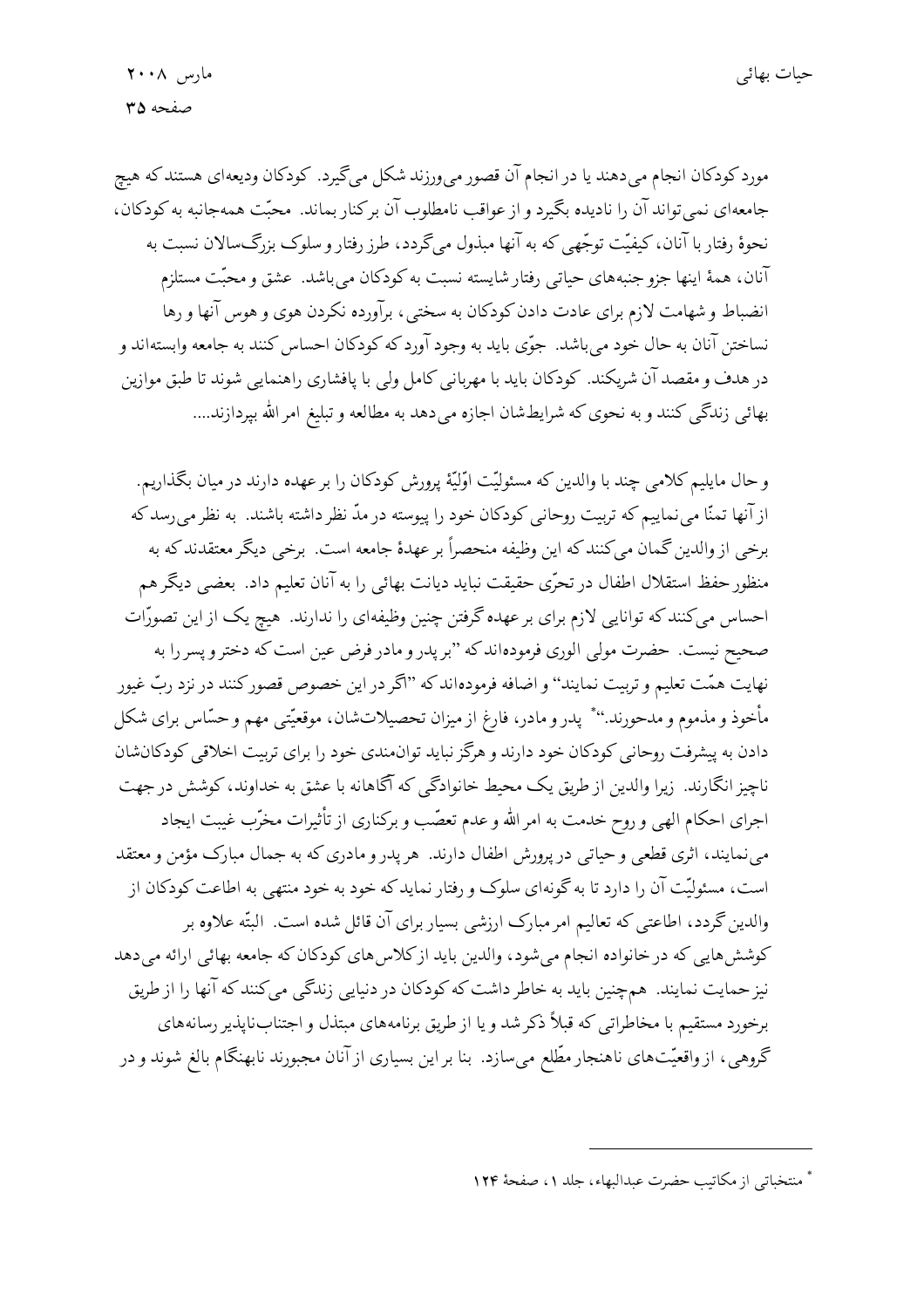بین اینها کسانی هستندکه به دنبال موازین و مقرّراتی میگردندکه زندگی آنها را هدایت نماید. در برابر این صحنهٔ تیره و تار اجتماعی منحطّ، کودکان بهائی باید همانند نمادهایی از آیندهای بهتر، بدرخشند.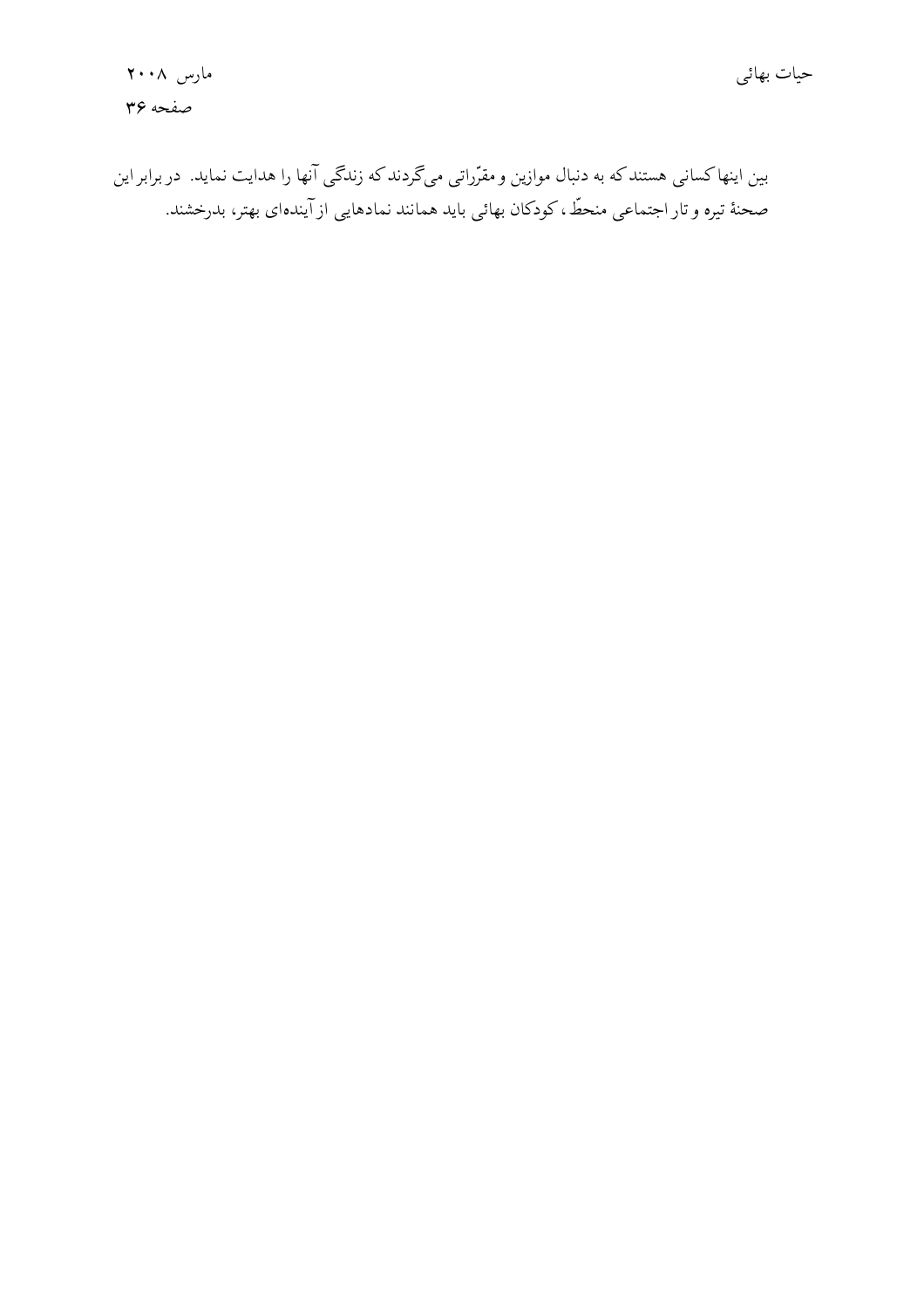پ. استحکام حیات خانواده

# منتخباتی از آثار حضرت بهاءالله

- ٨٢- طوبي لبيت فاز بعنايتي و ارتفع فيه ذكرى و تشرّف بحضور اوليائي الّذين نطقوا بثنائي و تمسّكوا بحبل عنايتي و فازوا بتلاوة آياتي انّهم عباد مكرمون الّذين وصفهم الله في قيّوم الاسماء و في كتب اخرى انّه هو السّامع و هو النّاظرو هو المجيب.
- ٨٣- رأس الهمَّة هي انفاق المرء على نفسه و على اهله و الفقراء من اخوته في دينه. رأس التّجارة هي حبّي به يستغني كلّ شيء عن كلّ شيء و بدونه يفتقركلّ شيء عن كلّ شيء و هذا ما رقم من اصبع عزّ منير.
- ۸۴- شکّی نبوده و نیست که آنچه از قلم اعلی صادر و جاری شده از اوامر و نواهی نفع آن به خود عباد راجع است مثلاً از جمله حقوق الله نازل و اگر ناس به اداي آن موفَّق شوند البتّه حقٌّ جلٌّ و عزٌّ بركت عنايت فرمايد و هم آن مال نصیب خود آن شخص و ذرّیّهٔ او شود چنانچه مشاهده می نمایی اکثری از اموال ناس نصیب ایشان نشده و نمیشود و اغیار را حقّ بر آن مسلّط می فرماید و یا ورّاثی که اغیار بر ایشان ترجیح دارد. حكمت بالغة الهي فوق ذكر و بيانست انّ النّاس يشهدون ثمّ ينكرون و يعرفون ثمّ يجهلون أكر به اوامر عمل می نمودند خبر دنیا و آخرت را تحصیل می کردند.

# منتخباتي از آثار و بيانات حضرت عبدالبهاء

- ٨۵- انّي ادعو الله ان يجعل بيتک محلّأ لسطوع انوار الهدى و انتشار آيات الله و توقّد نار محبّته في قلوب عبيده و امائه في كلِّ حين و اعلمي انَّ كلَّ بيت يرتفع منه ذكر الله بالتَّهليل الي الملكوت الجليل ذلك البيت جنَّة من جنان الله و روضة من رياض ملكوت الله.
	- ۸۶- اگر توافق و محبّت در خانوادهای ظاهر باشد، آن خانواده پیشرفت نموده نورانی و روحانی گردد، امّا اگر اختلاف و نفرت در آن به وجود بیاید، از هم پاشیدگی و انهدام آن اجتنابناپذیر است.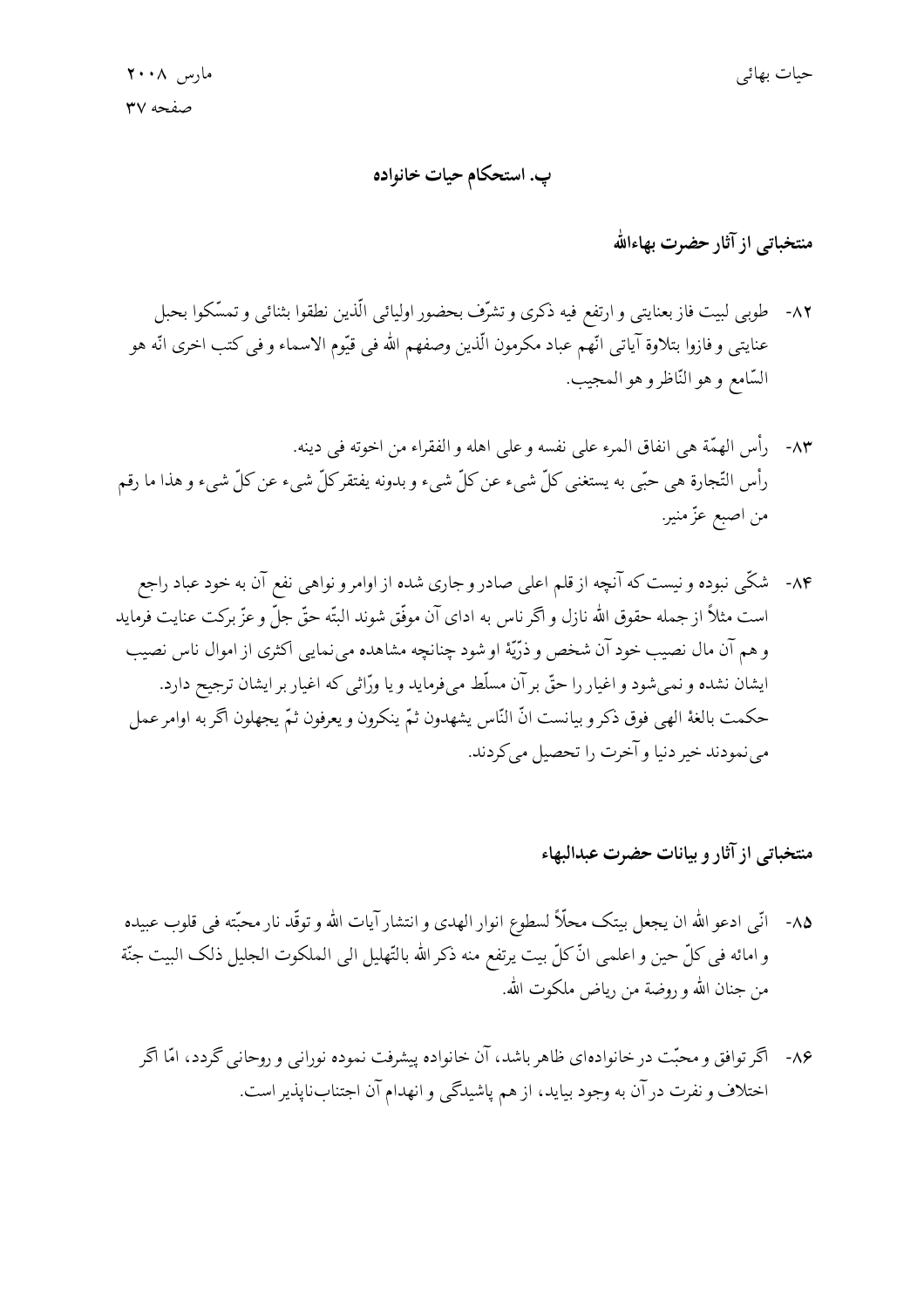- ٨٧- ملل را مي توان قياس بر افراد عائله كنيم عائله متشكّل از افراد است و هر ملّتبي نيز متشكّل از افراد و اشخاص و اگر جميع ملل را جمع كنيد يك عائلة عظيمه گردد و اين واضح است كه نزاع و جدال بين افراد يك عائله سبب خرابيست همين نوع جنگ و حرب مابين ملل مورث انهدام عظيم است.
	- ٨٨- با دوستان و متعلَّقان خويش عموماً در نهايت مهرباني و محبَّت معامله كن.
- ٨٩- محزون مباش طوفان غم ساكن گردد حسرت نماند حرمان نپايد آتش محبّت الله شعله زند خار و خاشاک اندوه و غم بسوزد مستبشر باش مطمئن به عنايت بهاگرد تا شبهه و ريب مفقود شود و فيوضات غيب موجود گردد … خویش و پیوند اگر دوری جویند مکدّر مشو خدا نزدیک است امّا تو تا توانی بیگانه و خویش را نزديكي كن و مهرباني نما و نهايت صبر و تحمّل بنما هر قدر ستم كنند عدل و انصاف مبذول دار و هرچه بغض و عداوت نمايند به راستي و دوستي و آشتي مقابله كن.
- ۹۰ ای برادران مهربان در سبیل یزدان شکرکنیدکه اخوّت جسمانی با اخوّت روحانی جمع شده باطن عین ظاهرگشته و ظاهر عنوان باطن شده حلاوت این اخوّت مذاق جان را شیرین نماید و لذّت این نسبت کام وجدان را نمكين كند. حمد كنيد خدا راكه مانند طيور شكور در حدايق الهي آشيانه نمودهايد و بعد نيز در گلشن سرای رحمانی در ملکوت ابهی بر سدرهٔ منتهی لانه خواهید کرد مرغان چمن هدایتید و هزاران گلشن موهبت اين چه فضليست و اين چه عنايتيست فاشكروا الله على هذا الفضل العظيم و الفوز الجليل.
- ٩١- بشارت ملكوت را به گوش۵ها برسانيد وكلمة الله را منتشر نماييد و نصايح و وصاياى الهي مجرى داريد يعني به حركت و آدابي قيام كنيد كه جسم عالم را جان بخشيد و طفل صغير امكان را به مقام رشد و بلوغ رسانيد تا توانید در هر محفلی شمع محبّت برافروزید و هر دلی را به نهایت رأفت ممنون و مسرور نمایید بیگانگان را مانند خویش بنوازید و اغیار را بمثابهٔ یار وفادار مهربان گردید اگر نفسی جنگ جوید شما آشتی طلبید و اگر کسی ضربتی برجگرگاه زند شما مرهم بر زخم او بنهید شماتت کند محبّت نمایید ملامت کند ستایش فرمایید سمّ قاتل دهد شهد فائق بخشید به هلاکت اندازد شفای ابدی دهید درد گردد درمان شوید خار شود گل و ریحان گردید شاید به سبب این رفتار وگفتار این جهان ظلمانی نورانی گردد و این عالم خاکی آسماني شود و اين زندان شيطاني ايوان رحماني گردد جنگ و جدال برافتد و محبّت و وفا در قطب عالم خىمە افرازد.
- ۹۲- هر انسان ناقصبی خودپرست و در فکر راحت و منفعت خویش است چون یک قدری فکرش اتّساع یابد در فكر راحت و نعمت خاندانش افتد أكر فكرش اتّساع بيشتر يابد در فكر سعادت اهل شهرش افتد و چون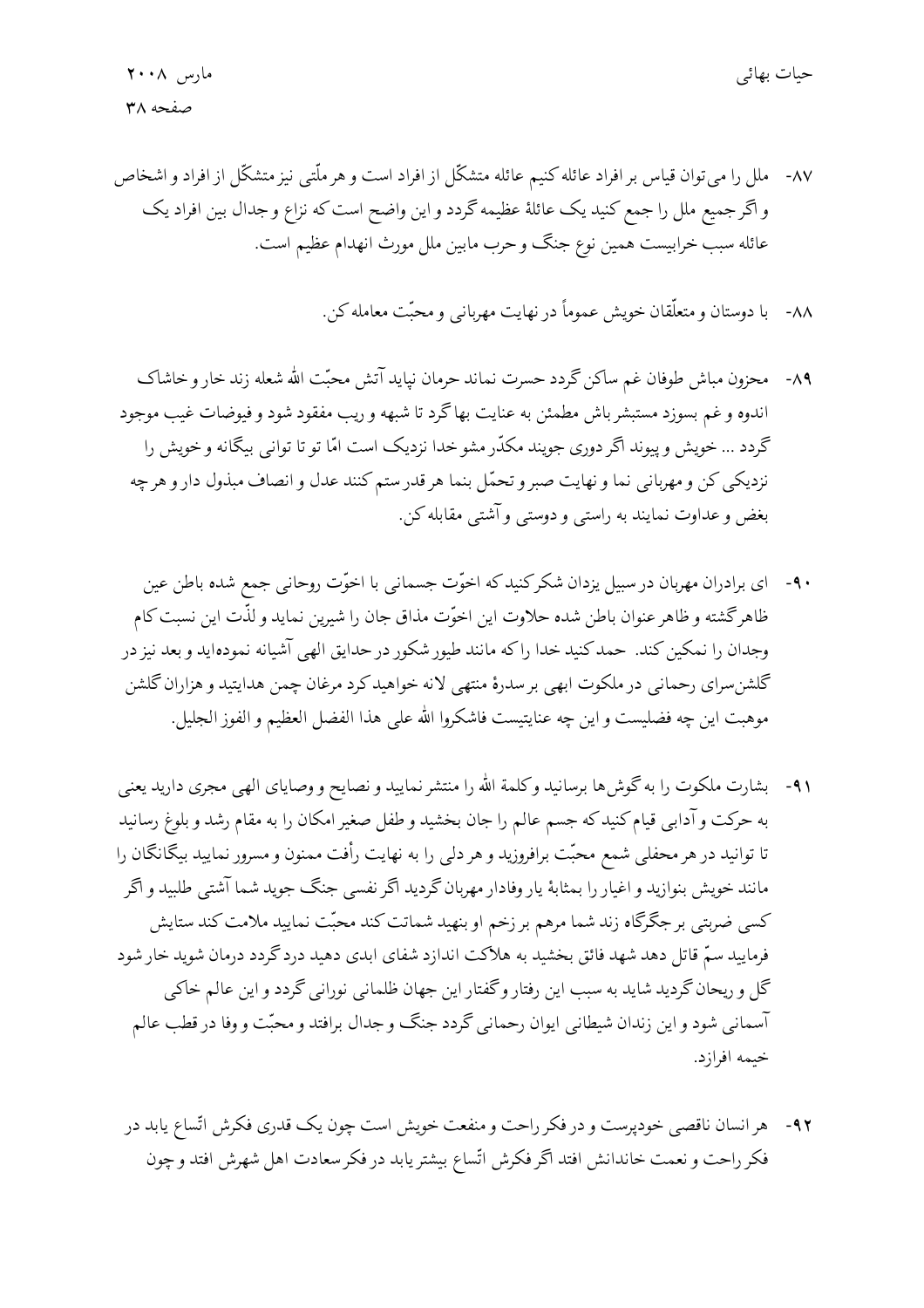افکار متّسع بیشترشود در فکر عزّت وطن و ملّتش افتد و چون افکار اتّساع تامّ یابد و به منتهی درجهٔ کمال رسد در فکر علوّیّت نوع انسان افتد خیر جمیع خلق طلبد و راحت و سعادت جمیع ممالک را این دلیل بر كمال است.

- ۹۳- پروردگارا در این دور اعظم شفاعت ابناء را به جهت آباء قبول می نمایی این از خصایص الطاف بی پایان این دور است پس ای پروردگار مهربان رجای این بندهٔ خویش را در درگاه احدیّت قبول فرما و پدر را در دریای الطاف مستغرق کن زیرا این پسر به خدمات تو قائم و در سبیل محبّتت همواره ساعی تویی بخشنده و آمرزگار و مهربان.
- ۹۴- اي اماء رحمن شكركنيد جمال قدم راكه در اين قرن اعظم و عصر منوّر محشور شديد شكرانهٔ اين الطاف اينكه در عهد و ميثاق قوّت استقامت بنماييد و به موجب تعاليم الهي و شريعت مقدّسه حركت نموده اطفال را از سنّ طفولیّت از ثدی تربیت کلّیّه شیر دهید و پرورش نمایید تا آداب و سلوک به موجب تعالیم الهی از سنّ شیرخواری در طبیعت و طینت اطفال رسوخ تامّ پیدا نماید زیرا اوّل مربّی و اوّل معلّم امّهاتند که في الحقيقه مؤسِّس سعادت و بزرگواري و ادب و علم و دانش و فطانت و درايت و ديانت اطفالند.
	- ۹۵- ای نوگل حدیقهٔ محبّت الله حمدکن خدا راکه از صلب احبّا وجود یافتبی و از ثدی محبّت الله پرورش جستبی و در آغوش معرفت الله نشو و نما می نمایی امیدوارم که سبب امید پدر و مادرگردی باغ آمال آنان را سرو روان شوي و شجرهٔ اميد پدر و مادر را ميوهٔ شيرين و تازه و ترگردي و به خدمت كلمة الله پردازي و سب عزّت امر الله شوي.

### ترجمهٔ منتخباتبي از توقيعات صادره از طرف حضرت وليّ امرالله

۹۶- یک خانوادهٔ بهائی حقیقی به منزلهٔ حصن حصینی است که جامعهٔ بهائی به هنگام برنامهریزی فعّالیّتها می تواند برآن اتّکا نماید. اگر … و … به یکدیگر شدیداً علاقهمندند و مایلند ازدواج کنند، حضرت ولیِّ امرالله نمیخواهند که آنها تصوّرکنند که با این ازدواج خود را از امتیاز خدمت محروم میکنند. در حقیقت چنین وصلتی توانایی آنها را برای خدمت به امر الله افزایش خواهد داد. هیچ چیز احسن از آن نیست که جوانان بهائی ازدواج کرده آن طورکه مورد نظر حضرت بهاءالله است خانوادهٔ بهائی حقیقی تشكيل دهند.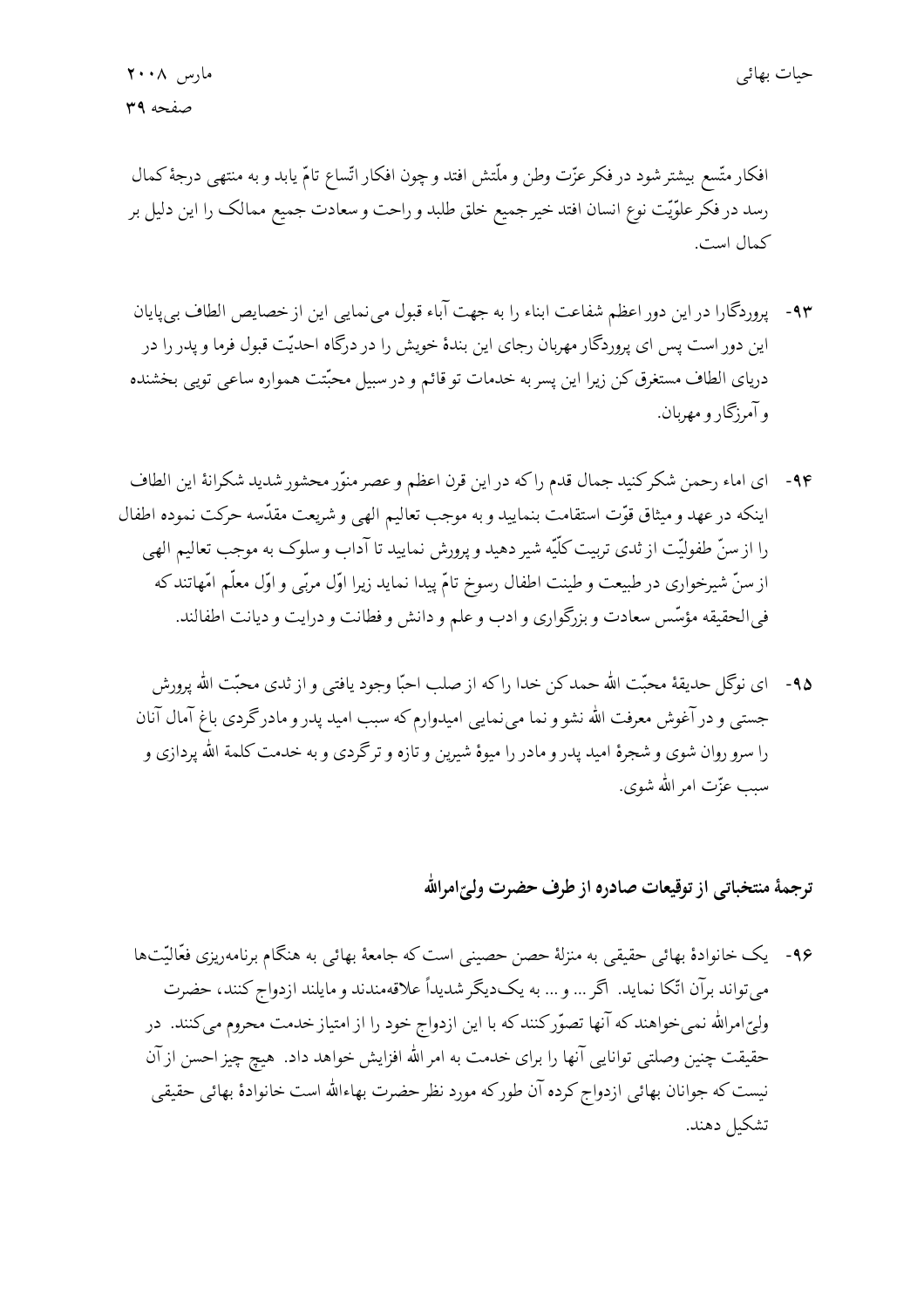- ۹۷- هیکل مبارک از اطّلاع بر مشکلات خانوادگی و ناراحتیها و نگرانیهای شما شدیداً متأثّرشدند و میفرمایندکه ناامید نشوید، بلکه صبر پیشه گیرید و به هدایت و تأیید حتمی الهی مطمئن باشید. همهٔ ما به معضلات بی|رزش مادّی در این حیات مبتلا هستیم و نمی توانیم کاملاً از آنها رهایی یابیم. بهترین کار، بعد از آنکه همهٔ کوشش های ما برای خلاصی از این مشکلات بی نتیجه مانده، آن است که فکر و ذکرمان را به تنها چیزی که شادی و آرامش حقیقی به قلوب میبخشد متمرکز کنیم. شما باید به درگاه الهی شاکر باشید که شما را موفّق به شناسایی امر عظیمش نموده است، چه که ایمان به امر الهی مطمئنّاً تنها منشأ سرور و تسلَّمي خاطرشما در هنگام رنج و سختبي است. آيا چيزي باارزشتر از كوشش در راه تبليغ پيام الهي وجود دارد؟ توصیهٔ حضرت ولیِّ امرالله به شما اینست که تا حدّ امکان مشکلات مادّی خود را فراموش کنید و توجّه خود را حصر در مطالعه و نشر تعالیم الهی نمایید. شما علاقه و اشتیاق و ایمان و توانایی لازم را دارید و جای تأسّف خواهد بود اگر از این خصوصیّات ارزنده به نحوکامل بهرهبرداری ننمایید.
	- ۹۸- حضرت ولیِّ امرالله مخصوصاً مایلند از شما بخواهم که صبور و مطمئن باشید و از همه مهمتر در مقابل مخالفت وکینهٔ همسرتان، با نهایت محبّت و مهربانی با وی سلوک نمایید. رفتار دوستانه و مسالمتآمیز در این گونه موارد نه تنها وظیفهٔ هر فرد بهائی است بلکه مؤثّرترین وسیله برای جلب موافقت و برانگیختن تحسین دشمنان و مخالفین پیشین امر نیز می باشد. در حقیقت محبّت اکسیر اعظم است که می تواند شرپرترین و فرومایهترین افراد را تبدیل به نفوسی آسمانی نماید. امید است که رفتار شما حقیقت این تعلیم زیبای امر مبارک را بار دیگر تأیید نماید.
- ۹۹- توصیه حضرت ولیِّ امرالله به شما اینست که دائماً کوشش نمایید تا زیبایی و پاکی و نیروی خلّاقهٔ پیام حضرت بهاءالله را در زندگی خصوصی و همچنین در روابط اجتماعی خود منعکس سازید. جوانان بهائی امروز باید سرمشقی برای جوانان جهان باشند و به همین جهت رفتارشان باید با عالی ترین موازین اخلاقی مطابق باشد. تنها تمسّك كامل و مشهود همهٔ جوانان بهائی اعمّ از زن و مرد به آرمانها و تعالیم امر مبارک است که میتواند دنیای خارج را تحت تأثیرقرار دهد و توجّه و علاقهٔ جدّی مردم را به تعالیم مبارک جلب نمايد.
- ۱۰۰- شرحی که از وضع موجود در خانوادهٔ خود مرقوم داشتهاید و به خصوص اثرات وخیمی که بر خواهران و برادران شما میگذارد قطعاً بسیار غم۱نگیز است. امّا با وجود آنکه خود را در مقابل برخی از مشکلات موجود ناتوان می بینید نباید امید خود را به بهبود اوضاع، هر چقدر هم تدریجی باشد، از دست بدهید. تنها نتيجهٔ تسليم شدن صِرف در برابر مشكلات، نوميدي و دل سردي بيشتر خواهد بود. بنا بر اين بايد قوّت قلب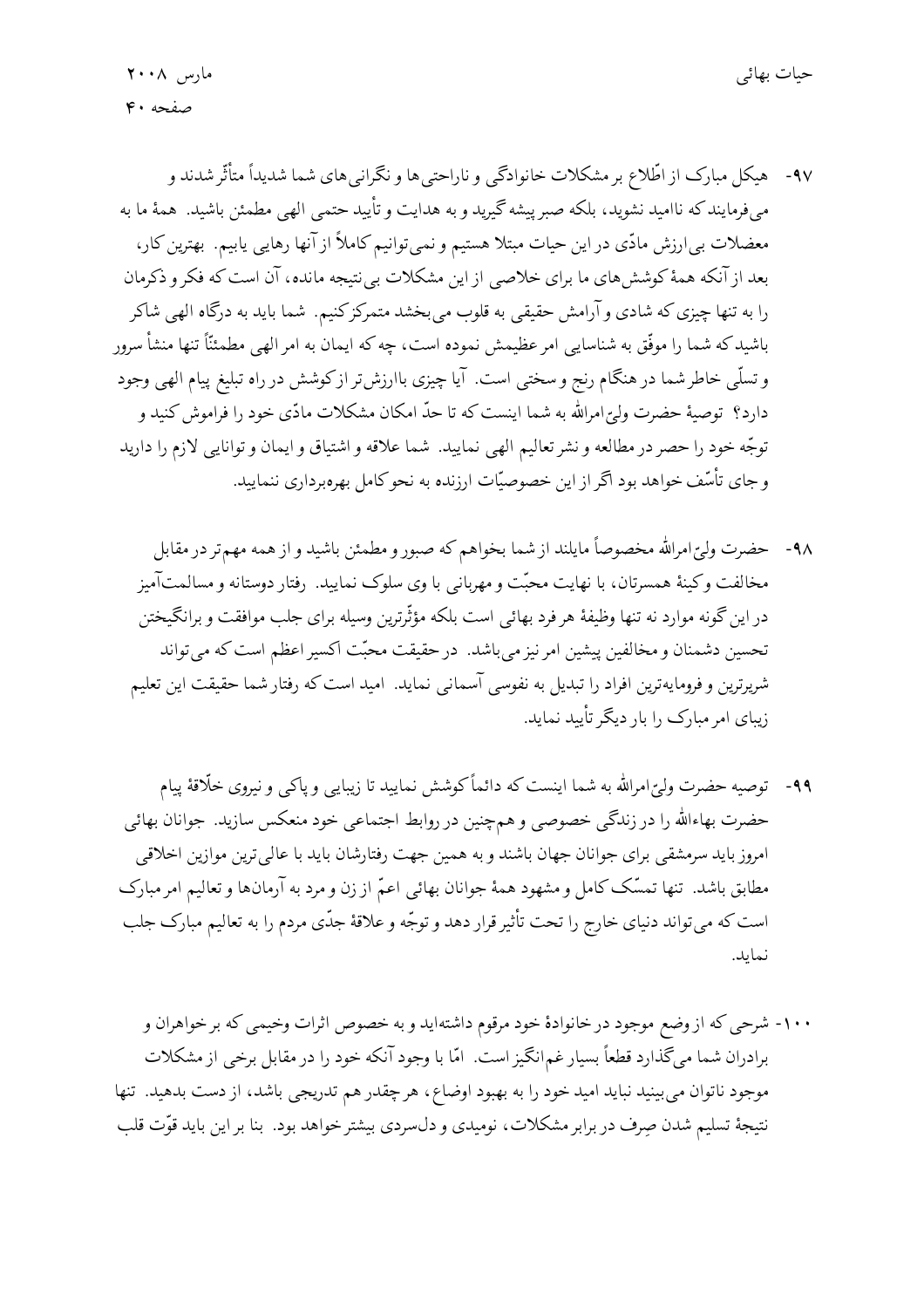داشته باشید و تا آنجا که امکانات و موقعیّت شما اجازه می دهد با اطمینان و پشتکار در اصلاح وضع خانوادگے خود کوشا باشید.

- ۱۰۱- حضرت وليّ امرالله از اينكه ... خاطري آزرده دارد بسيار متأسّف شدند. اگر ملاحظه مي كند كه خانوادهاش آمادگی پذیرش تعالیم الهی را ندارد، به هیچ وجه نباید محزون شود، زیرا همهٔ نفوس از بینش روحانی برخوردار نيستند. درحقيقت بسياري از اعضاي خانوادهٔ پيامبران با وجود مشاهدهٔ سلوک و قوّهٔ برهان مظهر ظهور الهي از ايمان محروم ماندند. بنا بر اين احبّاي الهي نبايد از اين مسائل مكدّرشوند، بلكه بايد آيندهٔ عزیزان خود را به ید قدرت الهی بسپارند و سعی کنند با خدمات و ایمان خالص خود به امر الله، استحقاق آن را يابند كه جهت احياي روحاني نهايي آنان شفاعت نمايند.
- ۱۰۲- ازدواج بین دو نفس که در این ایّام زنده به پیام الهی گشته و حیات خود را وقف خدمت امرش نمودهاند و برای خیر عالم انسانی میکوشند می تواند قوّهٔ عظیمی در زندگی دیگران باشد و برای سایر احبّا و نیز غیر بهائيان سرمشق و مايهٔ الهام گردد.
- ۱۰۳- حضرت ولیّ امرالله از روش خصمانهٔ بعضبی از اعضای خانوادهٔ شما نسبت به امر مبارک که شما به خدمت آن قائم هستید شدیداً متأسّفند و معتقدند که باید آنچه در قوّه دارید انجام دهید تا ضدّیّت آنها را بر نیانگیزید. البتّه نه اینکه از ایمان خود منصرف شوید و از فعّالیّت امری دست بردارید.

از آنجایی که نمی توانید آنها را به امر مبارک علاقهمند کنید، بهترین روش همان است که حضرت عبدالبهاء همواره در چنین مواردی توصیه میفرمودند یعنی آنها را به حال خود واگذارید و برایشان دعا کنید. مطمئن باشید که حضرت ولیّ امرالله نیز برای روشن شدن ضمیر آنها دعا خواهند فرمود. بسیاری از مردم بعد از مخالفت شدید با امر مبارک با بردباری و محبّت و حکمت و دعای بستگان یا دوستان بهائی خود، نهایتاً مجذوب امر الله گردیدهاند.

۱۰۴- [حضرت وليِّ امرالله] معتقدند كه شما بايد حتماً نهايت محبّت و مهرباني را نسبت به شوهر خود نشان دهيد. آگر ما در مورد نحوهٔ رفتار خود در مقام یک بهائی شکّی داشته باشیم، باید به حضرت عبدالبهاء بیاندیشیم و حیات مبارک را مورد مطالعه قرار دهیم و از خود سؤال نماییم که اگر آن حضرت در چنین موقعیّتی قرار گرفته بودند چگونه عمل می فرمودند زیرا هیکل مبارک در هر موردی مثل اعلای ما هستند. البتّه شما می دانید که آن حضرت چقدر مهربان بودند و چگونه مهر و محبّت ایشان مانند شمس بر همه می تابید.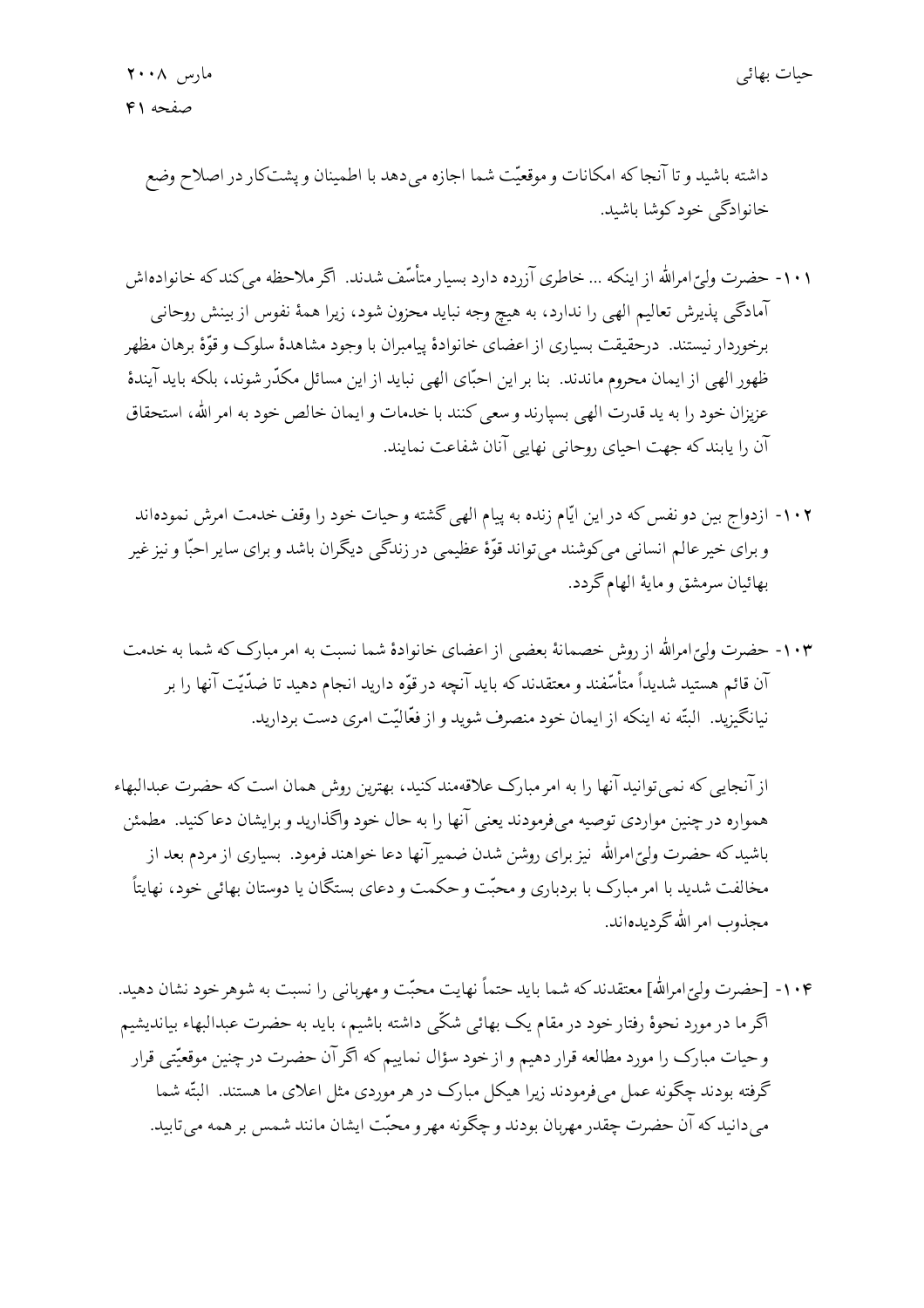همچنین باید به درگاه حضرت بهاءالله دعاکنید و طلب تأیید نمایید تا با شوهرتان متّحد شده خانوادهای حقيقي وسعادتمند به وجود آوريد.

- ۱۰۵- حضرت وليّ امرالله در خصوص مشكلات خانوادگي شما معتقدند كه اگر طالب راهنمايي و هدايت هستيد بايد اين مسائل را با محفل روحاني خود در ميان بگذاريد. يكي از وظايف اين محافل ارائة توصيه وكمك به احبًّا است و مراجعه به محفل روحانی از امتیازات شما می باشد.
- ۱۰۶- مدّتهاست که حضرت ولیّ(مرالله احساس میکنندکه احبّای … در بعضبی موارد بر طبق معیار مطلوب ازدواج چنانکه حضرت بهاءالله تشريح فرمودهاند زندگمي نمي کنند و مستعدّ تأثيرپذيرى از طرز فکر سطحي و خودخواهانهٔ کنونی مردم نسبت به پیوند زناشویی هستند. در نتیجه هیکل مبارک از ملاحظهٔ اینکه شما در سلوک بر طبق موازین بهائی موفّق هستید و با تمام جدّیّت در حفظ این پیوند مقدّس بین خود و شوهرتان می کوشید، براستی مسرور و امیدوارند که بتوانید سرمشقی برای دیگران گردید. حضرت ولیّ امرالله با روش بعضبی از احبّاکه به اسم خدمت به امر الله، خود را از قید شوهر رها می کنند و یا شوهر جدیدی اختیار می نمایند، موافق نیستند.
- ۱۰۷- حضرت وليّ امرالله دعا خواهند فرمودكه مادر شما به امر مبارك ايمان آورند و فعّالانه به خدمت امر الله قيام نمایند. باید در نظر داشته باشید که تمسّک شما به حیات بهائی ممکن است به اندازهٔ مطالعه و یا حتّی بیشتر در مادر شما تأثیرگذارد. هنگامی که انسان اثرات تعالیم بهائی را بر روی زندگی دیگران مشاهده میکند، اغلب تأثير عظيمي دارد.

۱۰۸- تحقّق آرزویهای شخصی در زندگی به ندرت برای ما شادی به همراه میآورد بلکه برعکس معمولاً آرزوی،های جدیدی را بر می|نگیزد. ولی اگر خود را در وظایف خویش غرق کنیم، وظایفی که در مقام یک انسان نسبت به خانواده و اطرافیان خود و در مقام یک فرد بهائی نسبت به امر الله داریم و به تمام قوا با توجّه به وضع و امکانات موجود به انجام آن پردازیم، به تدریج معنای واقعی شادی را درخواهیم یافت.

۱۰۹- حضرت ولیّ امرالله برای شما و فرزندانتان و شوهر عزیزتان دعا خواهند فرمود. حال که همگی در ظلّ امر الهي متّحد هستيد و با فرح و سرور با هم فعّاليّت ميكنيد، مسلّماً عنايات الهي شامل خواهد شد و خدماتتان مشمول تأييدات روح القدس خواهدگشت. مغناطيسي كه جاذب روح القدس است خدمت به امر الهي و به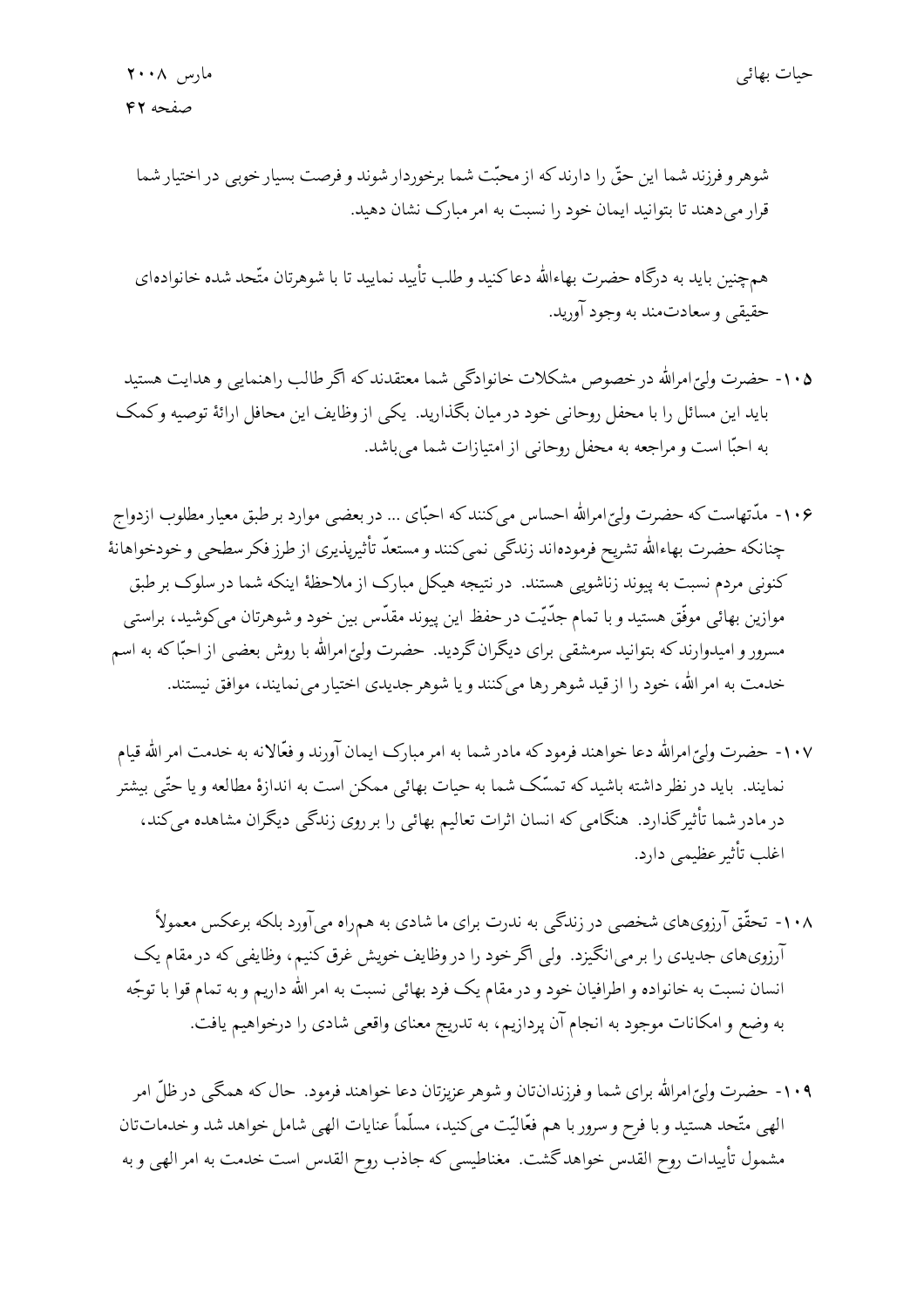خصوص تبلیغ امرشکوهمند اوست. حضرت ولیّ امرالله دعا خواهند فرمود که هر یک از اعضای خانوادهٔ شما ستارهٔ درخشانی در افق رضای الهی گردد. مطالعهٔ کلام الهی و تفکّر در معانی روحانی آن و دعا و سپس عمل و بعد از آن استقامت در عمل ضروری است. اگر این مراحل طیّ شود، انسان از نظر روحانی رشد نموده در خدمت به امر الله موفّق خواهد گردید.

۱۱۰- شما باید آن چنان روح محبّت بهائی در خانوادهٔ خود ایجاد کنید که همسرتان واقعاً به امر مبارک هدایت شود و فرزندانتان مجذوب امر الله گردند … توافق در خانواده مهم ترین امر جهت فرزندان شماست.

#### ترجمهٔ منتخباتی از دستخطهایی که توسّط و یا از طرف بیت العدل اعظم صادر شده است

- ۱۱۱- بعضی از اهداف مهمّی که محفل روحانی محلّی در فرایند رشد خود به بلوغ کامل باید به آن نائل گردد عبارتند از: عمل بمثابه شبانی مهربان از برای اغنام الهی، ترویج اتّحاد و اتّفاق بین یاران الهی، هدایت فعّالیّتهای تبلیغی، حفظ و صیانت امر الله، برگزاری ضیافات نوزدهروزه و سال روز ایّام متبّرکه و جلسات مرتّب برای جامعه، آشنا ساختن بهائیان با نقشههای محفل، دعوت جامعه به ارائهٔ پیشنهادات خود، کوشش در بهبود وضع جوانان وكودكان و شركت تا حدّ امكان در فعّاليّتهاى بشردوستانه. محفل در روابط خود با افراد احبّا باید هر یک را دائماً به مطالعهٔ امر مبارک و ابلاغ پیام شکوهمندش و تمسّک به تعالیمش و تبرّع آزادانه و مرتّب به صندوقهای امری و شرکت در فعاّلیّتهای جامعهٔ بهائی و مراجعه به محفل روحانی به هنگام نیاز برای مشورت و استمداد، دعوت و تشویق نماید.
	- ١١٢- همان طوركه به خوبي واقف هستيد حضرت بهاءالله ميفرمايند: "في|لحقيقه امر حقوق الهي امر بزرگي است برجميع اداي آن لازم چه كه اوست سبب نعمت و بركت و خيرات و ما يكون مع كلِّ نفس في كلِّ عالم من عوالم ربِّها الغنيّ الكريم.'' ٌ شخص مؤمن مخلص كه به موهبت پرداخت حقوق الله فائز است، ابداً در طلب عذر و بهانهاي براي اجتناب از اداي اين وظيفهٔ روحاني نخواهد بود بلكه نهايت كوشش را برای اجرای آن مبذول خواهد داشت. از طرف دیگر، چون اطاعت از این حکم مسئلهای وجدانی و پرداخت حقوق الله امری اختیاری و داوطلبانه است، شایسته نخواهد بود که از حدّ مطّلع ساختن احبّای … از وظيفهٔ روحاني خود فراتر رفت و بايد به خود ايشان واگذاركرد تا در مورد آن تصميم بگيرند.

\* آرشیو مرکز جهانی بهائی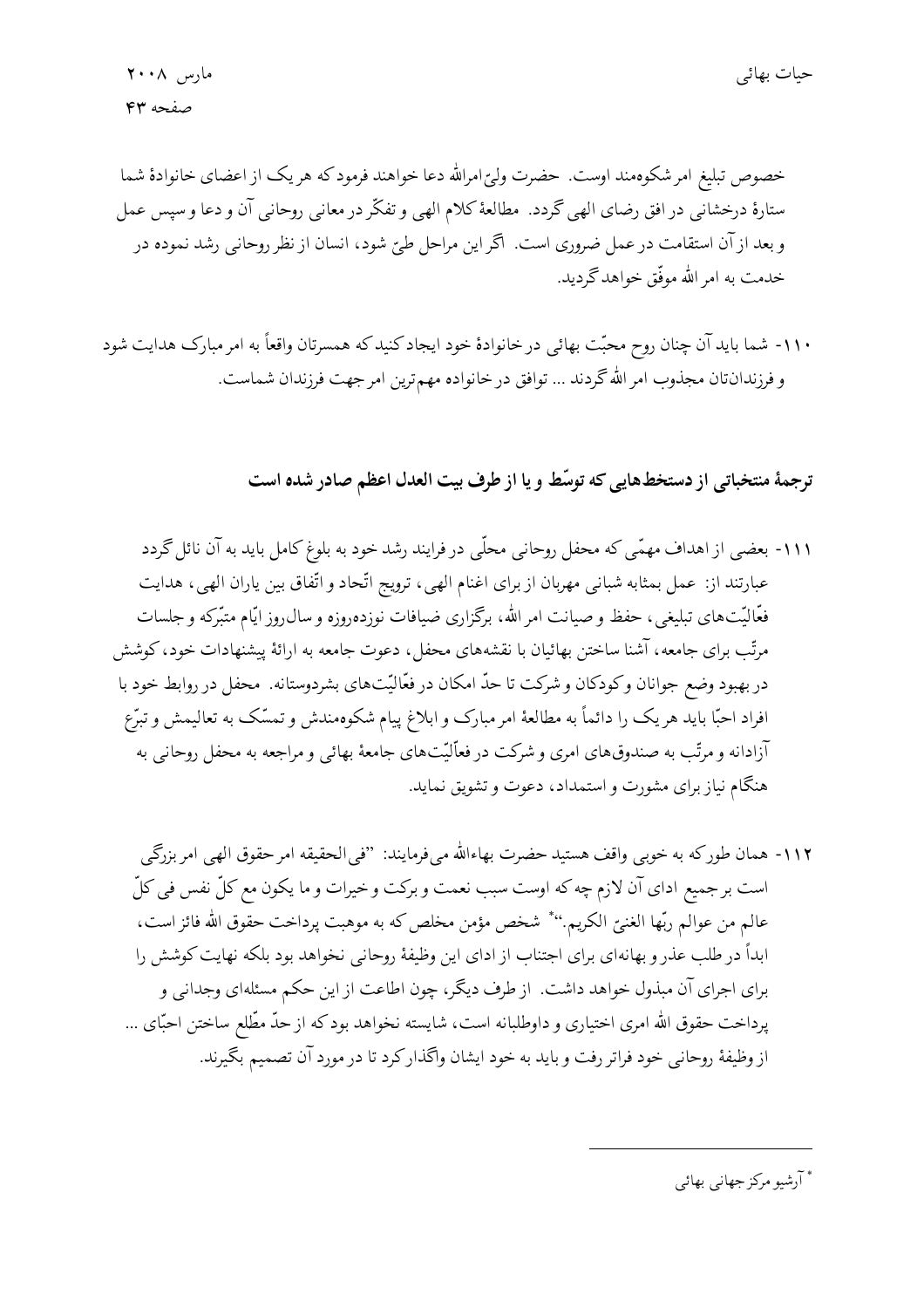همین اصل در مورد آن دسته از احبّایی که در مصارف خانوادهٔ خود ره افراط می پیمایند و کسانی که در خرید یا بنای محلّ اقامت و وسایل و تزیینات آن از نیاز خود بسی فراتر رفته به منظور اجتناب از پرداخت حقوق الله این مخارج را ضروری توجیه میکنند، نیز صادق است.

- ۱۱۳- تعلیم و تربیت صحیح اطفال جهت ترقّی عالم انسانی بسیار مهم است و اسّ اساس هر تربیتی تربیت روحاني و اخلاقي است. وقتي ما حقايق امر الهي و حيات بهائي را به هم نوعان خود ميآموزيم اجباراً با موانعی مانند بی تفاوتی، مادّه گرایی، خرافات و بسیاری از تصوّرات غلط رو به رو میشویم، ولی فرزندان نوزاد ما روحی پاک دارند که به اوساخ این عالم آلوده نشده است. به تدریج که رشد میکنند با امتحانات و مشکلات بی شمار رو به رو خواهند شد. ما وظیفه داریم آنها را از اوّلین دقایق زندگی، از نظر روحانی و جسمانی به آداب و تعالیم الهی تربیت کنیم و به این ترتیب هنگامی که به سنّ بلوغ میرسند میتوانند قهرمانان امر الهي و نوابغ روحاني و اخلاقي عالم انساني شده آمادگي مقابله با هر امتحاني را داشته باشند و در واقع ''انجم سماء عرفان'' و "میاه جاریه که حیات کل معلّق به آنست'' ُ خواهند بود.
- ۱۱۴- بیت العدل اعظم توجّه دارند که شما و همسرتان در مورد مشکلات خانوادگی خود با محفل روحانی مشورت کرده ولی توصیهای دریافت نکردهاید و همچنین وضع خود را با یک مشاور امور خانواده مطرح نموده امّا نتیجهای به دست نیاوردهاید و معتقدندکه برای شما و شوهرتان درک این موضوع بسیار مهم است که ازدواج می تواند منشأ راحت و آسایش بوده احساسی از امنیّت و سعادت روحانی به انسان ببخشد. ولی این امر به خودی خود اتّفاق نمی|فتد. برای آنکه ازدواج به پناهگاه رضایت و آسودگی تبدیل گردد همكاري طرفين ازدواج و مساعدت خانوادههاي آنان ضروري است.
- ۱۱۵- دیدگاه دیانت بهائی در مورد نقش زن در جامعه بی نظیر است. برخلاف تمایل کنونی جهان به تنزّل دادن ارزش وظیفهٔ مادری، امر الهی تأکید دارد که این وظیفه بسیار پرمسئولیّت بوده و به جهت پرورش سالم نسل جدید و در نتیجه ایجاد و تداوم یک تمدّن پیشرو، حائز اهمّیّت بسیار است. واگذاری وظیفهٔ تربیت اطفال در درجهٔ اوّل به مادر از این واقعیّت ناشی میگردد که مادر حامل طفل است. رفتار و حالات او، دعا و مناجات او، حتّى تغذيه و سلامتي او در دوران بارداري اثري عظيم بر روى طفل دارد....

امّا تعالیم بهائی مستلزم آن نیست که جای زن در خانه باشد و صرفاً به امور منزل رسیدگی نماید. اشاراتی در مورد وظيفهٔ زن در دور بهائي در بيانات حضرت عبدالبهاء وجود دارد، كه: "زنان بايد ترقَّى كنند و

<sup>\*</sup> منتخباتي از آثار حضرت بهاءالله شمارهٔ ۹۶، صفحهٔ ۷۸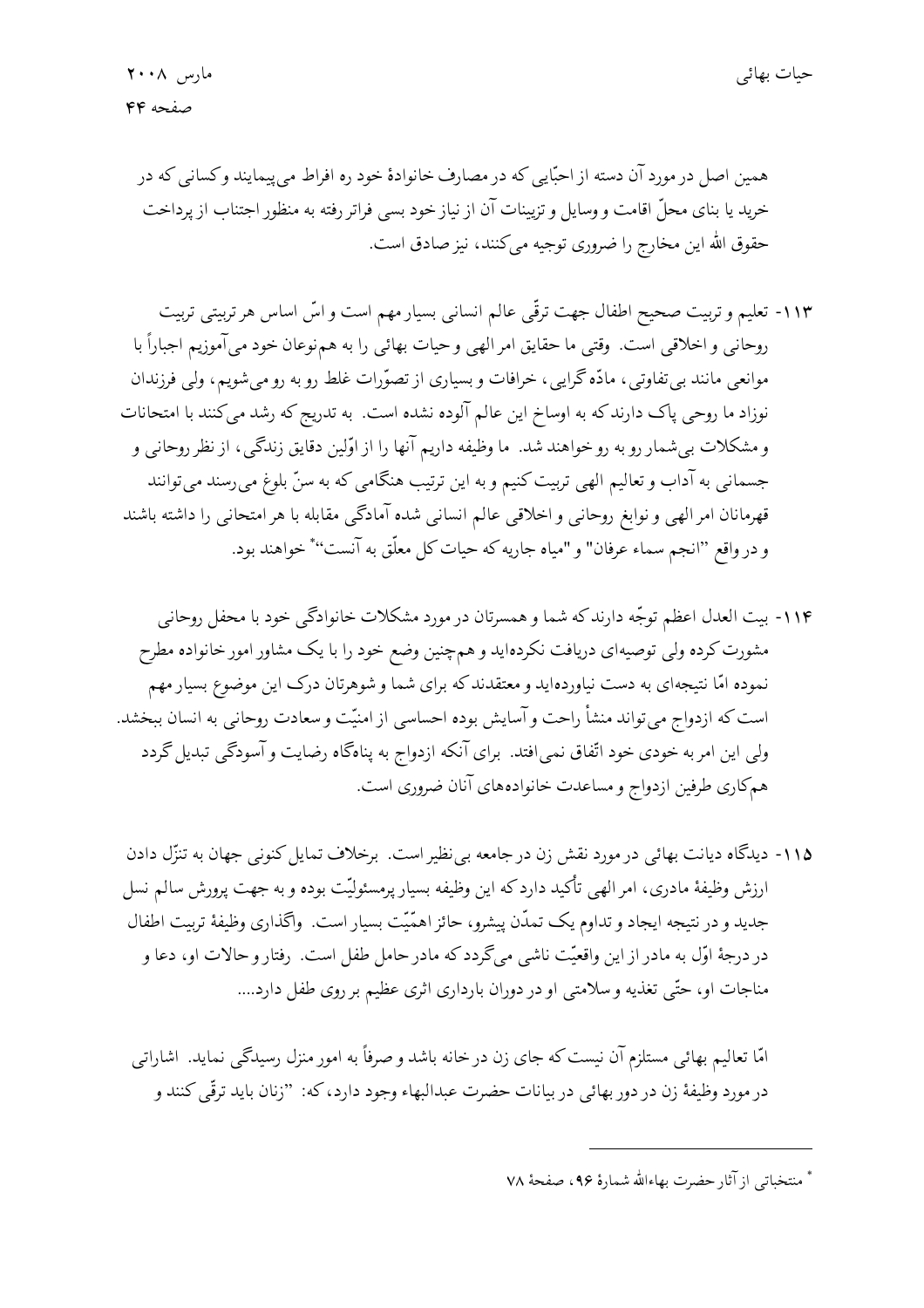وظيفهشان را به تمامه در مدارج حيات اجرا دارند مثل مردان شوند بايد به درجهٔ رجال رسند و در حقوق متساوي گردند.''\* و همچنین مي فرمايند:

نساء و رجال در دور بهاءالله عنان با عنان می روند در هیچ موردی نساء عقب نمی.انند حقوق شان با رجال متساوى است در جميع شعبههاى ادارهٔ هيئت اجتماعيّه داخل خواهند شد به درجهای خواهند رسید که به نهایت مرتبهٔ عالم انسانی در جمیع امور صعود خواهند نمود مطمئن باشيد نظر به حال حاضره ننماييد درآينده عالم نساء تابنده و رخشنده گردد زيرا ارادهٔ حضرت بهاءالله چنین قرارگرفته است.†

۱۱۶- ...تعاليم ديانت بهائي در مورد لزوم توجّه به تربيت اطفال و تقويت حيات خانواده كاملاً روشن است. مشکلی که شما به آن اشاره کردهاید هنگامی پیش میآید که از احبّا برای کمک به ترویج امر الله و فعّالیّتهای اداری و تحکیم جامعهٔ بهائی مستمرّاً دعوت به عمل میآید. چالشی که در برابر این عزیزان قرار دارد این است که چگونه با توجّه به محدودیّت وقت، نیرو و منابع که در واقع همهٔ احبّا با آن رو به رو هستند به این نیازها پاسخ گویند بدون اینکه از مسئولیّت خود نسبت به فرزندان و سایر اعضای خانواده غافل گردند.

از آنجایی که موقعیّت افراد بسیار متفاوت است برای رویارویی با این چالش روش و شیوهٔ صحیح خاصّی وجود ندارد. امّا آنچه روشن است این است که بهائیان باید طریق تعادل جویند و احتیاجات موجّه فرزندان و خانواده و همچنین نیازهای جامعهٔ بهائی و رشد آن را ملحوظ دارند. همچنان که خانواده رشد میکند، باید آگاهانه برای جلب اعضای آن به خدمات امری تلاش کرد به نحوی که فرزندان خود را در آن خدمات سهیم شمرند و نسبت به اشتغال والدین خود به خدمات امری مقاومتی نشان ندهند. این امر باید از طریق فرایند تشویق و تربیت صورت گیرد و تمایل و اشتیاق به خدمت اعضای خانواده با مشورت خانوادگي دوام يابد.

۱۱۷- سؤالات شما همگی به مسئلهٔ حیاتی تعلیم و تربیت امری اطفال مربوط میگردد. از نظر بیت العدل اعظم بسیار مهم است که والدین بهائی برای مساعدت فرزندان خود در مطالعهٔ منظّم و مستمرّ تعالیم الهی و اكتساب حيات روحاني و تخلُّق به اخلاق بهائي سعي بليغ مبذول دارند. موفَّقيَّت پدران و مادران در

أ بهاءالله و عصر جديد صفحهٔ ۱۶۶

† آرشیو مرکز جهانبی بهائبی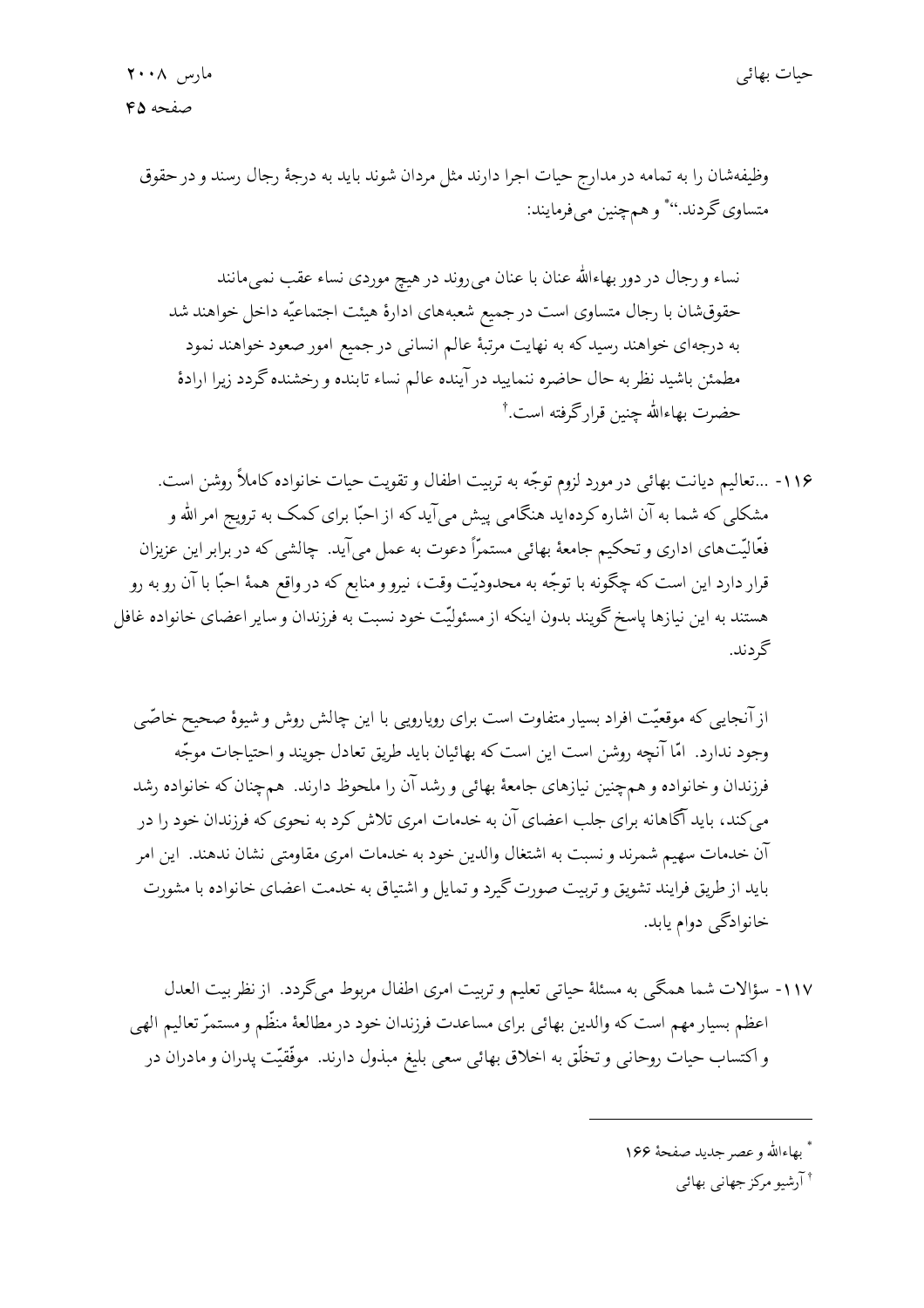انجام این وظایف حیاتی، خطرگرفتاری فرزندانشان را در چنگ قوای مخرّبهای که از مشخّصات بارز نظمی رو به زوال که شدیداً نیازمند تجدید حیات است و نیز خطر محرومیّت آنان را از عنایات شفابخش حضرت بهاء الله تخفيف خواهد داد.

١١٨- حفظ اطفال از اثرات فساد اخلاقي جامعهٔ امروز يكي از چالش هاي عظيمي است كه والدين بهائي با آن رو به رو هستند. ابراز نگرانی شما از تأثیراتی که رسانهها و به خصوص برنامههای تلویزیونی، روی اطفال دارد با نظر موافق ملاحظه شد. همان طورکه به خوبی مطّلع هستید هیچ روش عملی وجود ندارد که بتوان اطفال را به طورکامل از مشکلات اخلاقی جامعهای که در آن رشد می کنند محافظت نمود. بنا بر این بر عهدهٔ والدین است که به تمام قوا بکوشند تا اطمینان حاصل کنند که فرزندانشان از ابتدای کودکی، هم از طریق کلاس۵هایی که مؤسّسات امری تشکیل میدهند و هم با تعلیم اخلاقی و سرمشقی که در منزل دریافت میدارند، تربیت روحانی یابند. مجموعهای از نصوص مبارکه که در بارهٔ تعلیم و تربیت بهائی منتشرگردیده حاوی راهنمایی های مفید فراوانی در این زمینه است.

چون غیر ممکن است که کودکان بهائی در معرض اخلاق و رفتار ناپسند قرار نگیرند، بسیار مهم است که والدین به نحوی خردمندانه مواجههٔ کودکان با چنین اطواری در رسانهها و در زندگی روزمرّه را وسیلهای برای هدایت و کمک به آنها قرار دهند تاکودکان اهمّیّت عملی و روحانی متفاوت بودن را درک کنند. اینکه تا چه اندازه باید سعی نمایید تا فرزندتان کمتر در معرض این نوع تأثیرات نامطلوب قرارگیرد بستگی به صلاحديد خود شما با توجّه به تعاليم الهي دارد.

۱۱۹- بیت العدل اعظم از عشق شما به جمال مبارک و اشتیاقتان برای خدمت به امر الله وکسب رضای الهي مسرور شدند. راههاي بسياري براي خدمت وجود دارد و هر شخصي بايد بر طبق امكانات و محدودیّتهای خود خدمتی راکه بهتر از عهدهٔ انجامش بر میآید برگزیند. فرصت برای خدمات امری لزوماً با امکان کمک به خانواده منافاتی ندارد. این نکته حائز اهمّیّت است که متذکّر باشیم که هر جنبهٔ زندگی انسان عناصری از خدمت به ساحت حضرت بهاءالله محسوب می شود: محبّت و احترام نسبت به والدين خود، اشتغال به تحصيل، پرورش و حفظ سلامت، اشتغال به كسب وكار، رفتار نسبت به دیگران و رعایت موازین عالی اخلاقی، ازدواج و پروش فرزندان، شرکت در فعّالیّتهای تبلیغی و تحکیم جامعهٔ بهائی و البتّه دعا و مناجات روزانه و مطالعهٔ آثار الهی.

۱۲۰- در مورد این سؤال که آیا برای ازدواج باید رضایت والدین کسب گردد، موارد نادری به شرح ذیل وجود دارد كه اين حكم محكم را در مورد يكي از والدين يا هر دو غير قابل اجرا ميسازد: أكر والدين در قيد حيات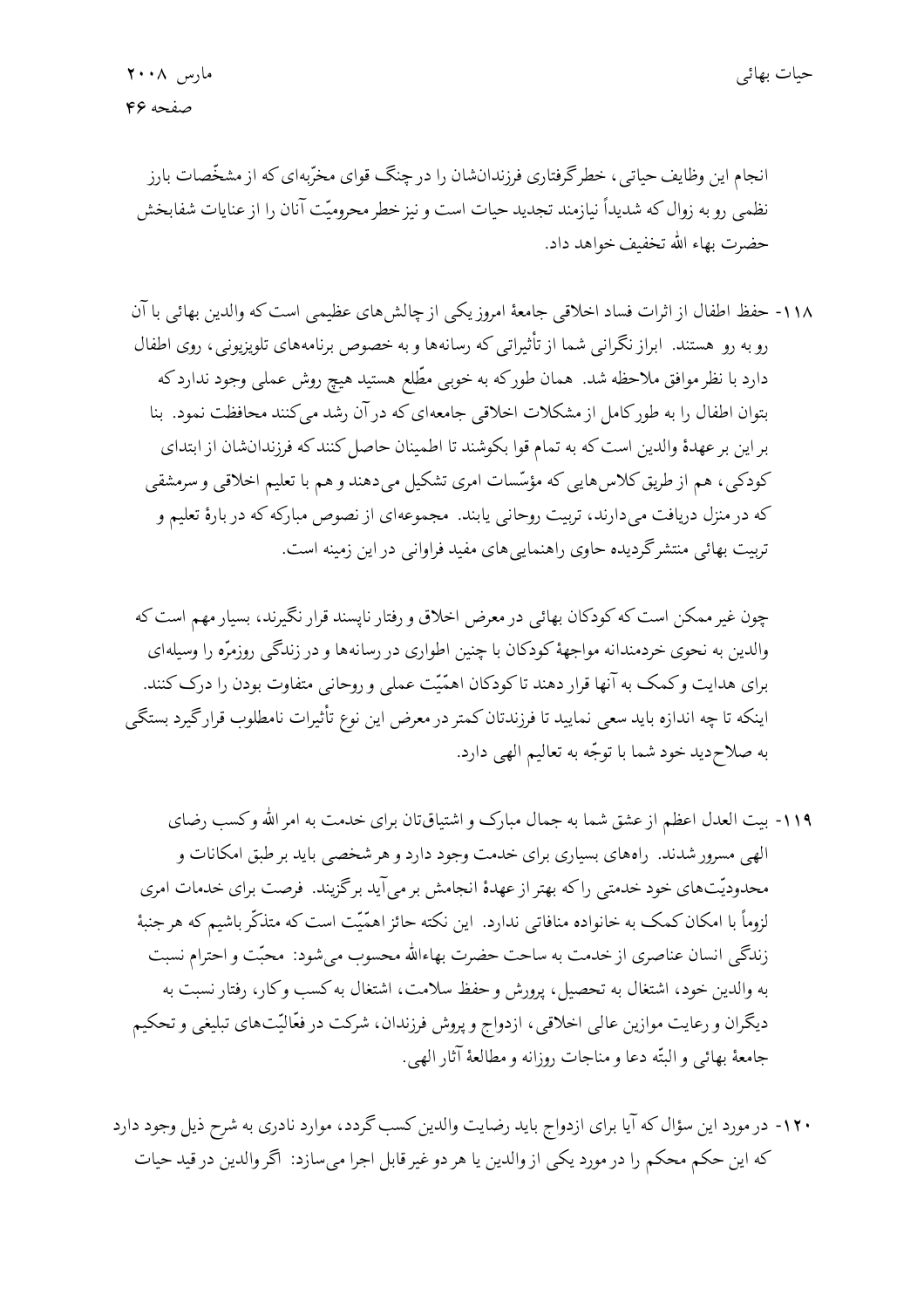نباشند، اگر ابتلای آنان به جنون رسماً تأیید شده باشد و قادر به اتّخاذ تصمیم قانونی نباشند، اگر مفقود الاثر باشند، اگر رسماً از خود سلب مسئولیّت نسبت به فرزندشان کرده باشند و اگر فرزند را به نحوی شدید مورد سوء رفتار و آزار قرار داده باشند. دو شقّ اخیر موارد مختلف بسیاری را در بر میگیرد که معمولاً باید به بیت العدل اعظم ارجاع گردد تا هر یک جداگانه بررسی شود.

۱۲۱- شما در مورد اجرای این اصل ٌ در ارتباط با تربیت کودکان و جوانان نگران هستید و این سؤال را مطرح کردهاید که آیا قابل قبول خواهد بود که فرزند شما دیانت بهائی را نپذیرد. راه درک منظور از تحرّی حقیقت در چنین شرایطی تشخیص این نکته است که افراد باید آزاد باشند تا در مورد ایمان و اعتقاد خود، با تحقیق شخصي و تعهّد باطني خويش شخصاً تصميم بگيرند و به پذيرفتن اعتقادات والدين يا ديگران مجبور و ملزم نشوند . این نکته همچنین به این معنی است که هر فرد بالغی مسئول انتخاب نظام عقیدتی خویش است. کودکانی که توسّط والدین بهائی با آگاهی از تعالیم امر مبارک پرورش یافتهاند از ماهیّت تعلیمی که آموختهاند در میtبابند که این مسئولیّت را باید خود شخصاً به عهده گیرند. این نکته از توصیهٔ حضرت ولیِّ امرالله در نامهای از جانب آن حضرت خطاب به یکی از محافل ملّیّه روشن میگردد که فرمودهاند: "هنگامی که کودک به سنّ بلوغ می رسد … باید برای انتخاب دین خود صرف نظر از خواستهها و آرزوهای والدينش آزادي كامل داشته باشد."أ

با این حال، کودکان از خردسالی نیاز به تربیت اخلاقی دارند تا حدّ اقلّ از عهدهٔ تعامل اجتماعی خود با دیگران برآیند. تعالیم مشترک اخلاقی در همهٔ کتب مقدّسه موجود است. مناسب و در واقع ضروری است كه والدين بهائي بر اساس اصول اعتقادي خود در هدايت فرزندانشان كوشا باشند تا آنها به صفات روحاني آراسته شده اعضاي شايسته و شريف جامعه گردند. نبايد فراموش كرد كه حضرت بهاءالله هر يک از پيروان خود را موظّف به تبلیغ امر الهی نموده و آن را شایستهترین اعمال توصیف فرمودهاند. اگر یک مادر بهائی با علم به این موضوع، آنچه راکه در بارهٔ این ظهور بدیع به دیگران میآموزد از فرزند خود دریغ نماید براستی عجیب خواهد بود. علاوه بر این حضرت بهاءالله امر فرمودهاندکه پدر و مادر باید فرزندان خود را از سنین طفولیّت تربیت روحانی نمایند امّا این تربیت باید به روشی صورت گیرد که به تعصّب منتهی نگردد.

اگرکودکان، چنانچه وضع اسفبار جوانان در جامعهٔ امروز به خوبی نشان میدهد، به کلّی رها شوند تا راه خویش را در زندگی بیابند، آیندهٔ تاریکی در انتظارشان خواهد بود. از جمله مسائلی که باید به کودکان

\* تحرّى حقيقت

<sup>&</sup>lt;sup>†</sup> ترجمهای از نامهٔ مورّخ ۱۴ دسامبر ۱۹۴۰ صادره از طرف حضرت ولیّ امرالله خطاب به یکی از احبّا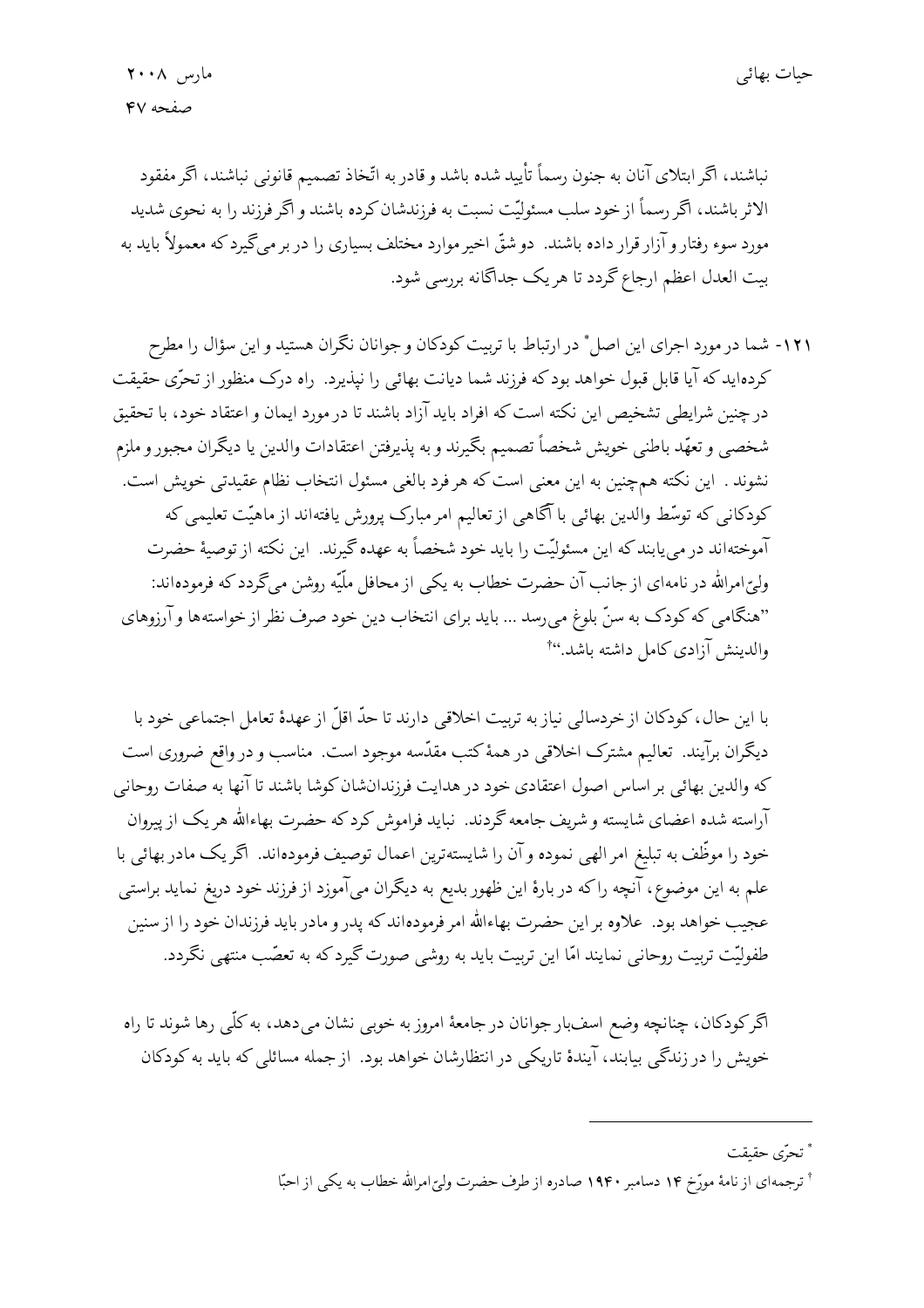تفهیم نمود تا برای آینده آماده گردند خصلت عدالت است که بر اهمّیّت مشاهده و تحقیق و استنباط فردی و یا به عبارت دیگر تحرّی حقیقت تأکید دارد. انسان نمی تواند بدون هیچ گونه آموزش و یا راهنمایی به جستجوی حقیقت پردازد. این مسئله در مورد یک پژوهشگر علمی نیز صادق است که اگر آموزش ندیده و آمادگی نداشته باشد، قادر به کشف حقایق مادّی نخواهد بود. گرایش آزاد امر مبارک در مورد یادگیری میبایستی به احبّا اطمینان بخشدکه توانایی پرورش ذهنی کاوشگر به آنان اعطاگردیده است. هرچه بیشتر به مطالعهٔ تعالیم مبارکه پردازند، این توانایی در آنان بیشتر تقویت خواهد شد.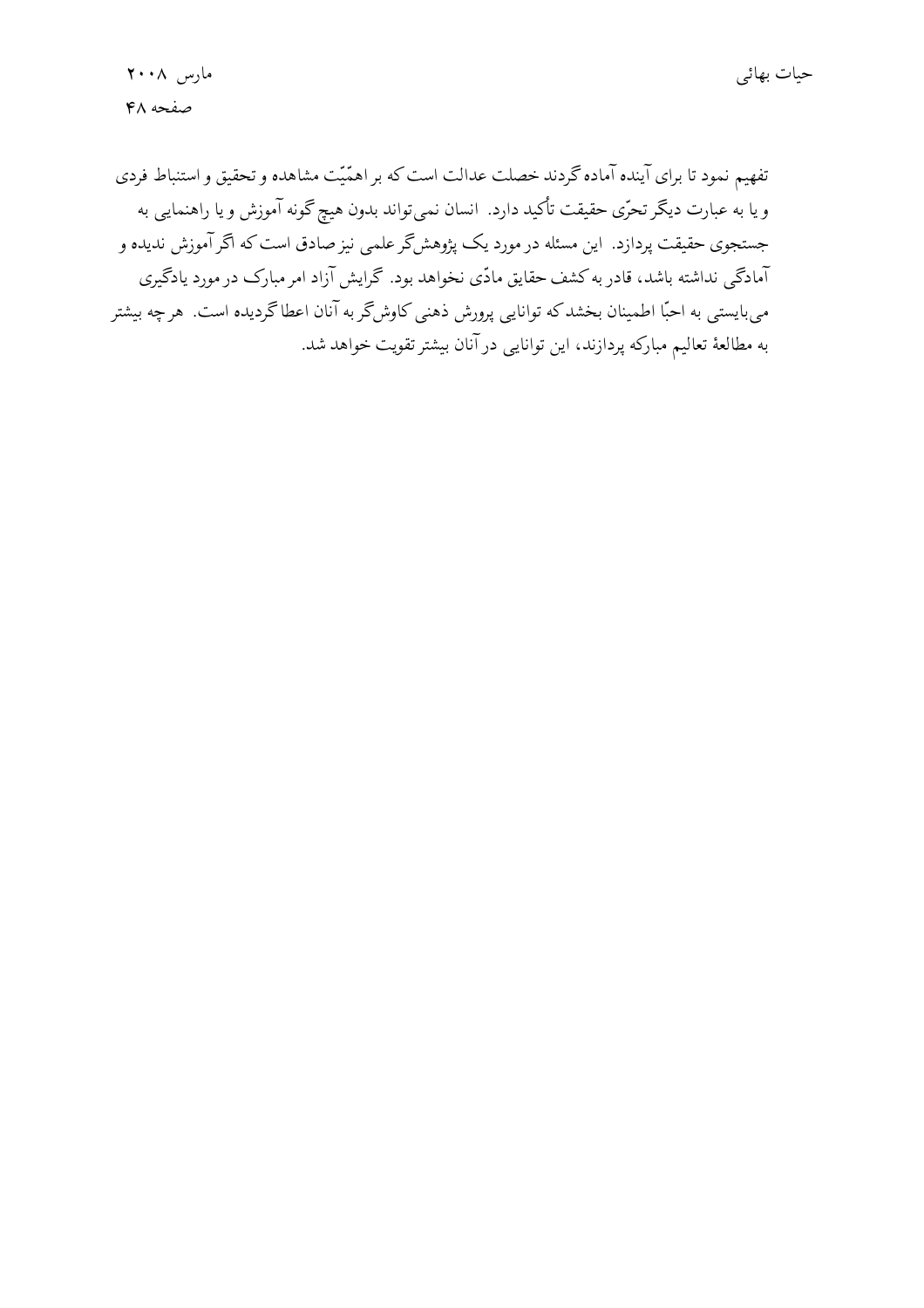منابع

1.   
1. 
$$
u^2 + 9
$$
 و تهایی، بنا ۴۳۰ مفحهٔ ۸۸  
۲.  $2du^2 + 9du^2 + 9du^2 + 9du^2 + 9du^2 + 9du^2 + 9du^2 + 9du^2 + 9du^2 + 9du^2 + 9du^2 + 9du^2 + 9du^2 + 9du^2 + 9du^2 + 9du^2 + 9du^2 + 9du^2 + 9du^2 + 9du^2 + 9du^2 + 9du^2 + 9du^2 + 9du^2 + 9du^2 + 9du^2 + 9du^2 + 9du^2 + 9du^2 + 9du^2 + 9du^2 + 9du^2 + 9du^2 + 9du^2 + 9du^2 + 9du^2 + 9du^2 + 9du^2 + 9du^2 + 9du^2 + 9du^2 + 9du^2 + 9du^2 + 9du^2 + 9du^2 + 9du^2 + 9du^2 + 9du^2 + 9du^2 + 9du^2 + 9du^2 + 9du^2 + 9du^2 + 9du^2 + 9du^2 + 9du^2 + 9du^2 + 9du^2 + 9du^2 + 9du^2 + 9du^2 + 9du^2 + 9du^2 + 9du^2 + 9du^2 + 9du^2 + 9du^2 + 9du^2 + 9du^2 + 9du^2 + 9du^2 + 9du^2 + 9du^2 + 9du^2 + 9du^2 + 9du^2 + 9du^2 + 9du^2 + 9du^2 + 9du^2 + 9du^2 + 9du^2 + 9du^2 + 9du^2 + 9du^2 + 9du^2 + 9du^2 + 9du^2 + 9du^2 + 9du^2 + 9du^2 + 9du^2 + 9du^2 + 9du^2 + 9du^2 + 9du^2 + 9du^2 + 9du^2 + 9du^2 + 9du^2 + 9du^2 + 9du^2 + 9du^2 + 9du^2 + 9du^2 + 9du^2 + 9du^2 + 9du^2 + 9du^2 + 9du^2 + 9du^2 + 9du^2 + 9du^2 + 9du^2 + 9du^2 + 9du^2 + 9du^2 + 9du^2 + 9du^2$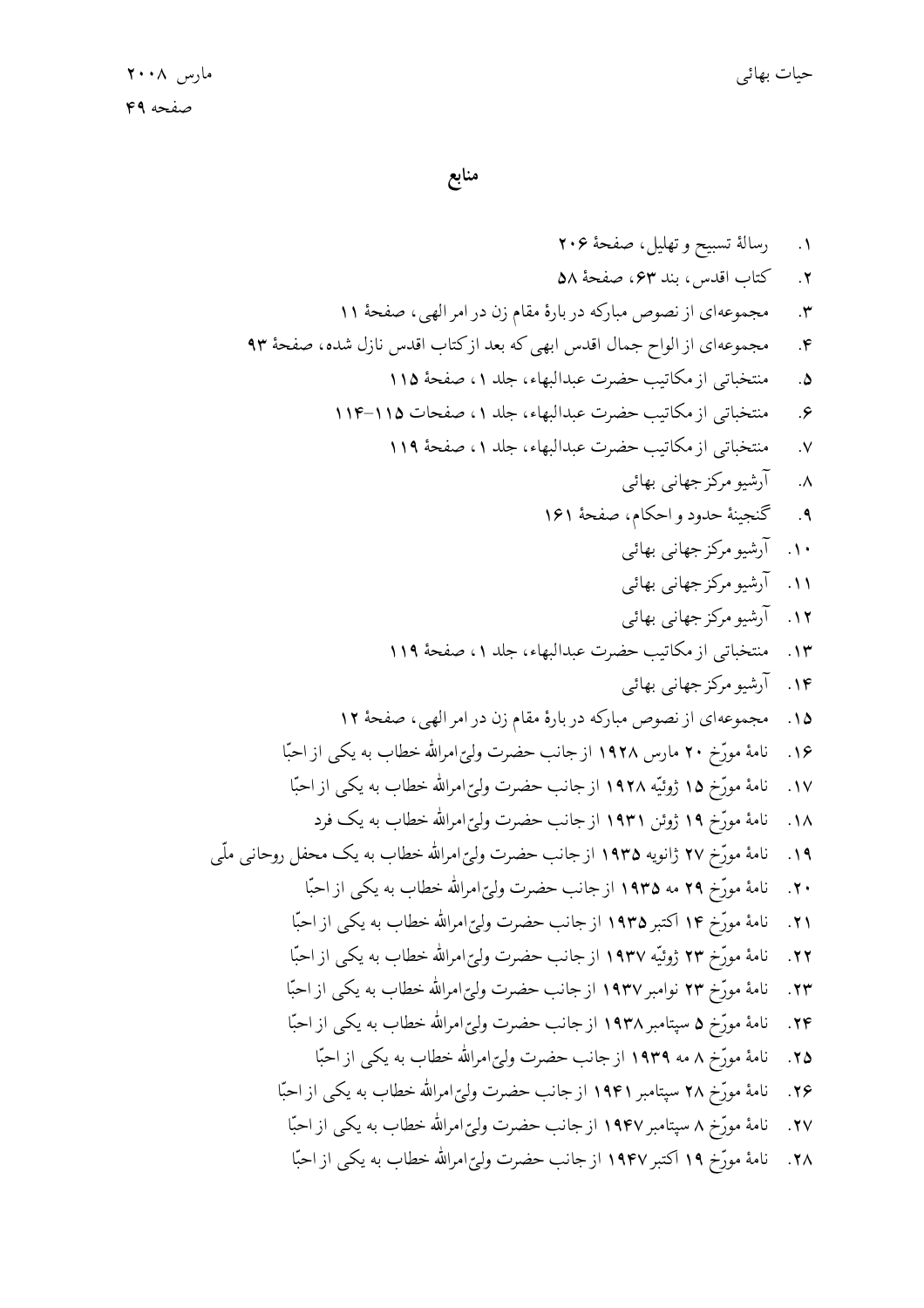نامهٔ مورّخ ۵ ژوئیّه ۱۹۴۹ از جانب حضرت ولیّ امرالله خطاب به یکی از احبّا  $.79$ نامهٔ مورِّخ ۱۷ فوریه ۱۹۵۰ از جانب حضرت ولیّ امرالله خطاب به یکی از احبّا  $\cdot$   $\cdot$ نامهٔ مورّخ ۱ اوت ۱۹۷۸ از طرف بیت العدل اعظم الهی خطاب به یکی از احبّا  $.5^{\circ}$ نامهٔ مورّخ ۲ اکتبر ۱۹۸۶ از طرف بیت العدل اعظم الهی خطاب به یکی از احبّا  $.77$ نامهٔ مورّخ ۲۴ ژانویه ۱۹۹۳ از طرف بیت العدل اعظم الهی خطاب به یکی از احبّا  $.77$ نامهٔ مورِّخ ۱۵ ژوئیّه ۱۹۹۳ از طرف بیت العدل اعظم الهی خطاب به یکی از احبّا  $.79$ نامهٔ مورّخ ۱۸ آوریل ۱۹۹۴ از طرف بیت العدل اعظم الهی خطاب به یکی از احبّا  $.50$ نامهٔ مورّخ ۲ ژانویه ۱۹۹۶ از طرف بیت العدل اعظم الهی خطاب به یکی از احبّا ۳۶. نامهٔ مورّخ ۲۶ ژوئن ۱۹۹۶ از طرف بیت العدل اعظم الهی خطاب به یکی از احبّا  $\cdot$ ۳۷ ابلاغيَّة مورِّخ ٢٠ مارس ٢٠٠٢ صادره از بيت العدل اعظم الهي  $\cdot$ ۳۸ مجموعهٔ آثار مبارکه در بارهٔ تربیت بهائی، صفحهٔ ۱۱  $.79$ ۴۰. كتاب اقدس، رسالة سؤال وجواب، شمارة ۰۱۰۵، صفحة ۷۴ ۴۱. كتاب اقدس، رسالهٔ سؤال وجواب، شمارهٔ ۱۰۶، صفحهٔ ۷۵ مجموعهاى از الواح جمال اقدس ابهى كه بعد ازكتاب اقدس نازل شده، صفحة ٧٥  $.57$ آرشیو مرکز جهانی بهائی  $.54$ آرشیو مرکز جهانبی بهائیمائدهٔ آسمانبی، جلد ۴، صفحهٔ ۱۷۳  $.$  $\epsilon$ منتخباتي از مكاتيب حضرت عبدالبهاء، جلد ١، صفحة ١١٧  $.68$ منتخباتي ازمكاتيب حضرت عبدالبهاء، جلد ١، صفحات ١٢۴–١٢٣ ۶۶. منتخباتی از مکاتیب حضرت عبدالبهاء، جلد ۱، صفحات ۱۳۱–۱۳۰  $.6v$ منتخباتي از مكاتيب حضرت عبدالبهاء، جلد ١، صفحة ١٢٢  $.64$ منتخباتي از مكاتيب حضرت عبدالبهاء، جلد ١، صفحة ١٢۶  $.69$ ۵۰. آرشیو مرکز جهانی بهائی مفاوضات عبدالبهاء، طبع مصر، صفحة ١۶٣  $.01$ مكاتب عبدالبهاء، جلد ٤، صفحة ٣٢  $.87$ منتخباتی از مکاتیب حضرت عبدالبهاء، جلد ۱، صفحهٔ ۱۳۶  $.84$ منتخباتي ازمكاتيب حضرت عبدالبهاء، جلد ٢، صفحهٔ ٢٤٢  $.88$ ۵۵. آرشیو مرکز جهانبی بهائی نامهٔ مورّخ ۲۹ می ۱۹۲۹ از جانب حضرت ولیّ امرالله خطاب به دو نفر از احبّا ۵۶. نامهٔ مورّخ ۲۱ ژوئیّه ۱۹۳۸ از جانب حضرت ولیّ امرالله خطاب به یکی از احبّا  $.8V$ نامهٔ مورّخ ۱۰ نوامبر ۱۹۳۹ از جانب حضرت ولیّ امرالله خطاب به یکی از احبّا  $.8<sub>A</sub>$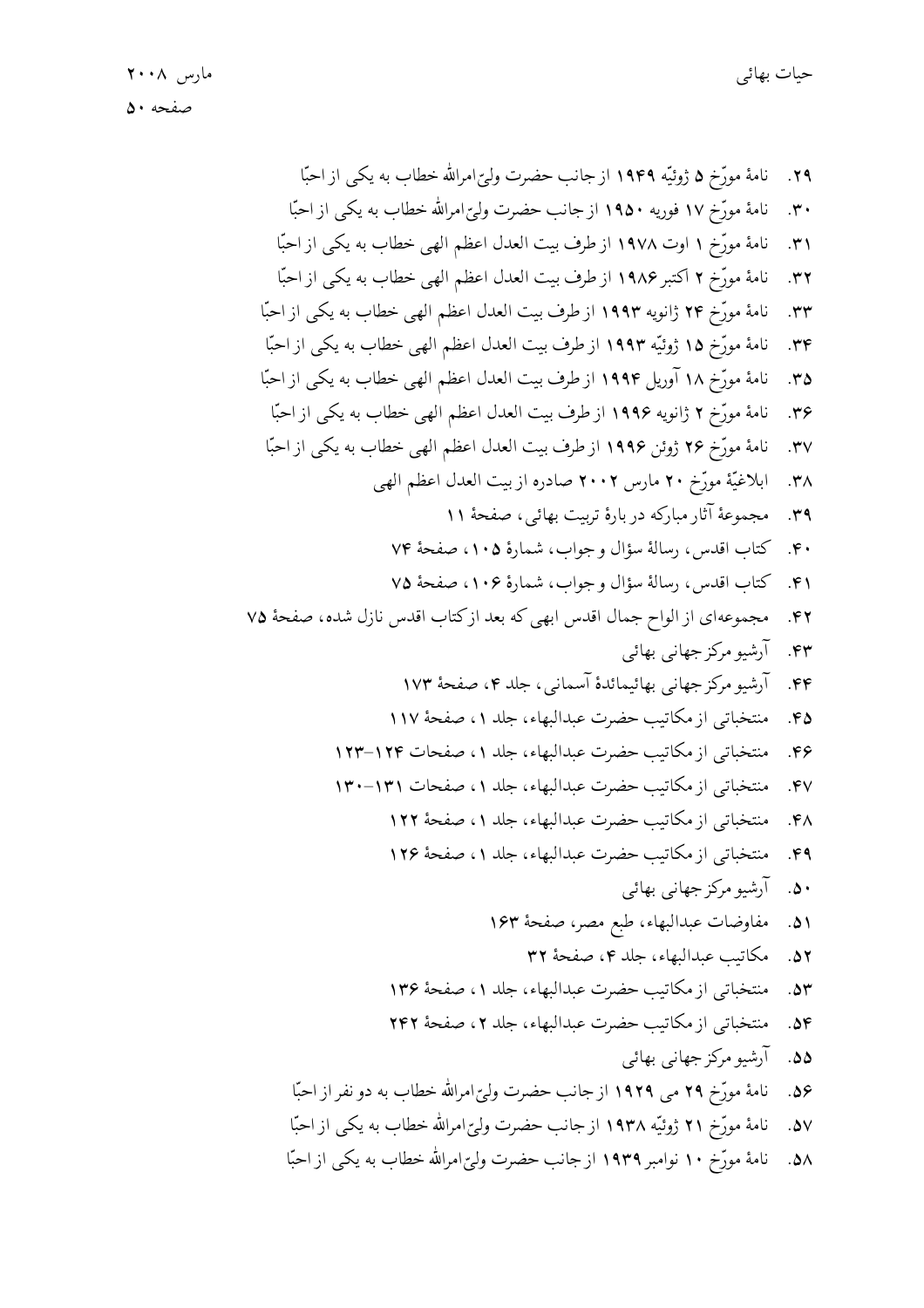- ۸۶. مجموعهٔ خطابات حضرت عبدالبهاء، قسمت دوم، صفحهٔ ۹۹
	- ۸۷. آرشیو مرکز جهانی بهائی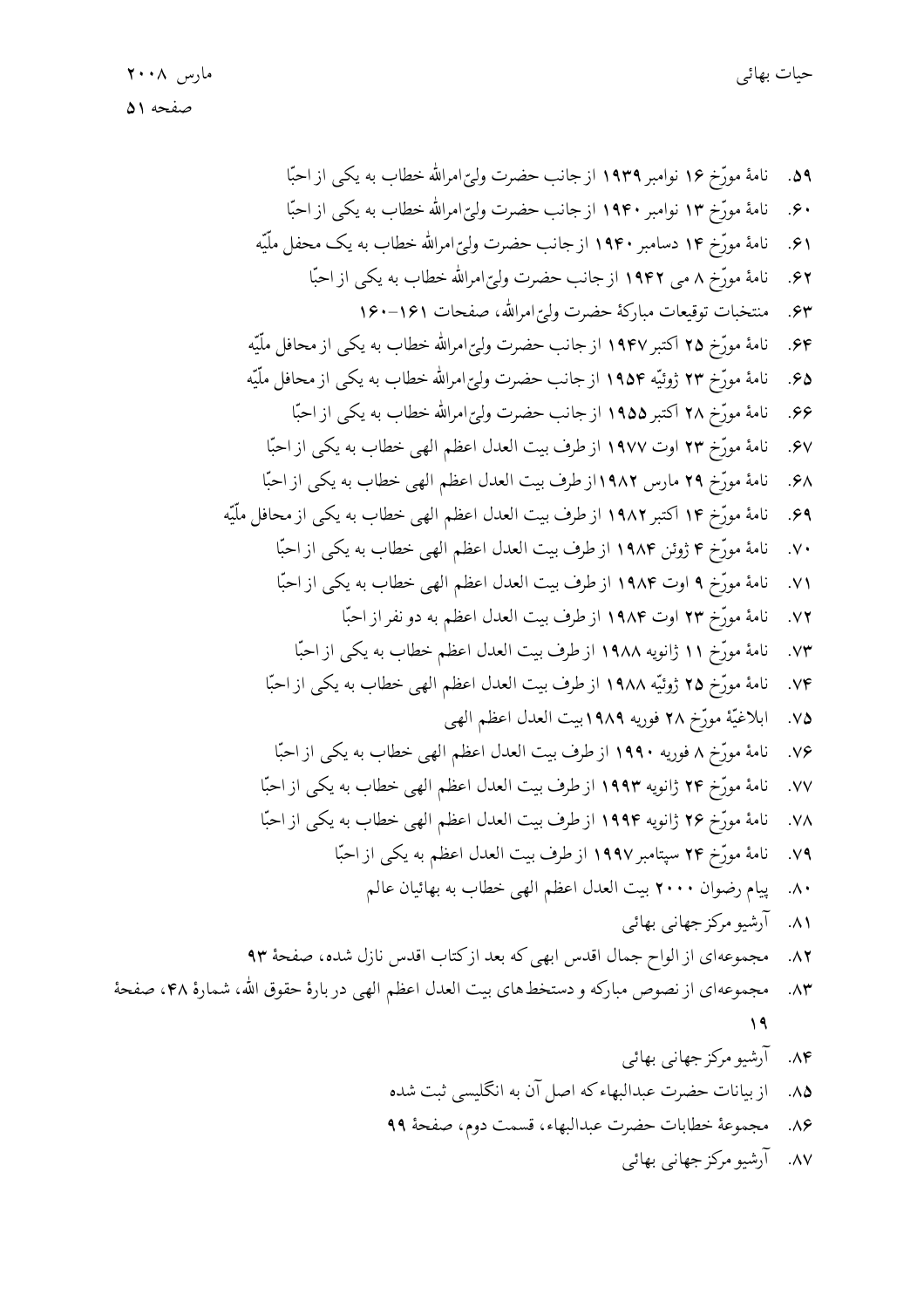۸۸. آرشیو مرکز جهانبی بهائبی منتخباتي از مكاتيب حضرت عبدالبهاء، جلد ٢، صفحة ٢٤٣  $\Lambda$ ٩ ۹۰. آرشیو مرکز جهانبی بهائبی منتخباتي از مكاتيب حضرت عبدالبهاء، جلد ١، صفحة 68  $.91$ ۹۲. آرشیو مرکز جهانبی بهائبی منتخباتي از مكاتيب حضرت عبدالبهاء، جلد ٠١ صفحات ١٢٣-١٢٢  $.94$ منتخباتي از مكاتب حضرت عبدالبهاء، جلد ٢، صفحة ٢٣٣  $.99$ نامهٔ مورّخ ۶ نوامبر ۱۹۳۲ از جانب حضرت ولیّ امرالله خطاب به یکی از احبّا  $.90$ نامهٔ مورّخ ۴ اکتبر۱۹۳۳ از جانب حضرت ولیّ امرالله خطاب به یکی از احبّا  $.99$ نامهٔ مورّخ ۶ دسامبر ۱۹۳۵ از جانب حضرت وليّ امرالله خطاب به يكي از احبّا  $.9V$ نامهٔ مورّخ ۱۷ مارس ۱۹۳۷ از جانب حضرت ولیّ امرالله خطاب به گروهی از جوانان بهائی  $.9<sub>A</sub>$ نامهٔ مورّخ ۲۰ فوریه از جانب حضرت ولیّ امرالله ۱۹۴۰خطاب به یکی از احبّا  $.99$ ۱۰۰. نامهٔ مورّخ ۹ مارس ۱۹۴۲ از جانب حضرت ولیّ امرالله خطاب به یکی از احبّا ۰۱۱. نامهٔ مورّخ ۴ اوت ۱۹۴۳ از جانب حضرت ولیّ امرالله خطاب به دو نفر از احبّا ۰۱۰۲. نامهٔ مورّخ ۱۴ اکتبر ۱۹۴۳ از جانب حضرت ولیّ امرالله خطاب به یکی از احبّا ۱۰۳. نامهٔ مورِّخ ۹ مارس ۱۹۴۶ از جانب حضرت ولیِّ امرالله خطاب به یکی از احبّا ۱۰۴. نامهٔ مورّخ ۱۰ آوریل ۱۹۴۷ از جانب حضرت ولیّ امرالله خطاب به یک زوج بهائی ۰۱۵. نامهٔ مورّخ ۲ آوریل ۱۹۵۰ از جانب حضرت ولیّ امرالله خطاب به یکی از احبّا ۱۰۶. نامهٔ مورّخ ۱۲ ژوئیّه ۱۹۵۲ از جانب حضرت ولیّ امرالله خطاب به یکی از احبّا ۱۰۷. نامهٔ مورّخ ۲۳ مه ۱۹۵۶ از جانب حضرت ولیّ امرالله خطاب به یکی از احبّا ۱۰۸. نامهٔ مورّخ ۵ ژوئن ۱۹۵۶ از جانب حضرت ولیّ امرالله خطاب به یکی از احبّا ۰۱۹. نامهٔ مورّخ ۱۵ اوت ۱۹۵۷ از جانب حضرت ولیّ امرالله خطاب به یکی از احبّا ۱۱۰. نامهٔ مورّخ ۳۰ ژوئیّه ۱۹۷۲ بیت العدل اعظم الهی خطاب به یکی از محافل ملّیّه ١١١. نامة مورّخ ٢۶ فوريه ١٩٧٣ بيت العدل اعظم الهي خطاب به يكي از احبّا ١١٢. نامة مورّخ ٣١ اوت ١٩٧۶ بيت العدل اعظم الهي خطاب به محافل ملّيّه ١١٣. نامة مورّخ ٢۴ ژوئن ١٩٧٩ از طرف بيت العدل اعظم الهي خطاب به يكي از احبّا ۱۱۴. نامهٔ مورّخ ۴ اوت ۱۹۹۲ از طرف بیت العدل اعظم الهی خطاب به یکی از احبّا ۱۱۵. نامهٔ مورّخ ۲۰ سپتامبر ۱۹۹۲ از طرف بیت العدل اعظم الهی خطاب به یکی از احبّا ۱۱۶. نامهٔ مورّخ ۲ ژوئیّه ۱۹۹۵ از طرف بیت العدل اعظم الهی خطاب به یکی از احبّا ۱۱۷. نامهٔ مورّخ ۴ سپتامبر ۲۰۰۱ از طرف بیت العدل اعظم الهی خطاب به یک زوج بهائی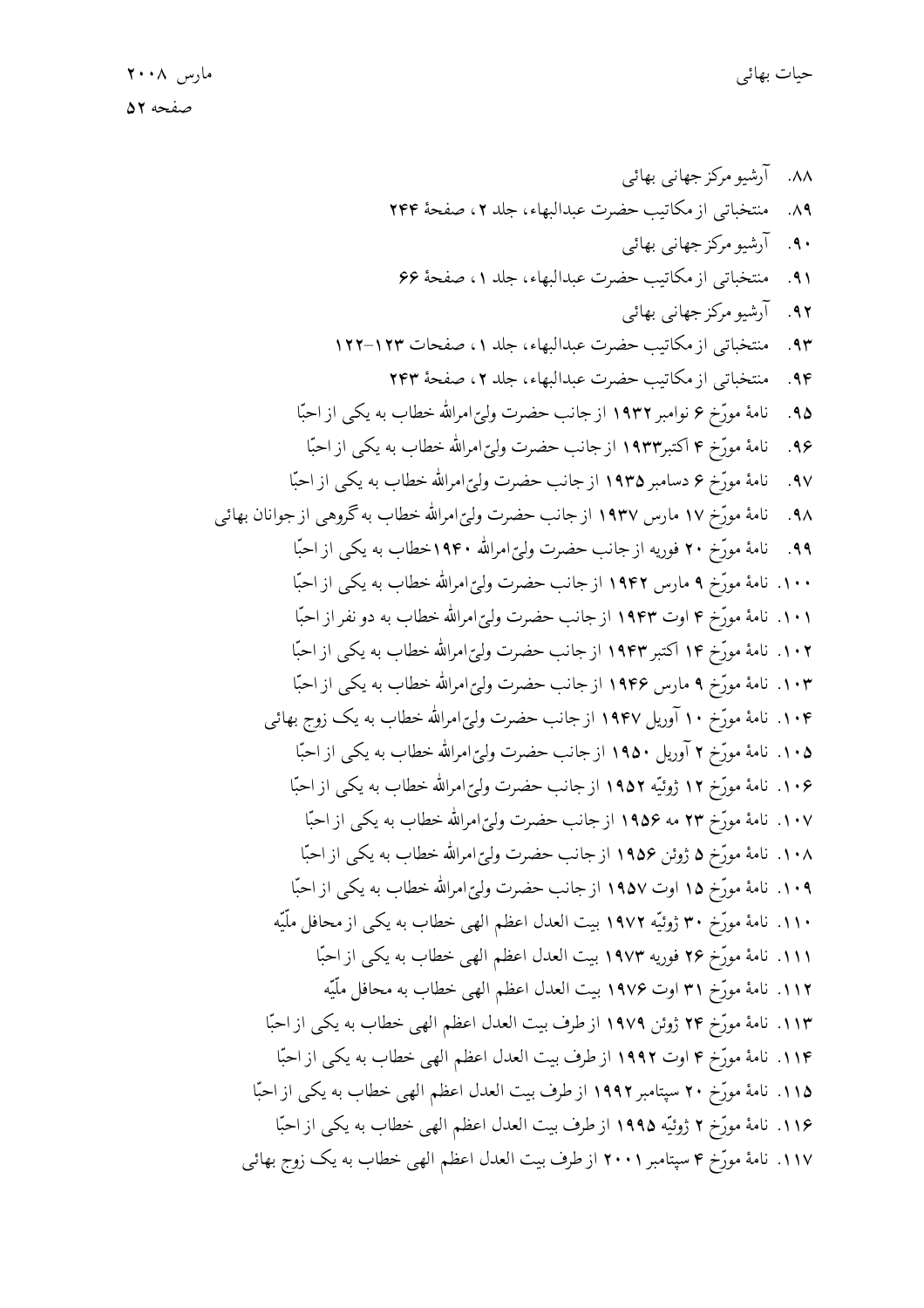۱۱۸. نامهٔ مورِّخ ۲۲ سپتامبر ۲۰۰۲ از طرف بیت العدل اعظم الهی خطاب به یکی از احبّا ۱۱۹. نامهٔ مورِّخ ۱۹ دسامبر ۲۰۰۶ از طرف بیت العدل اعظم الهی خطاب به یکی از احبّا ۱۲۰. نامهٔ مورّخ ۳۱ ژوئیّه ۲۰۰۷ از طرف بیت العدل اعظم الهی خطاب به یکی از احبّا